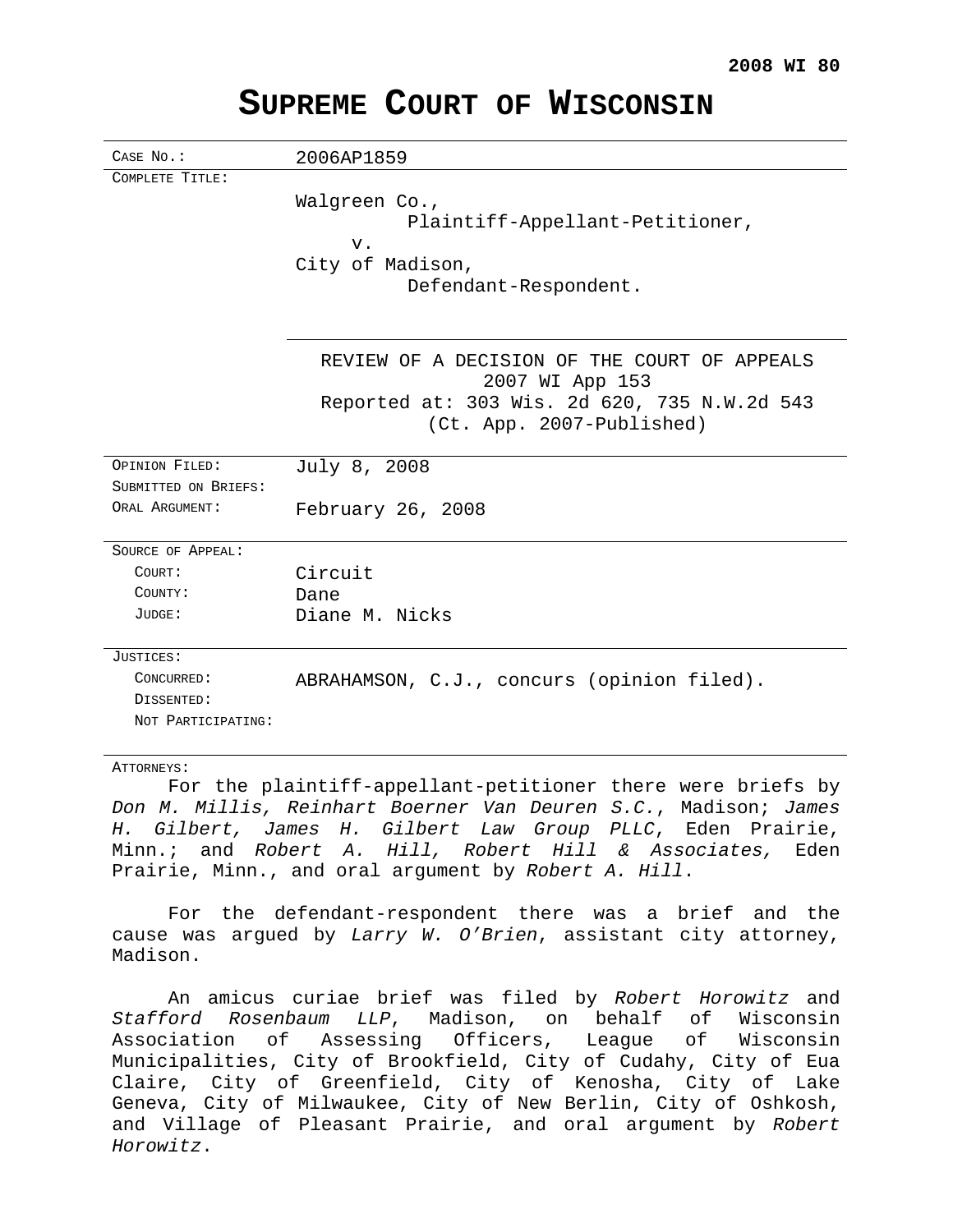An amicus curiae brief was filed by David D. Wilmoth, Patricia Hintz and Quarles & Brady LLP, Milwaukee, on behalf of the Wisconsin Merchants Federation, Inc, and oral argument by David D. Wilmoth.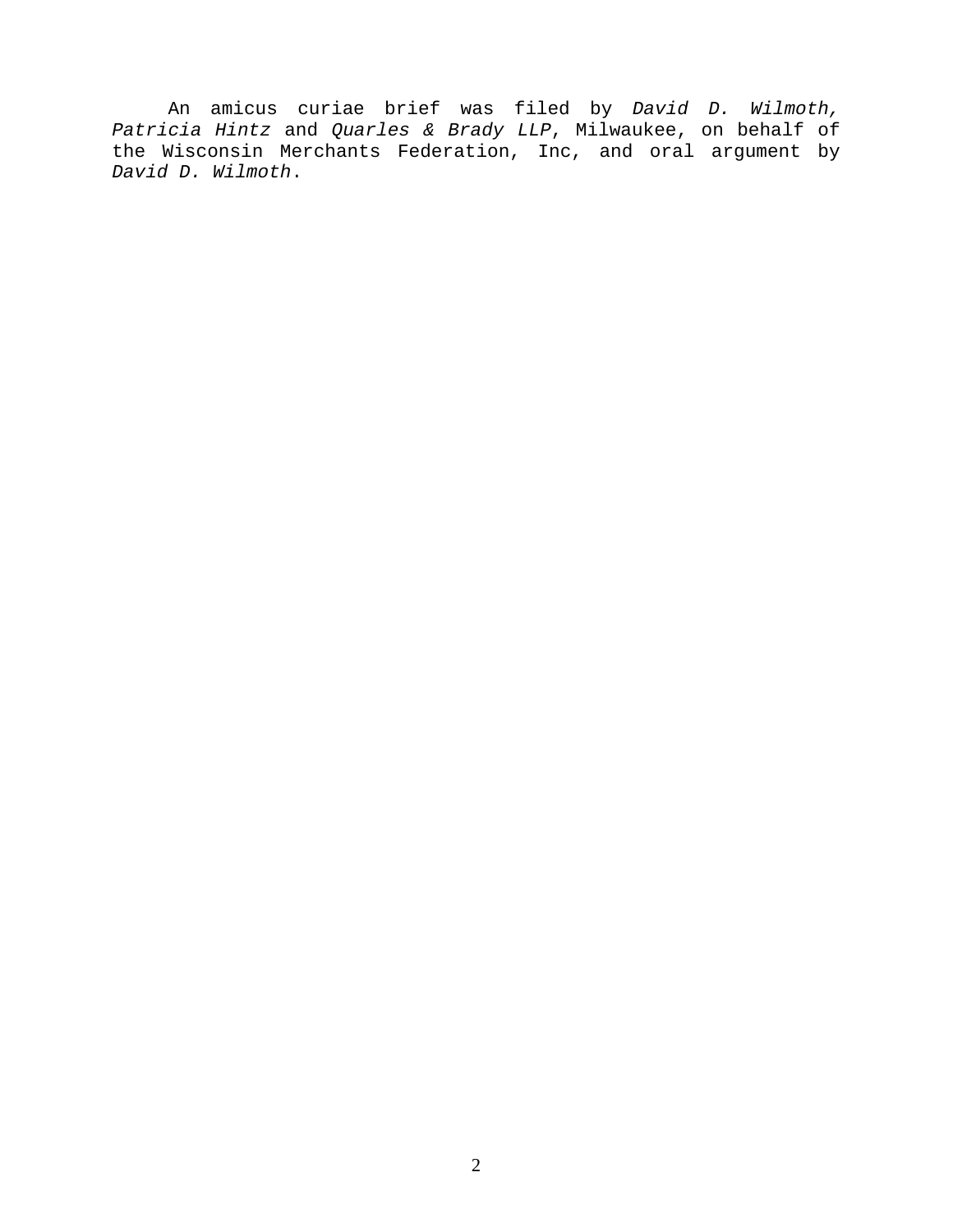### **2008 WI 80**

### NOTICE

**This opinion is subject to further editing and modification. The final version will appear in the bound volume of the official reports.**

No. 2006AP1859 (L.C. No. 2004CV1564)

STATE OF WISCONSIN THE RESERVE STATE OF WISCONSIN STATE OF THE SUPREME COURT

**Walgreen Co.,**

**Plaintiff-Appellant-Petitioner,**

**v.**

**City of Madison,**

**Defendant-Respondent.**

David R. Schanker

**JUL 8, 2008**

**FILED**

Clerk of Supreme Court

REVIEW of a decision of the Court of Appeals. Reversed and remanded.

¶1 LOUIS B. BUTLER, JR., J. Walgreen Co. (Walgreens) seeks review of a published court of appeals opinion $^1$  affirming a judgment of the Dane County Circuit Court, the Honorable Diane M. Nicks presiding. The judgment adopted assessments of two Walgreens stores located in Madison, Wisconsin, conducted by the City of Madison (City) for tax purposes. Walgreens challenged the assessments and sought a refund of taxes paid on the properties for 2003 and 2004, but the Madison Board of Review rejected its challenges. Walgreens filed a Wis. Stat.

 $1$  Walgreen Co. v. City of Madison, 2007 WI App 153, 303 Wis. 2d 620, 735 N.W.2d 543.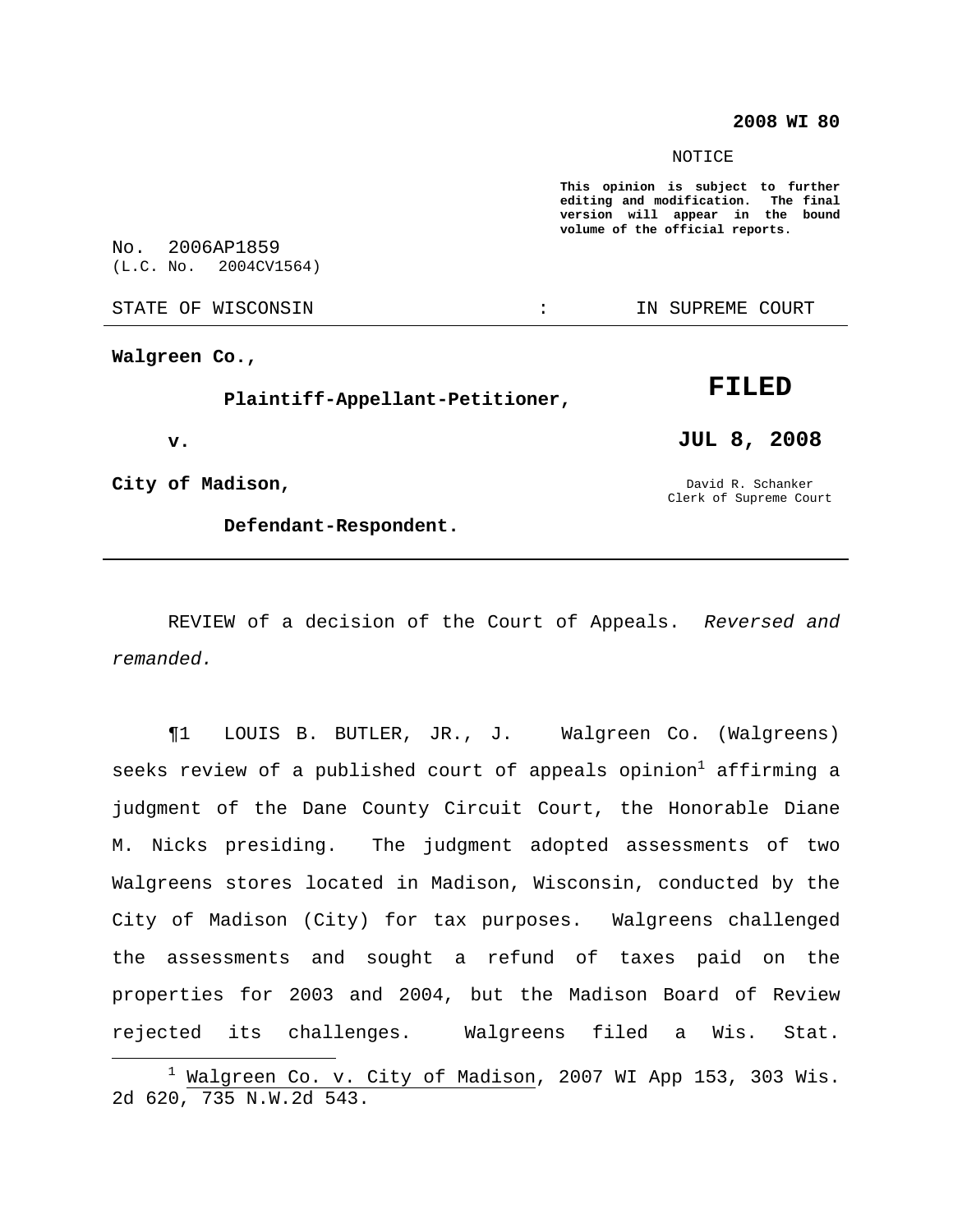§  $74.37(3)(d)(2005-06)^2$  action, and the circuit court and court of appeals both upheld the City's assessments.

¶2 On review, we must determine whether a property tax assessment of retail property leased at above market rent values should be based on market rents (as Walgreens argues) or if such assessments should be based on the above market rent terms of Walgreens' actual leases (as the City argues). We are also asked to address whether the City violated the uniformity clause of the Wisconsin Constitution in its assessment of Walgreens' properties, and whether Walgreens was barred by Wis. Stat. § 70.47(7) from challenging the 2004 property tax assessments. Because the other issues in this case are dispositive, we do not reach the uniformity clause issue.

¶3 We conclude that the issue under Wis. Stat. § 70.47(7) regarding whether Walgreens was barred from challenging the 2004 tax assessments has been waived and is moot. As to the issue regarding the proper method of property tax assessment, we reaffirm the holding of Flood v. Bd. of Review, 153 Wis. 2d 428, 431, 451 N.W.2d 422 (1990), that Wis. Stat. § 70.32(1) "proscribes assessing real property in excess of market value." This holding is consistent with the nationally recognized principle that "[a] lease never increases the market value of real property rights to the fee simple estate." Appraisal Institute, The Appraisal of Real Estate 473 (12th ed. 2001). We

 $2$  All subsequent references to the Wisconsin Statutes are to the 2005-06 version unless otherwise indicated.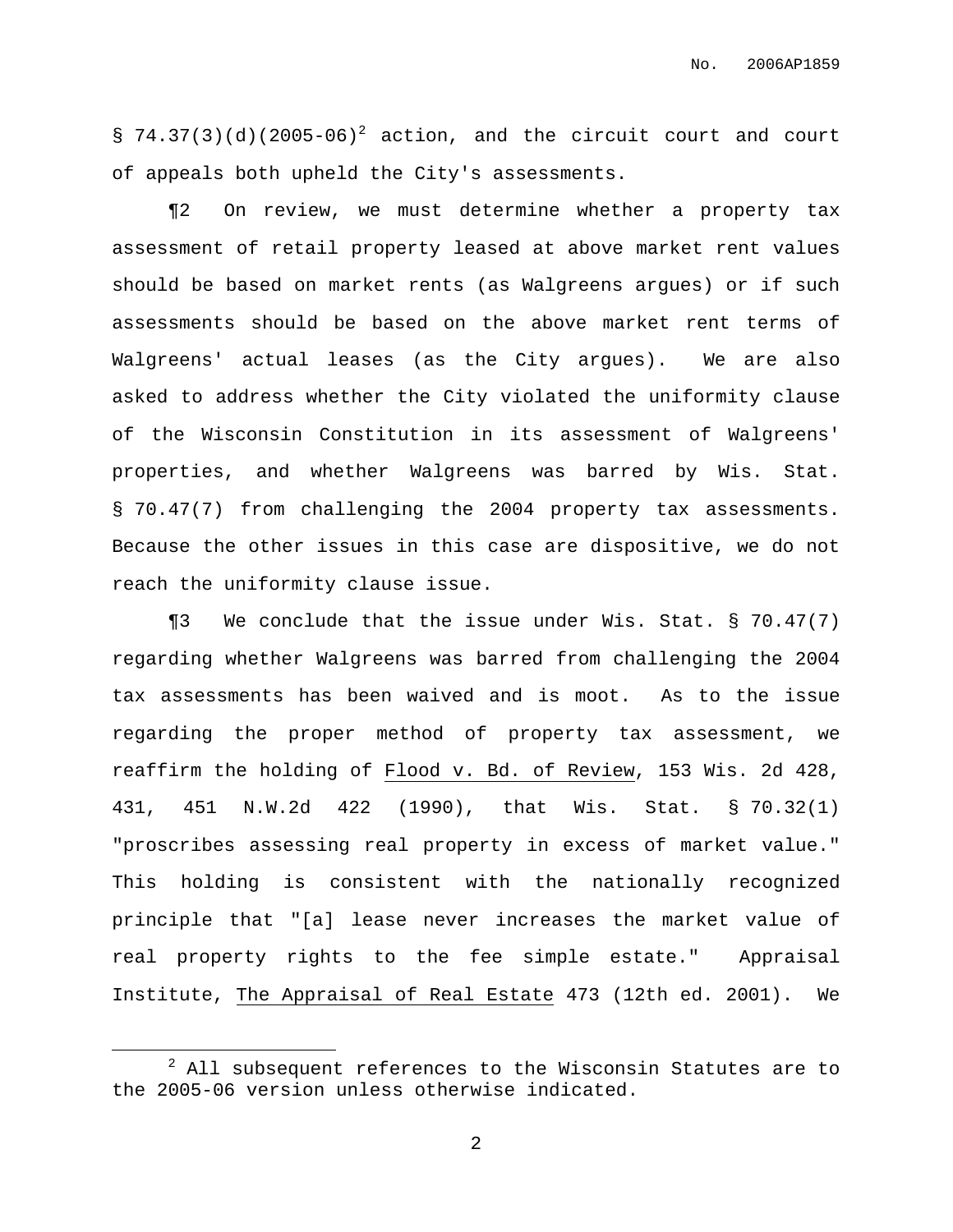also affirm that § 70.32(1) requires adherence to the Wisconsin Property Assessment Manual<sup>3</sup> (the Property Assessment Manual) absent conflicting law. The Manual is consistent with both statutory and case law in this state requiring an income approach assessment of a leased retail property's fair market value of the fee simple interest to be based on market lease rates, not actual contract rates, as long as encumbrances to the property do not cause its leased fee value to fall below a market rate value. We conclude that the circuit court in this case failed to apply these well-established rules of property assessment. Therefore, we reverse the decision of the court of appeals and remand for further proceedings consistent with this opinion.

I

¶4 The following facts are taken from the findings and uncontested factual descriptions in the circuit court's June 26, 2006, decision in this case. Walgreens leases properties located at 2909 and 3710 East Washington Avenue in Madison, Wisconsin. In addition to lease payments, Walgreens is also responsible for paying the property taxes for those properties.

¶5 The lease for each of the properties is for a term of 60 years, terminable after 20 years. The lease for the 2909 East Washington property has a stated monthly rent as of June 2006 (the date of the circuit court's opinion) at \$35,833.33.

<sup>&</sup>lt;sup>3</sup> 1 Bureau of Assessment Practices, Wisconsin Property Assessment Manual (2007).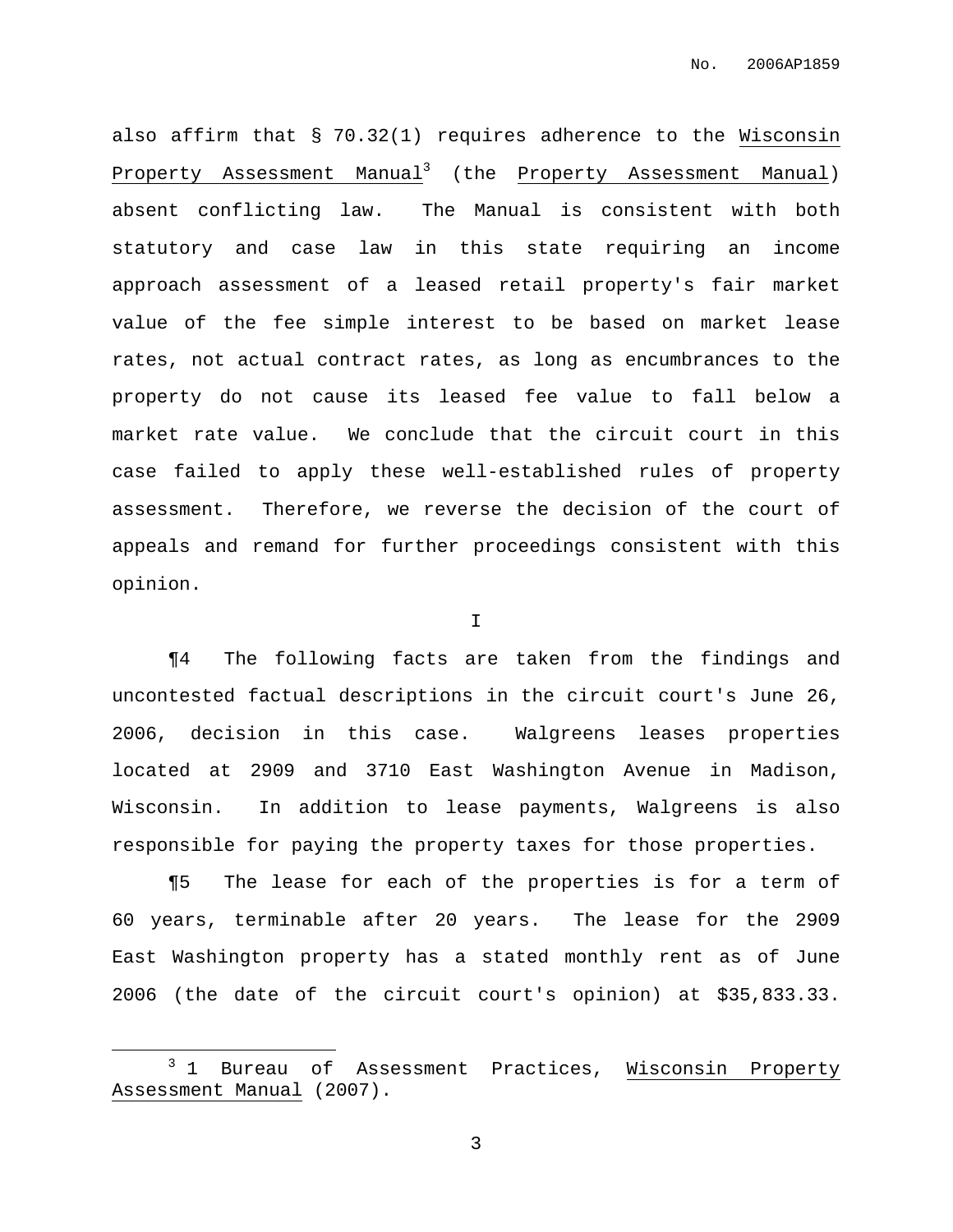The lease for the 3710 East Washington property has a stated monthly rent of \$29,987.

¶6 The properties were constructed by a developer at Walgreens' direction, pursuant to a uniform business model followed by Walgreens. Under that business model, Walgreens rents property rather than purchasing it, working with developers who find sites for Walgreens' stores at prime locations in heavily trafficked areas, buy out existing businesses located at the desired sites, purchase the property, and build and/or develop it with "super adequacies"<sup>4</sup> to suit Walgreens' needs. Walgreens' lease payments under this business model include compensation to the developer for all such financing, land acquisition, construction, development and financing costs, together with a profit margin. The parties do not dispute that the inclusion of such costs into the lease terms results in higher than market rate rental payments; as the circuit court described it, the rent in the Walgreens leases is "higher than normal" in part because "the developer is recovering his development costs on a building that contains the superadequacies demanded by Walgreen." Both of the East

<sup>4</sup> The Property Assessment Manual defines "super adequacy" as "[a] greater capacity or quality in the structure or one of its components than the prudent purchaser or owner would include or would pay for in the particular type of structure under current market conditions." Property Assessment Manual G-37. Walgreens presented testimony at trial that the super adequacies it requires of its property include improvements tailored to its needs, such as drive-through stations, specially designed fiber optics systems, and high ceilings.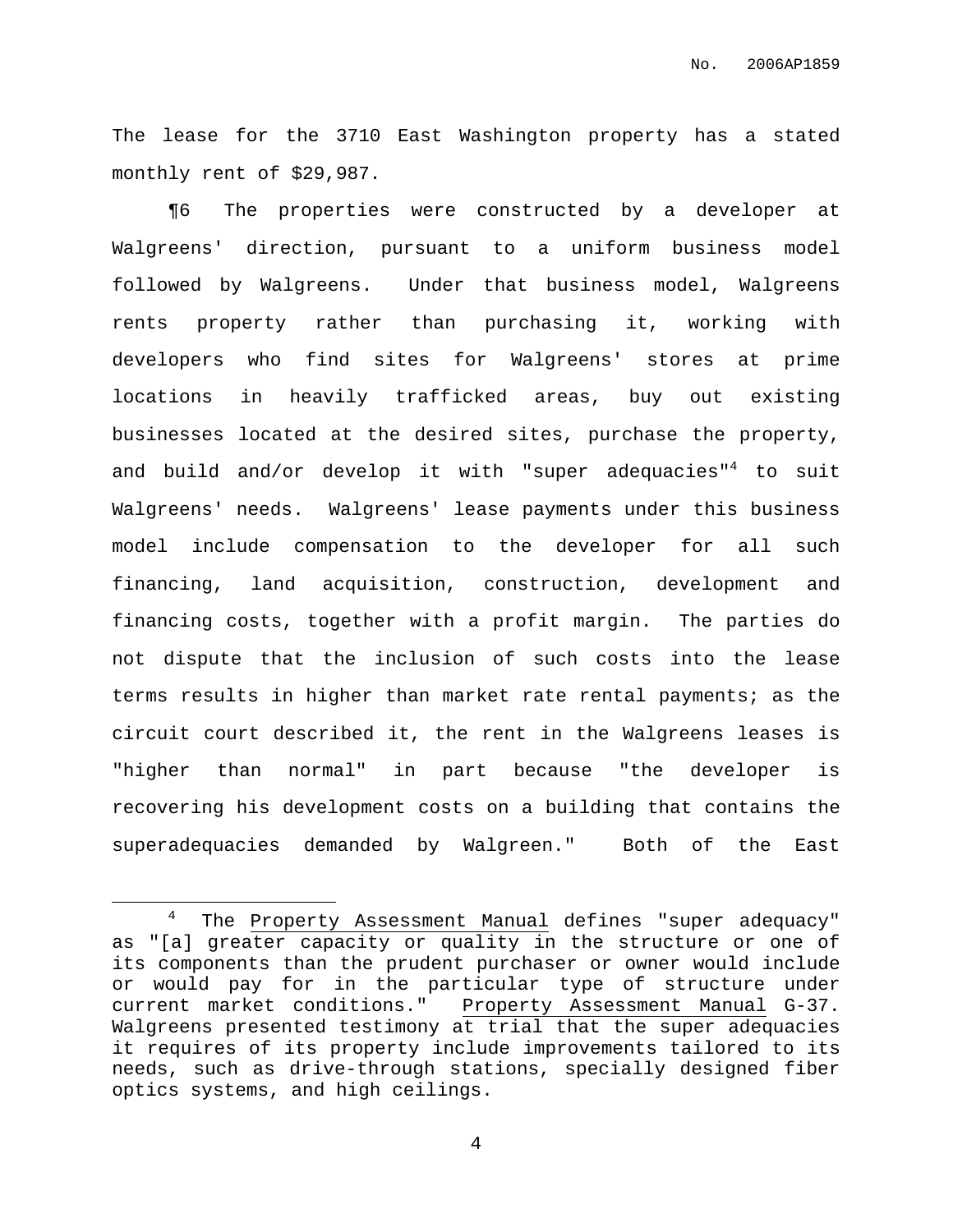Washington properties were developed and their leases based on this business model.

¶7 The procedural history of this case begins with the City's 2003 and 2004 property tax assessments of the two properties. The City's assessment reports for the properties describe the "market value" of the 2909 East Washington property at \$4,618,000 and the "market value" of the 3710 East Washington property at \$3,860,000 for the years 2003 and 2004. The assessor's reports also contain former assessment values for 2003 that were revised to match the 2004 valuations, and describe the methodology followed in the assessments. Specifically, the appraisal report for each property describes rejecting the "cost approach" to valuation in favor of an "income approach" utilizing a "direct capitalization" method, based on actual income, but using market-based expense and vacancy estimates.

¶8 Walgreens attempted to appeal the 2003 assessments to the Madison Board of Review pursuant to Wis. Stat. § 70.47, but the Board sustained the assessments after informing Walgreens that it could not appear before the Board of Review to object to its assessment because Walgreens had failed to comply with Wis. Stat. § 70.47(7)(af)'s requirement that it provide necessary income and expense information requested by the assessor's office. As to the 2004 assessments, Walgreens appealed to the Board of Review, and appeared at a hearing held on September 9, 2004. The circuit court in this case described the hearing in terms of the Board sustaining the assessments after Walgreens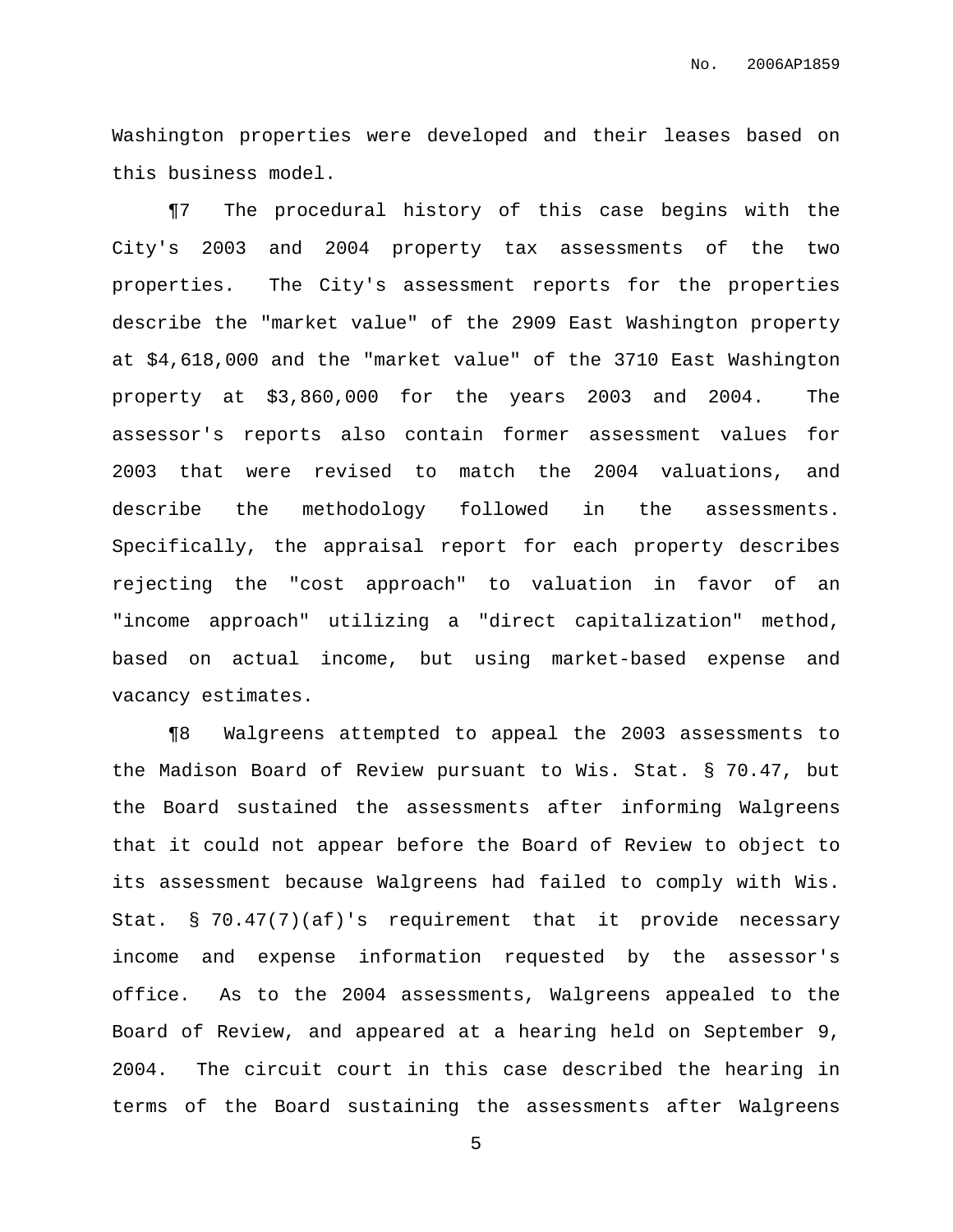"presented estimated valuations, but did not provide any evidence supporting its estimated valuations."

¶9 After unsuccessfully pursuing claims against the City for excessive assessments, Walgreens filed suit in the Dane County Circuit Court under Wis. Stat. § 74.37(3)(d) seeking a refund of \$150,625.47 plus interest and litigation expenses for the alleged excess taxes paid on the East Washington properties for 2003 and 2004.

¶10 At trial, Walgreens and the City presented conflicting appraisals of the properties' market values. As the circuit court described it, Walgreens' assessor "appraised the fee simple interest in the two properties without consideration of the lease, while [the City's appraiser] appraised the leased fee interest." <sup>5</sup> The appraisals presented by Walgreens described

Fee Simple – With this type of estate the owner possesses all of the rights an individual can have in property. It is the fullest form of private ownership, restricted only by the governmental limitations previously described. This estate does not recognize any mortgage or lease on the property. This type of estate has no time limit on its existence, is inheritable, and freely transferable during the owner's life by gift or sale.

Property Assessment Manual 7-3. In contrast, a "leased fee" is defined by the manual as "[a] property held in fee with the right of use and occupancy conveyed by lease to others. A property consisting of the right to receive ground rentals over a period of time, plus the right of ultimate repossession at the termination of the lease." Property Assessment Manual G-32.

<sup>&</sup>lt;sup>5</sup> The Property Assessment Manual explains that a fee simple is a type of freehold estate, or ownership interest in property: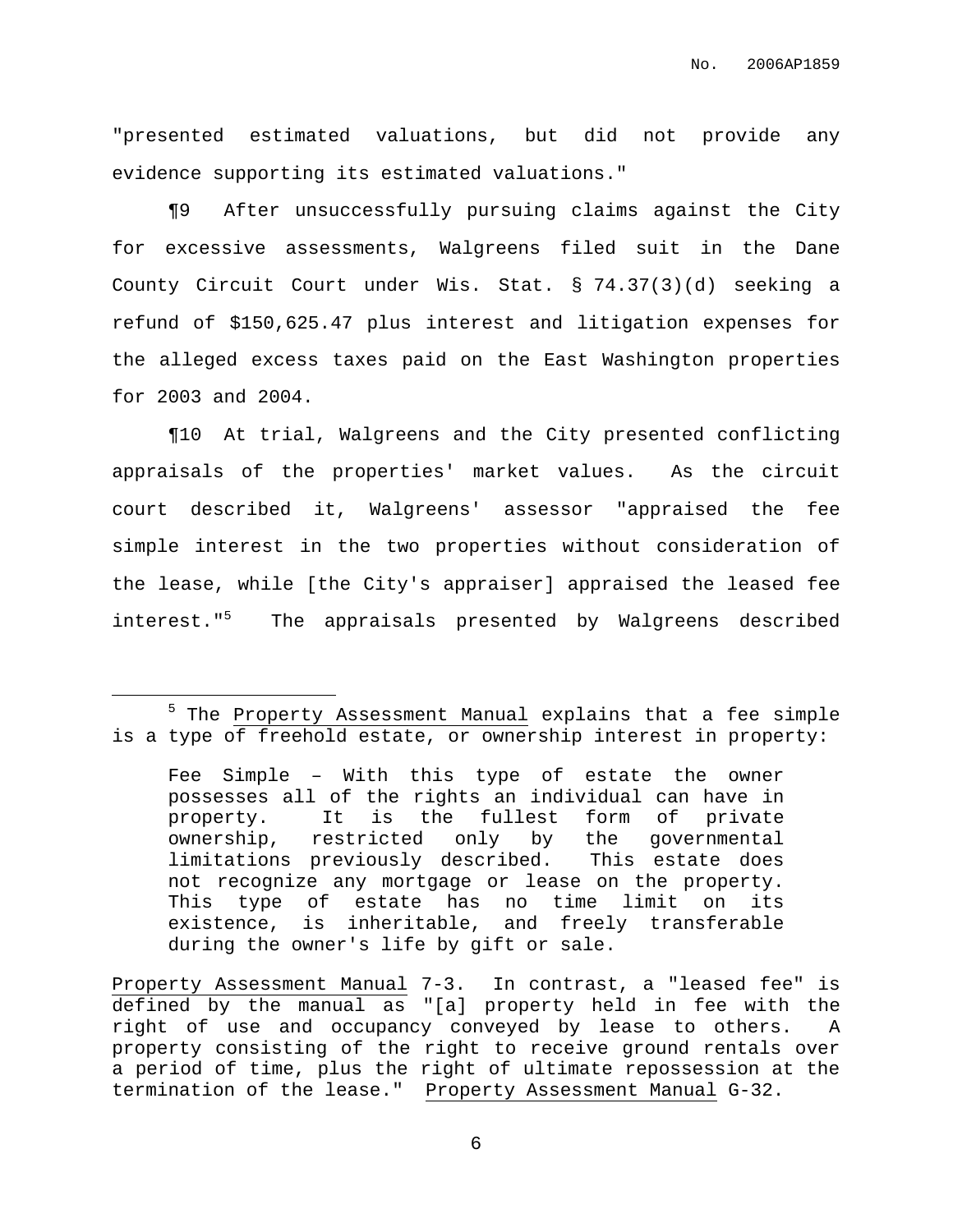using all three primary appraisal approaches discussed in more detail in our analysis—the cost approach, sales comparison approach, and income approach—while placing the greatest emphasis on the latter two approaches. In contrast, the City appraisal used only sales comparison and income approaches for the 2909 East Washington property, while ultimately basing its assessment solely on numbers derived from its income approach analysis.<sup>6</sup> It used only an income approach for the 3710 East

The court of appeals in this case critiqued the parties' use of the phrases "fee simple interest" and "leased fee interest" and concluded that "[w]ith minor exceptions, we see no need to employ such terms in the remainder of this opinion." Walgreen, 303 Wis. 2d 620, ¶15 n.5. We disagree that these terms are irrelevant but note that the parties' overemphasis of the terms and their differences distracts from the main issues in this case. As explained in a passage of The Appraisal of Real Estate cited by both parties and discussed in our analysis, both the fee simple and the leased fee interests are relevant in determining the value of leased property because the two should be compared to determine whether there is a negative or positive leasehold value. Appraisal Institute, The Appraisal of Real Estate 81-82 (12th ed. 2001). Similarly, in a passage that is particularly pertinent for our analysis, the Property Assessment Manual explains that for purposes of valuing the fee simple interest of a leased property, "[i]f the contract rents are at market levels, the leased fee interest is the same as a fee simple interest. However, if the contract rents are below market levels, the leased fee interest is likely less than the fee simple interest in the property." Property Assessment Manual 9-12.

 $6$  It should be noted that although the parties apparently dispute whether or the extent to which the City's assessor based its appraisal of the 3710 property on sales of that property prior the 2003 and 2004 assessments, it seems evident from the record that at least the 1999 sale was taken into consideration, as the \$4,268,500 sales price exactly matches the 2003 "current assessment" of the property's value in 2003.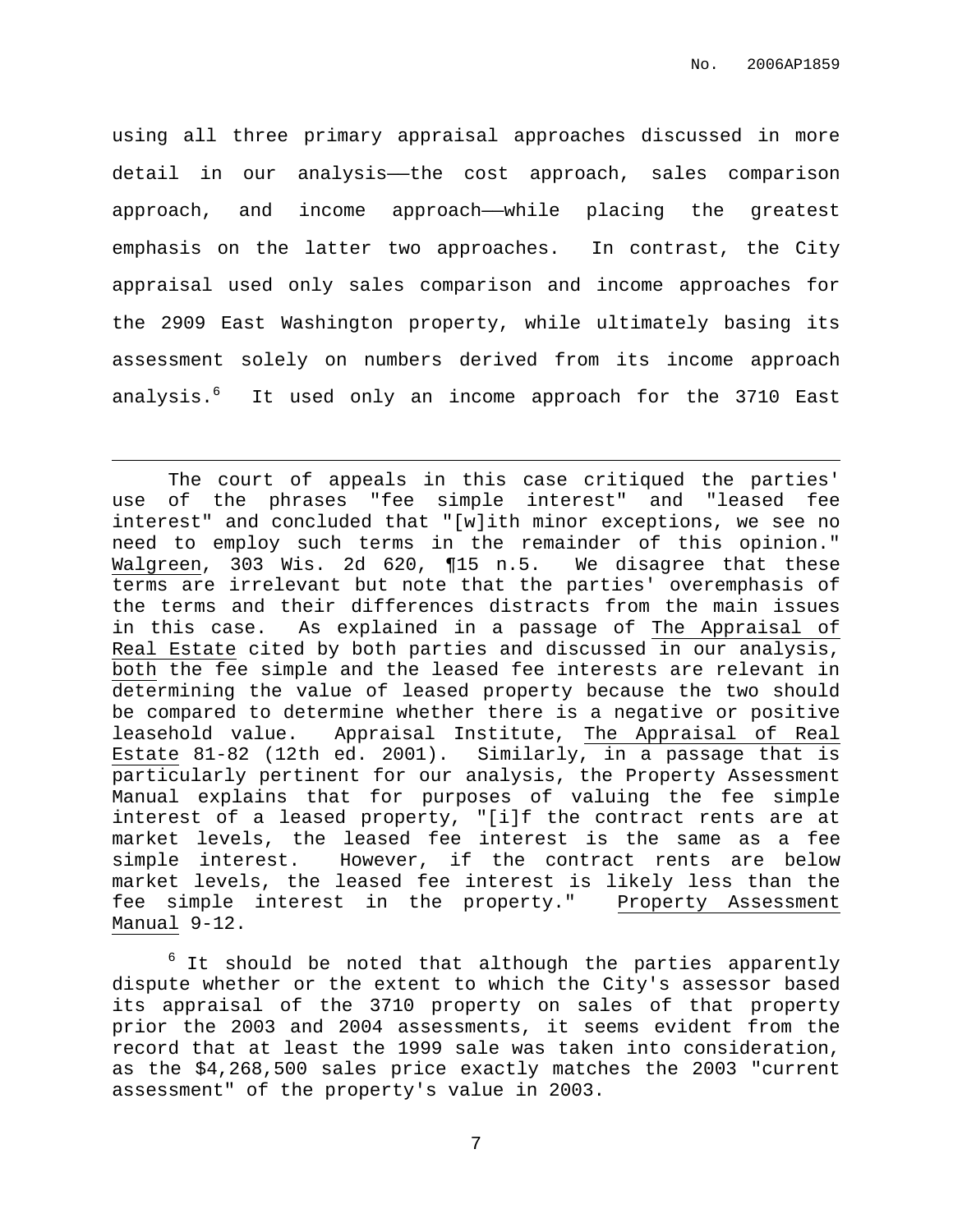Washington property, after concluding there were no comparable property sales.

¶11 The income approach analyses of both Walgreens' and the City's appraisals acknowledged that the property at issue is income-producing real estate, the value of which should take into account the property's expected cash flow through a capitalization technique. However, the primary difference between the appraisal approaches of the parties is that the income approach analysis in Walgreens' appraisals analyzed the market rent, as opposed to the contract rent, while the City's appraisals specified that they were "[u]sing the actual income from the [Walgreens property] lease." As a result of their different methodologies, Walgreens' appraisals assessed the 2909 and 3710 properties as valued in 2003 at \$1,980,000 and \$1,790,000, respectively, and as valued in 2004 at \$2,070,000 and \$1,870,000, respectively, i.e., significantly lower than the previously described assessments by the City.

¶12 In a decision dated June 26, 2006, the circuit court ruled in favor of the City, issuing the following three conclusions of law:

1. Walgreen[s] has failed to comply with the procedures in Wis. Stat. § 70.47(a) and (ae) with regard to its claims for the 2004 assessments and is, therefore, barred by Wis. Stat. § 74.37(4)(a) from challenging such assessments.

2. Wis. Stat. § 70.32(1) requires the Court to take into account the actual lease terms for the two subject properties.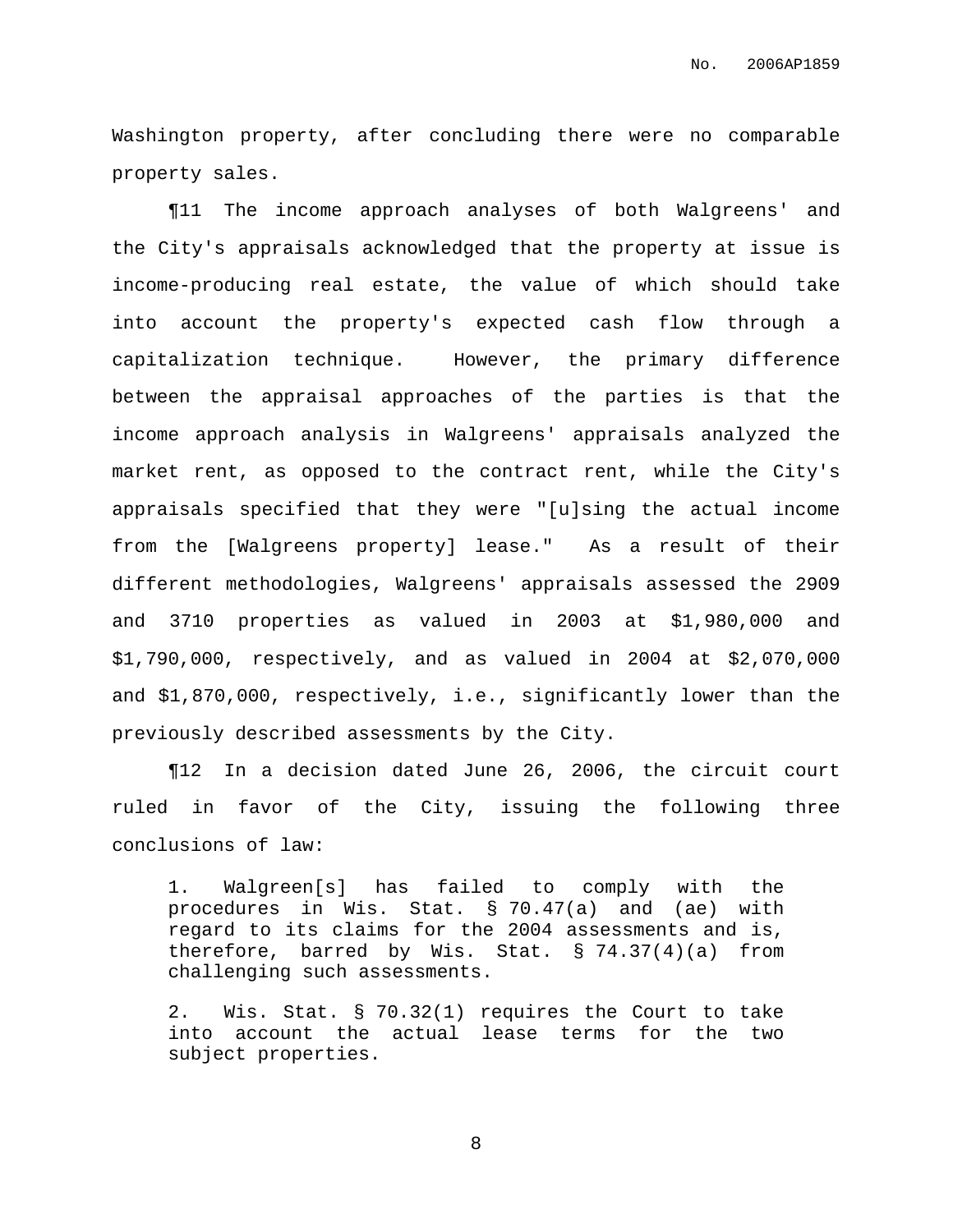3. Walgreen[s] has not presented sufficient evidence of [a] Uniformity Clause violation.

¶13 Walgreens appealed. In an opinion issued on May 17, 2007, the court of appeals affirmed the circuit court's decision. Walgreen Co. v. City of Madison, 2007 WI App 153, ¶52, 303 Wis. 2d 620, 735 N.W.2d 543.

¶14 The court of appeals concluded that the circuit court and the City's assessor correctly relied on Walgreens' contract rents, rather than on market rent, in assessing the properties' full values. Id., ¶46. The court of appeals disregarded Walgreens' characterization of its monthly payments under the lease as reflecting reimbursement of the acquisition, development and financing costs and a profit margin for each store. Id., ¶¶36-37. Instead, the court concluded that because the monthly payments are appended to the properties by the lease agreement, they are "rights and privileges appertaining thereto" within the Wis. Stat. § 70.03 definition of "real property"; they directly affect what the properties would sell for in an arm's length sale; and they therefore are the proper subjects of consideration in an appraisal. Id. The court also rejected Walgreens' assertions of comparable property evidence and disregarded Walgreens' argument that the court should have adhered to the Property Assessment Manual. Id., ¶¶38-45. Finally, the court concluded that Walgreens had not established a uniformity clause violation. Id., ¶49. The court of appeals declined to address whether the dismissal of Walgreens' 2004 assessment challenge should be affirmed on the grounds that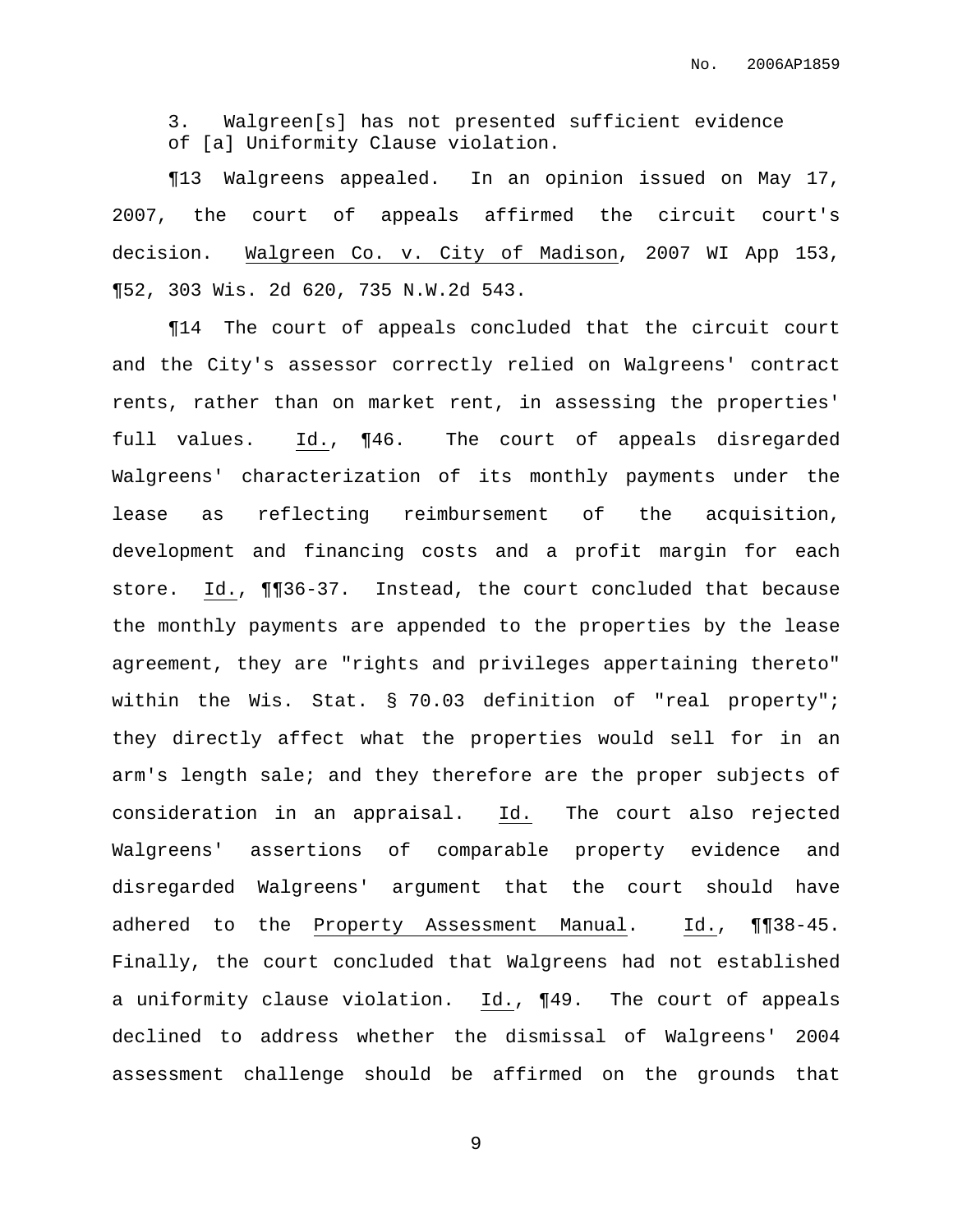Walgreens failed to comply with Wis. Stat. § 70.47(7); the court of appeals explained that the substantive issues regarding the 2003 assessments applied equally to the 2004 assessments. Id., ¶10 n.2.

¶15 Walgreens filed a petition for review on June 18, 2007, and review was granted.

#### II

¶16 We review excessive tax assessment claims brought under Wis. Stat. § 74.37(3)(d) without regard to determinations made at earlier proceedings. Nankin v. Village of Shorewood, 2001 WI 92, ¶¶24-25, 245 Wis. 2d 86, 630 N.W.2d 141. In such cases, we review the circuit court record, not the record from the Board of Review. Adams Outdoor Adver. Ltd. v. City of Madison, 2006 WI 104, ¶24, 294 Wis. 2d 441, 717 N.W.2d 803.

¶17 Although the general level of deference accorded to property assessments is that this court, like a circuit court, gives a city's assessment presumptive weight, "the assessment is presumed correct only if the challenging party does not present significant contrary evidence." Id., ¶25. Furthermore, "[n]o presumption of correctness may be accorded to an assessment that does not apply the principles in the Property Assessment Manual." Id., ¶56. Whether a city has erroneously failed to follow statutory requirements in making an assessment is a question of law that we review de novo. Id., ¶26.

### III

¶18 This case requires us to identify the correct methodology for assessing leased retail property for purposes of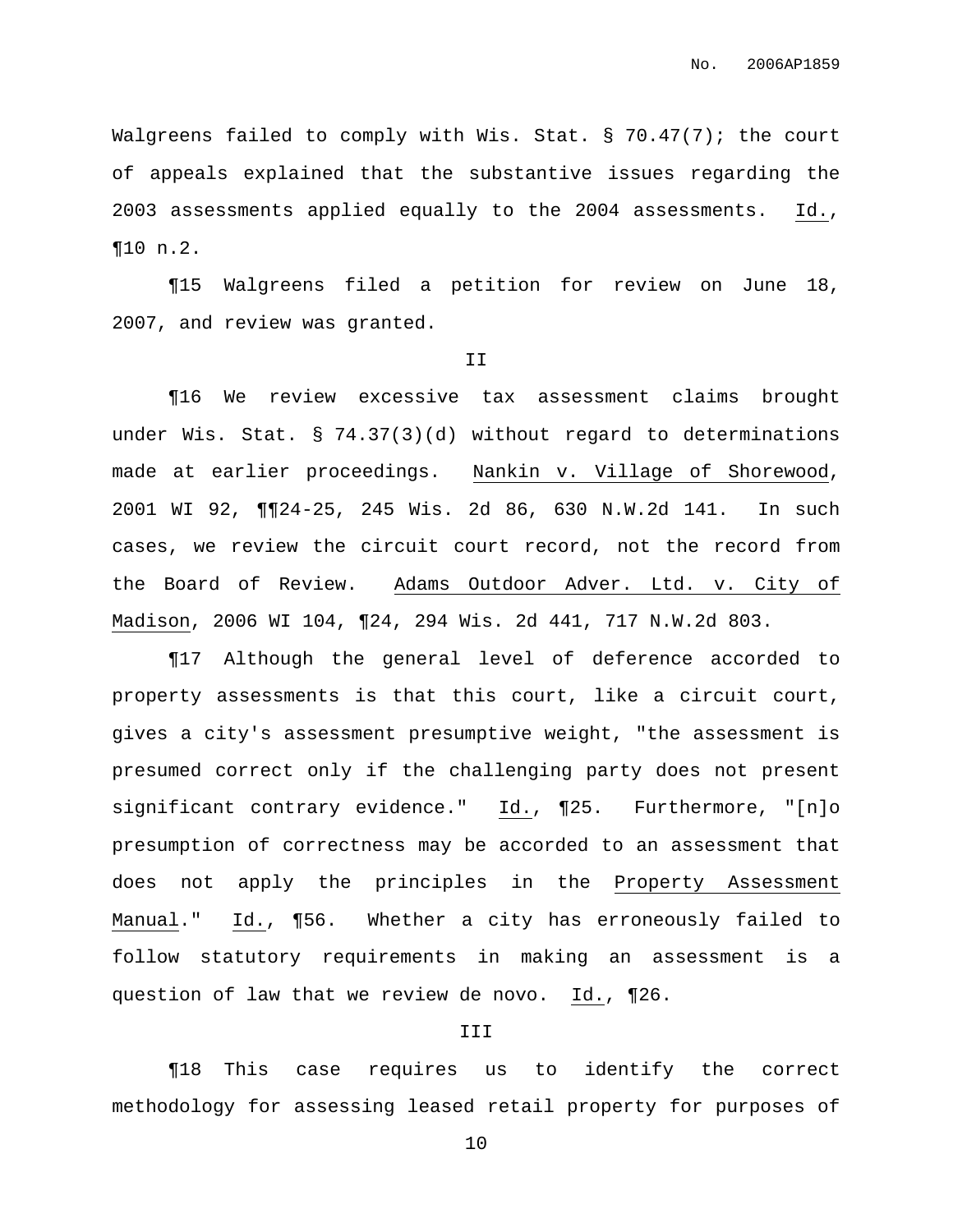municipal taxation when the leases for such property contain monthly payments significantly above the market rental rate in part as a result of certain unique business and financing terms being incorporated into the contractual lease terms.

¶19 The power to determine the appropriate methodology for valuing property for taxation purposes lies with the legislature. See 16 Eugene McQuillan, The Law of Municipal Corporations § 44.109 (3d ed., Thomson West 2003). As such, we begin our analysis with a look at the governing statutes, reviewed in conjunction with basic principles of real property assessment as described by case law, treatises, and the Property Assessment Manual.

### A

¶20 Wisconsin Stat. § 70.32(1) unambiguously provides that "[r]eal property shall be valued by the assessor in the manner specified in the Wisconsin property assessment manual provided under s. 73.03(2a) from actual view or from the best information that the assessor can practicably obtain, at the full value which could ordinarily be obtained therefor at private sale." The Manual, in turn, provides that "[t]he goal of the assessor is to estimate the market value of a full interest in the property, subject only to governmental restrictions. All the rights, privileges, and benefits of the real estate are included in this value. This is also called the market value of a fee simple interest in the property." Property Assessment Manual 7- 4. Consequently, a property assessor's task is to identify the market value of a fee simple interest as described by the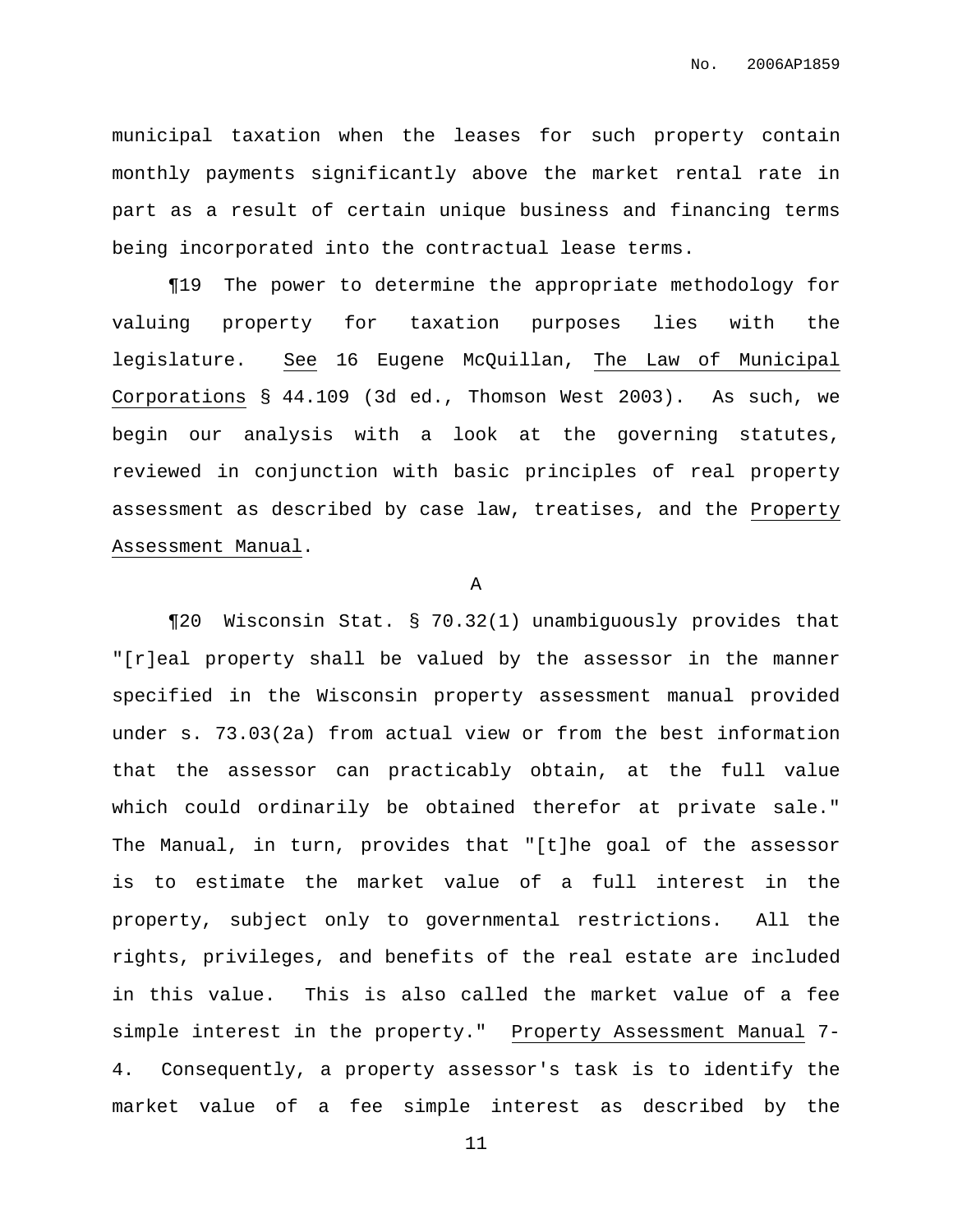Property Assessment Manual, and which reflects the "full value"<sup>7</sup> that could ordinarily be obtained at a private sale, as described by § 70.32(1). See id.

¶21 There are three primary methods of property assessment set forth by the Property Assessment Manual and generally recognized in real estate appraisal law: the sales comparison approach, the cost approach, and the income approach. Property Assessment Manual 7-19 to 7-30; Adams, 294 Wis. 2d 441, ¶¶28-29. See also The Law of Municipal Corporations § 44.109 (describing the three methods as methods of determining market value).

¶22 The Property Assessment Manual describes the sales comparison approach as involving a comparison of properties similar to the subject property and adjustment for differences. Property Assessment Manual 7-18, 7-20. The Manual explains that this approach incorporates "the principles of substitution," that buyers will not pay more for property than it would cost them to acquire substitute property of equal desirability and utility. Id. at 7-20.

 $7$  This court has explained that "[f]or the purposes of assessing real property, we have construed the statutory phrase 'full value' to mean market value. The terms 'full value,' 'market value' and 'fair market value' are synonymous and interchangeable in the opinions." Flood v. Bd. of Review, 153 Wis. 2d 428, 435, 451 N.W.2d 422 (1990)(citing Darcel Inc. v. Bd. of Review, 137 Wis. 2d 623, 628, 405 N.W.2d 344 (1987); State ex rel. Baker Mfg. Co. v. Evansville, 261 Wis. 599, 608, 53 N.W.2d 795 (1952); Property Assessment Manual 7-3). See also 16 Eugene McQuillan, The Law of Municipal Corporations § 44.109 (3d ed., Thomson West 2003).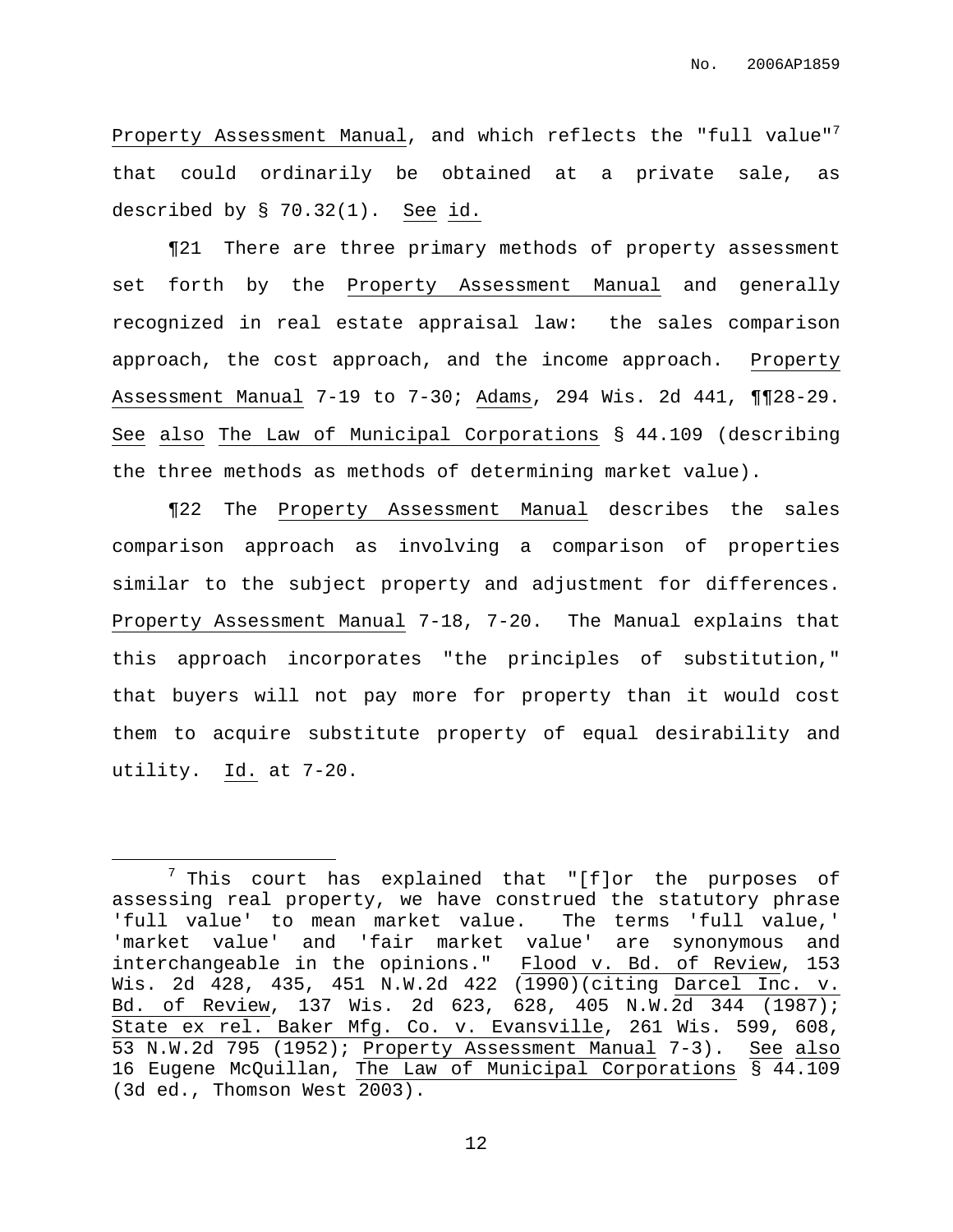¶23 The Property Assessment Manual describes the cost approach as also based on the principle of substitution. Id. at 7-19, 7-23. Under the cost approach, the Manual prescribes, an assessor adds the estimated land value to the present value of improvements (calculated by subtracting accrued depreciation from the reproduction or replacement "cost new" of the structure) to arrive at a total property value. Id.

¶24 The Property Assessment Manual explains that in leased property scenarios, the income approach is often the most reliable approach for property valuation, describing the income approach as estimating and then capitalizing the net rent a property subject could generate. Id. 7-29 to 7-30, 9-11.8 The specific steps outlined by the Manual for applying the capitalized income approach include: (1) estimating potential gross income; (2) deducting for vacancy and collection loss; (3) adding miscellaneous income; (4) determining operating expenses; (5) subtracting operating expenses to derive net income; (6) selecting the correct capitalization method; (7) deriving the capitalization rate; and (8) applying the capitalization rate to

The Appraisal of Real Estate 471.

 $8$  The Appraisal of Real Estate similarly explains that:

In the income capitalization approach, an appraiser analyzes a property's capacity to generate future benefits and capitalizes the income into an indication of present value. The principle of anticipation is fundamental to the approach. Techniques and procedures from this approach are used to analyze comparable sales data and to measure obsolescence in the cost approach.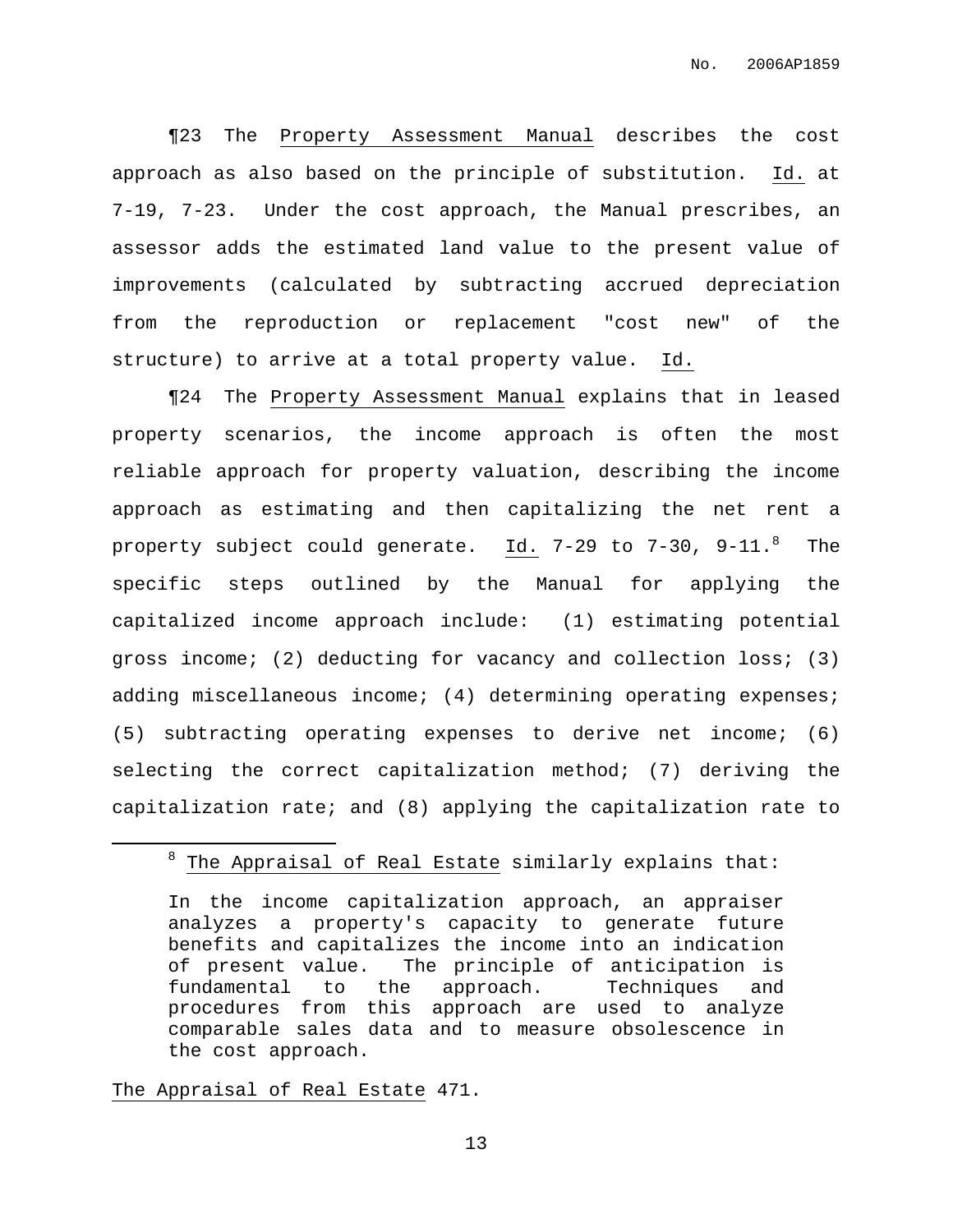net income to arrive at a value estimate. Property Assessment Manual 9-11. The Manual emphasizes that "[i]n all of these steps the assessor must be aware of what is happening in the market. All of the information needed for the income approach is either obtained or verified by what the assessor finds in the marketplace." Id.

¶25 The Manual further explains the proper methodology for assessing retail stores specifically:

The sales comparison approach is often used to value smaller retail stores. Because smaller retail stores may be easily adapted to other retail uses, sales of these stores can be used as comparable sales in applying the sales comparison approach. For the larger stores and those smaller stores for which there are no comparable sales, the assessor should use the income and/or cost approaches.

## Property Assessment Manual 9-39.<sup>9</sup>

¶26 Turning to the income approach dispute in this case, we find particular relevance in the Property Assessment Manual's explanation that "[w]hen applying the income approach, the assessor must use the market rent, not the contract rent, of the property (unless valuing federally subsidized housing . . . [)]. Market rent is the rent that a property would receive based on the current, arm's-length rent commanded by similar properties in the marketplace." Id. 7-29 (emphasis added). The Manual adds that "[t]o value the fee simple interest of a property,

 $9$  This passage can also be found at page  $9-30$  of the 2005 version of the manual. It was not cited by either party or lower court, as none of them considered the cost approach as applicable or helpful as the income approach.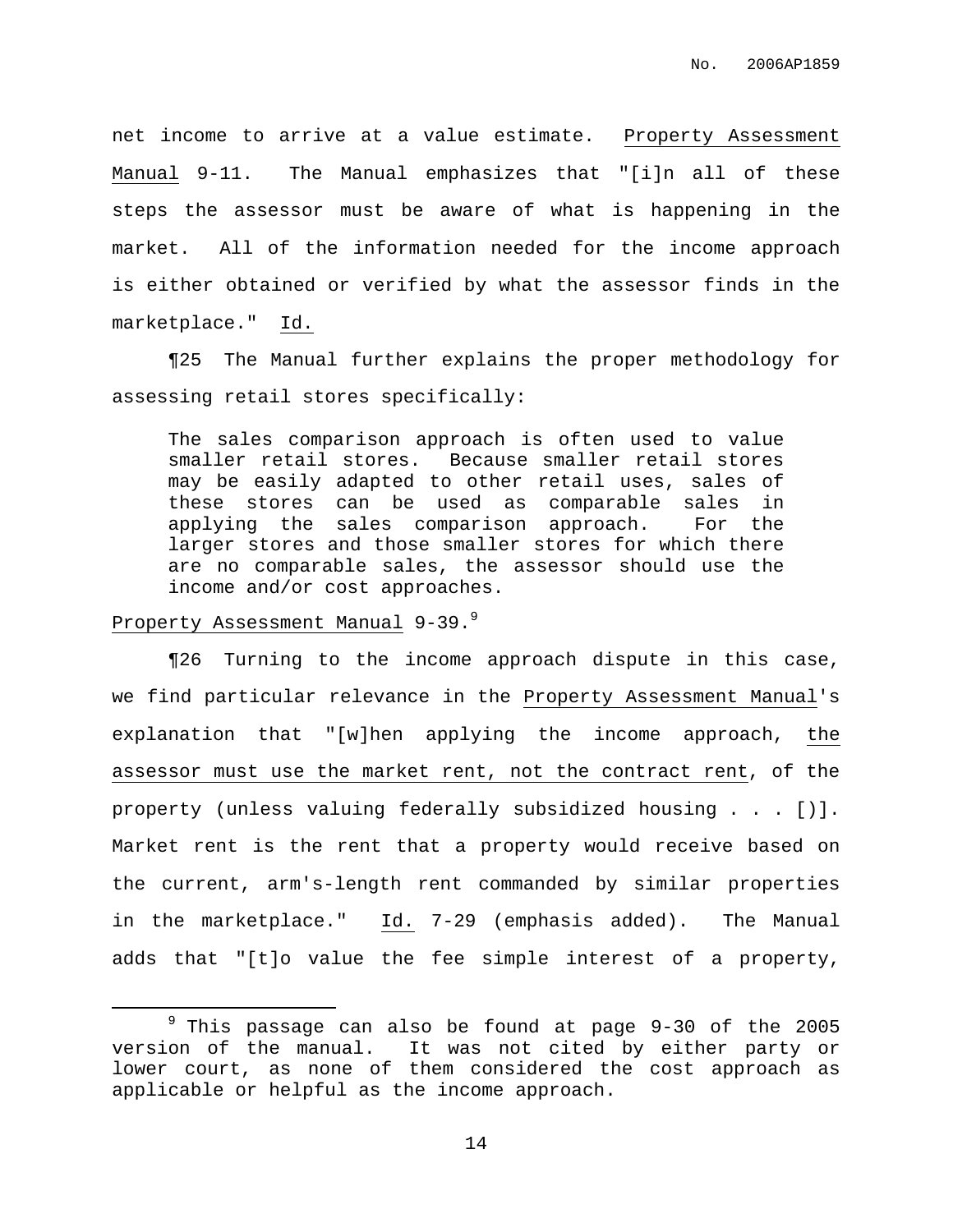market rent rather than the actual, or contract rent is to be used in estimating potential gross income." Id. 9-12.

¶27 The Property Assessment Manual does set forth a limited exception to the general rule that income approach valuation of leased property must be based on market rental rates, not the actual contract rents of the subject property. That exception, the Manual explains, corresponds to the relationship between leased fee interest and fee simple interest as determined by comparing contract rents to market rates. "If the contract rents are at market levels," the Manual explains, "the leased fee interest is the same as a fee simple interest. However, if the contract rents are below market levels, the leased fee interest is likely less than the fee simple interest in the property. (See the discussion on partial interests in Chapter 7)." Id. The description in Chapter 7 of the Manual of the exception that applies when partial interests result from leases encumbered by below-market rates is perhaps the most pertinent passage of the Manual addressing the subject of the parties' dispute in this case. It provides:

To accurately estimate the market value of the full interest in leased property, both the lessor's and the lessee's interest (the leased fee and leasehold interest) must be included.

When a property is sold, the leases generally remain intact and must be honored by the new owner. The terms of any existing leases must be reviewed because they can have a significant effect on the sale price of the property.

The market value of a leased fee interest in a rental property generally depends on how the contract rent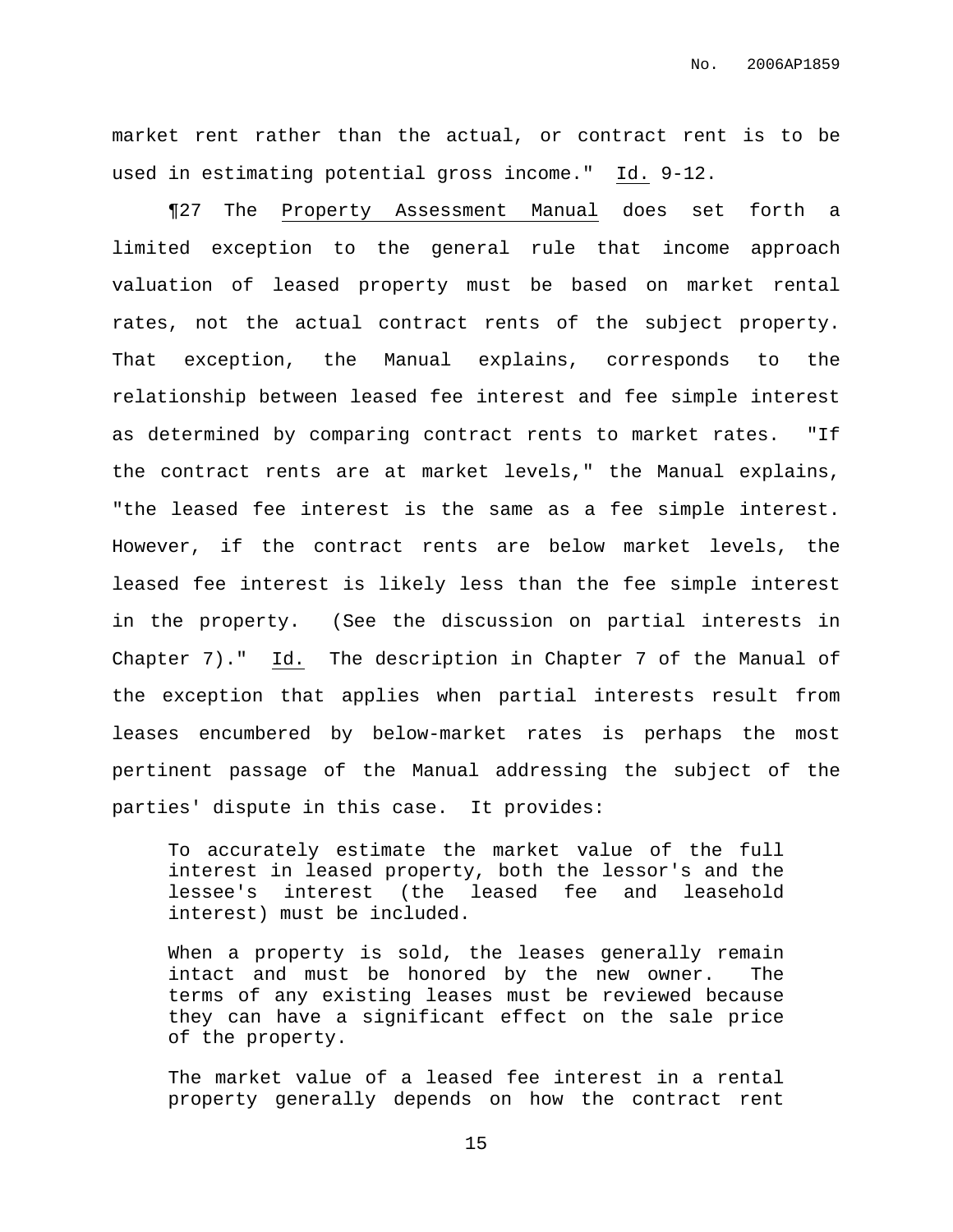relates to the market rent. If the contract rent is at the same level as the market, the leased fee interest has the same value as a full interest (fee simple interest). In this case, the leasehold interest has no value.

A leasehold interest may acquire value if the lease rate is below market. In this case, the leasehold interest has value due to the below market lease. Whenever a leasehold interest has value, the leased fee interest is reduced below that of the market value of a full interest (fee simple interest).

If a property encumbered by leases is sold, only the owner's interest in the property (leased fee interest) is actually transferred. In this case, the assessor must determine if the leasehold interest has any value. If the leasehold interest has value, the value of the leased fee interest is reduced below that of the market value of a full interest (fee simple interest) in the property. The assessor must be aware of the lease terms and structure of any leaseencumbered property sold to determine if the leasehold interest has value.

### Id. 7-4 to 7-5.

¶28 These passages illustrate the appropriate methodology generally used for appraising leased property: an assessor should consider the leased fee interest to be equal to the market value as long as the lease rate is not encumbered to the point of falling below the market rate. In such cases where a lease encumbrance brings the lease rate below the market rate, the assessed value of the property is reduced, corresponding with the reciprocal positive leasehold value to the tenant. In such cases where the contract rents are below market levels, the leased fee interest, in other words, will not be the same as the fee simple interest in the property. Property Assessment Manual 9-12. Because a buyer would not be able to obtain the fair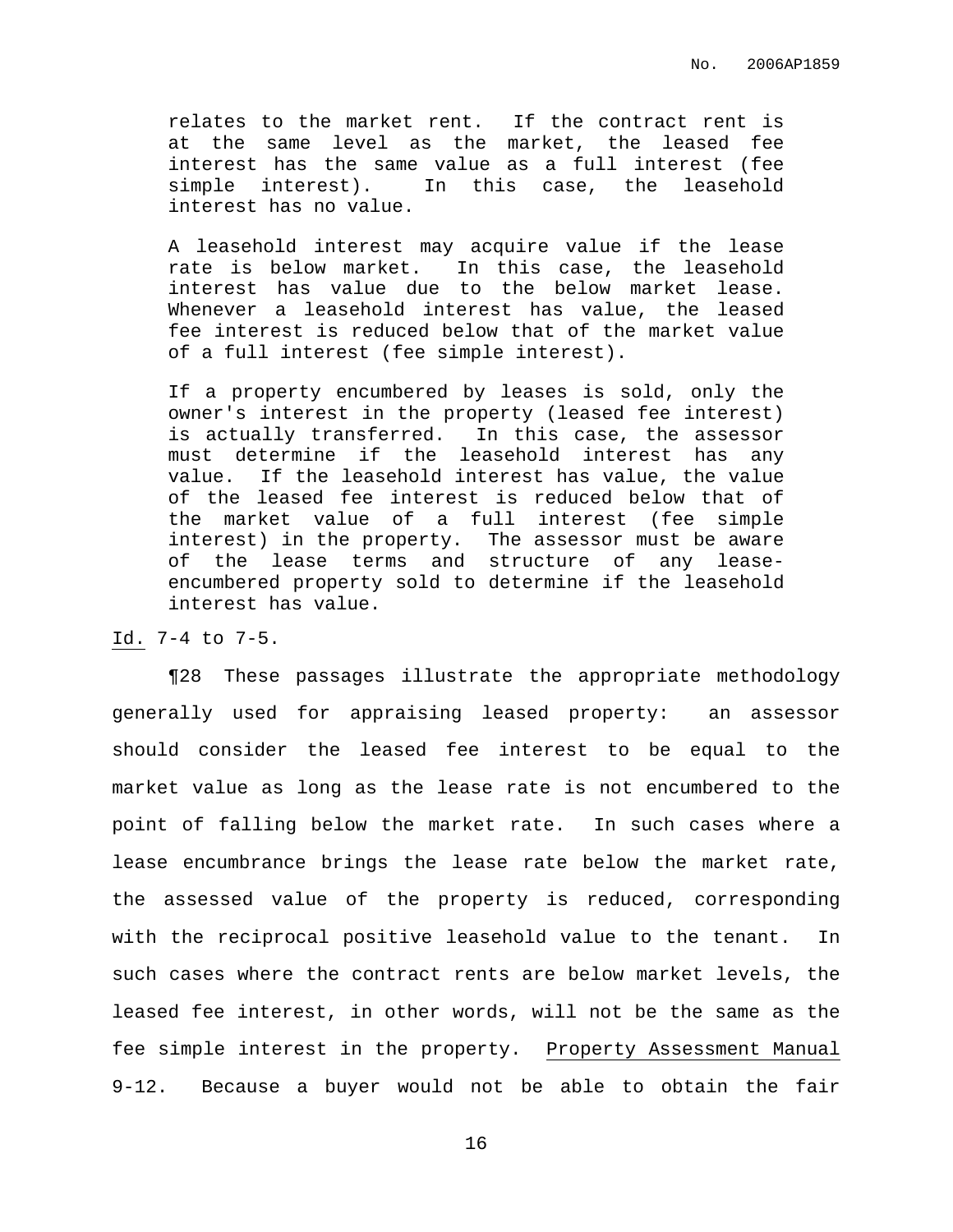market value at sale in such cases, the Property Assessment Manual recognizes that the property should not be valued as if such fair market value were actually obtainable.

¶29 The Property Assessment Manual does not contain language which similarly requires or allows appraisers to increase the market value of the property when the lease rate is above the market rate. In such a case, a buyer would still be able to obtain market rental rates, and the lease encumbrance does not therefore bring the property under the exception, which is limited to cases in which the lease rate is below the market rate, making it evident that the market value could not be obtained at sale.

¶30 The City argues, and both lower courts agreed, that this clear language in the Property Assessment Manual should be disregarded, taking the position that the Manual's methodology violates Wis. Stat. § 70.32(1)'s requirement that property be assessed based on the full value that could be obtained at a private sale. The City describes the Manual as conflicting with the "full value" requirement of Wis. Stat. § 70.32(1) because the City views lease contract values as within the scope of the rights or privileges "appertaining" to real estate described in Wis. Stat. § 70.03's definition of "real property," therefore rendering the contract terms a proper focus in assessing full value.

¶31 The City maintains that in conflicts between common law and the Manual, common law prevails. In this case, the City concludes that such a conflict exists in this case between the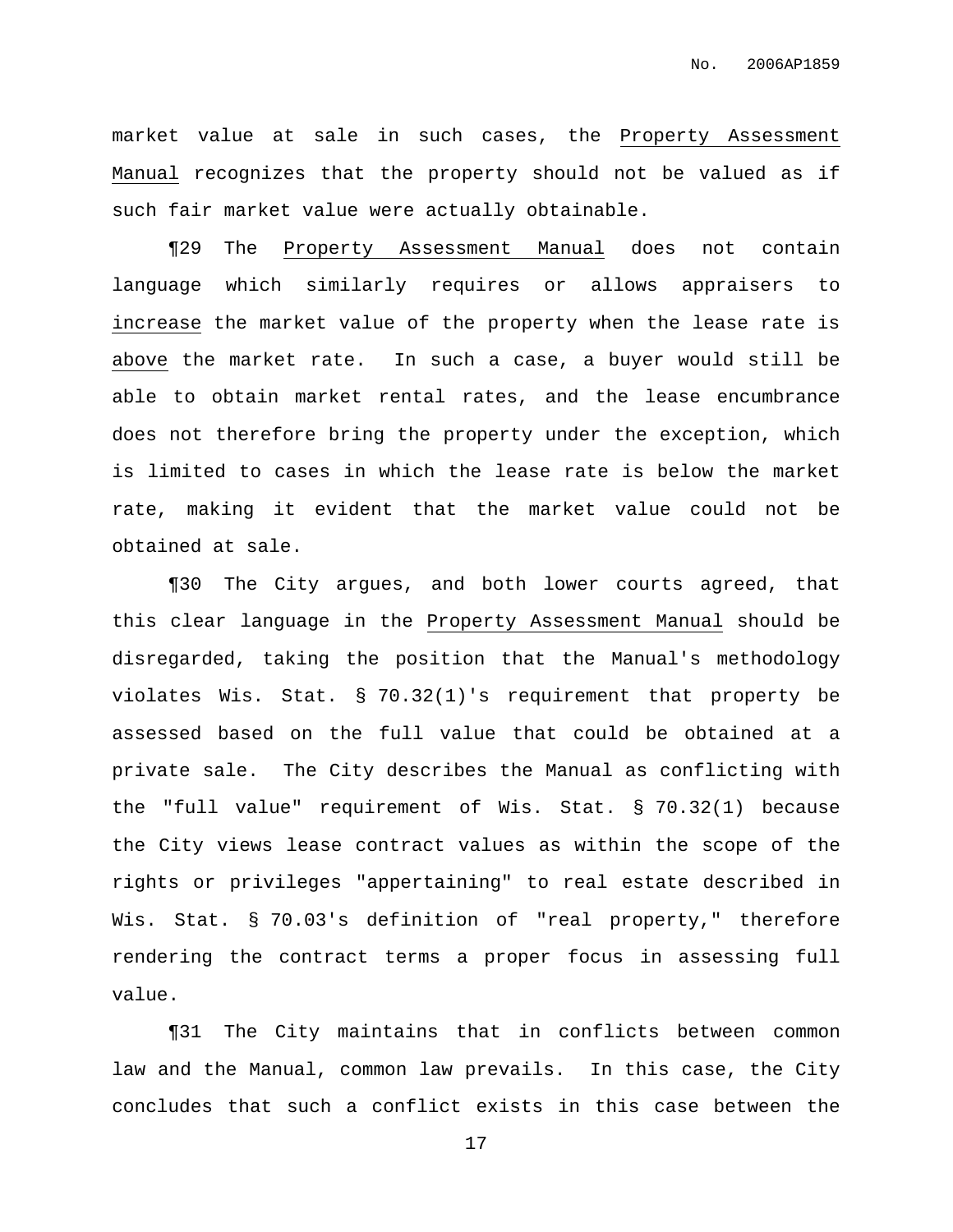Property Assessment Manual and Metropolitan Holding Co. v. Board of Review, 173 Wis. 2d 626, 495 N.W.2d 314 (1993); Darcel Inc. v. Board of Review, 137 Wis. 2d 623, 405 N.W.2d 344 (1987); and City of West Bend v. Continental IV Fund Limited Partnership, 193 Wis. 2d 481, 535 N.W.2d (Ct. App. 1995). In regard to Darcel and West Bend in particular, the City contends that those cases establish that the terms of long-term arms-length leases generally govern property assessments, regardless of whether the lease value is below or above the market value.

¶32 Walgreens, in contrast, argues that the City is required by Wisconsin law to base income approach property valuations on market rents, not contract rents, as described by the Property Assessment Manual 7-5, 9-12. Walgreens argues that the application of the narrow holdings of Darcel, Metropolitan Holding, and West Bend to contexts in which the contract rents exceed market rents is improper. Walgreens argues that the holdings of these cases should be read as limited to situations in which a lease or other encumbrance limits a property's value, bringing it below the market value. If this court affirms the lower court decisions and adopts the City's position, Walgreens warns, this state's laws would be in conflict with those of the majority of states that have looked at this issue and held that income approach property assessments must be based on market rates, not contract rates.

¶33 Walgreens does not dispute that its above market rate leases can increase the value of its stores to purchasers, but it differentiates between property value and contract value, and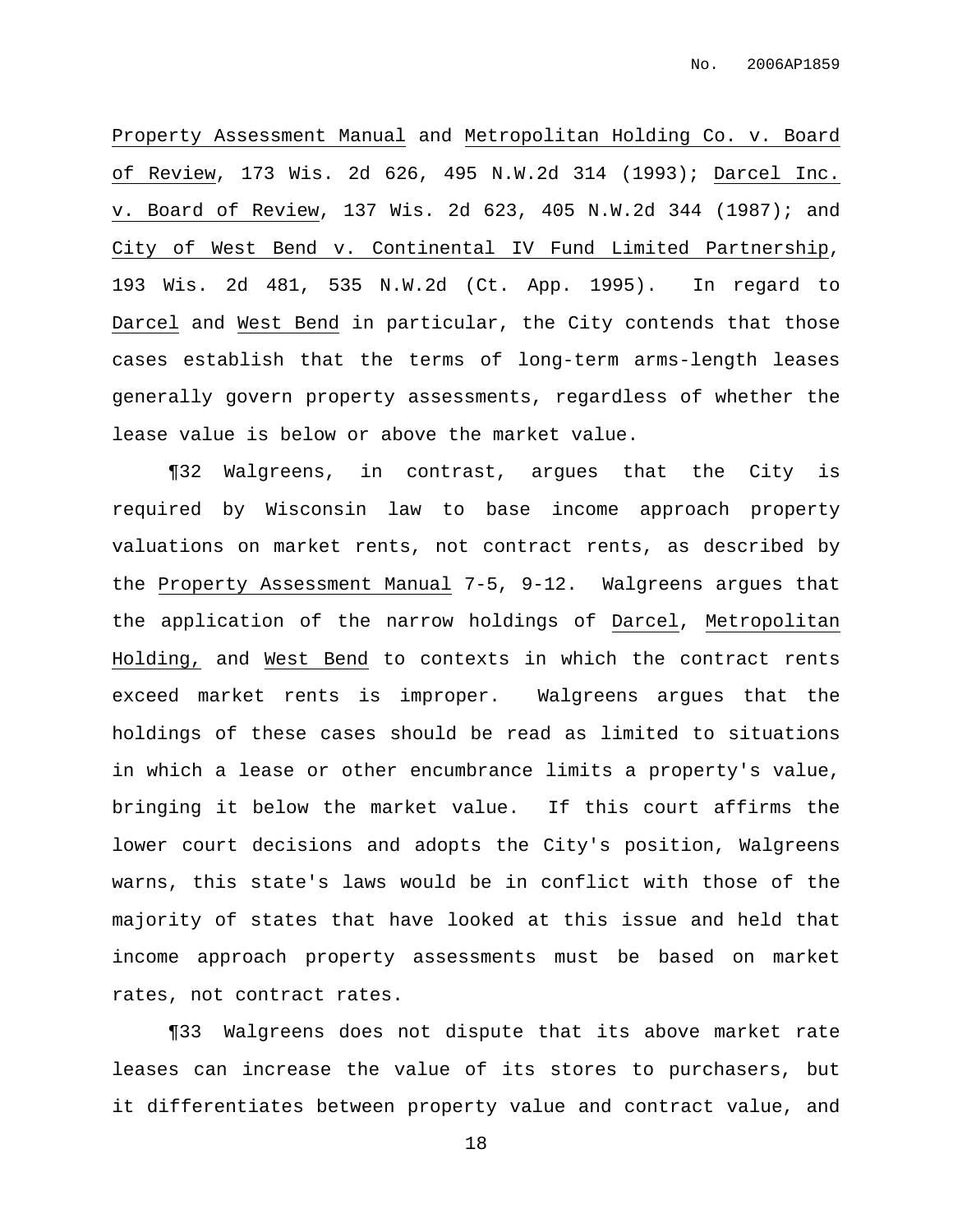contends that the increased value is not a real property value subject to taxation. Walgreens warns of the dangers posed by commingling contract and real property rights, explaining that assessors should not be allowed to ignore their duty to differentiate between the market and other elements of the contract that are not typical of the market. Walgreens argues that the lessor's rights to the above market value in this case are contract rather than real property rights.

¶34 We agree with Walgreens that the lower courts in this case erroneously failed to correctly apply the relevant statutory language of Wis. Stat. § 70.32(1) and pertinent provisions of the Property Assessment Manual, case law, and persuasive authorities that address the assessment of leased property in consistent terms. We will proceed to address the following interrelated flaws with the approach taken by the City and the lower courts in this case: (1) their erroneous extension of the precedents of Darcel, Metropolitan Holding, and West Bend, which merely recognize a narrow exception to the general rule of valuing property by market value, an exception applicable only when market value could not be obtained by a purchaser due to encumbrances resulting in lower than market value rent terms; (2) their erroneous failure to properly apply cases that are on point, such as Flood, 153 Wis. 2d 428, and State ex rel. Flint Building Co. v. Board of Review, 126 Wis. 2d 152, 160-61, 376 N.W.2d 364 (Ct. App. 1985), which address the consideration assessors must pay to unusual financing terms, as distinguished from actual property value; (3) their failure to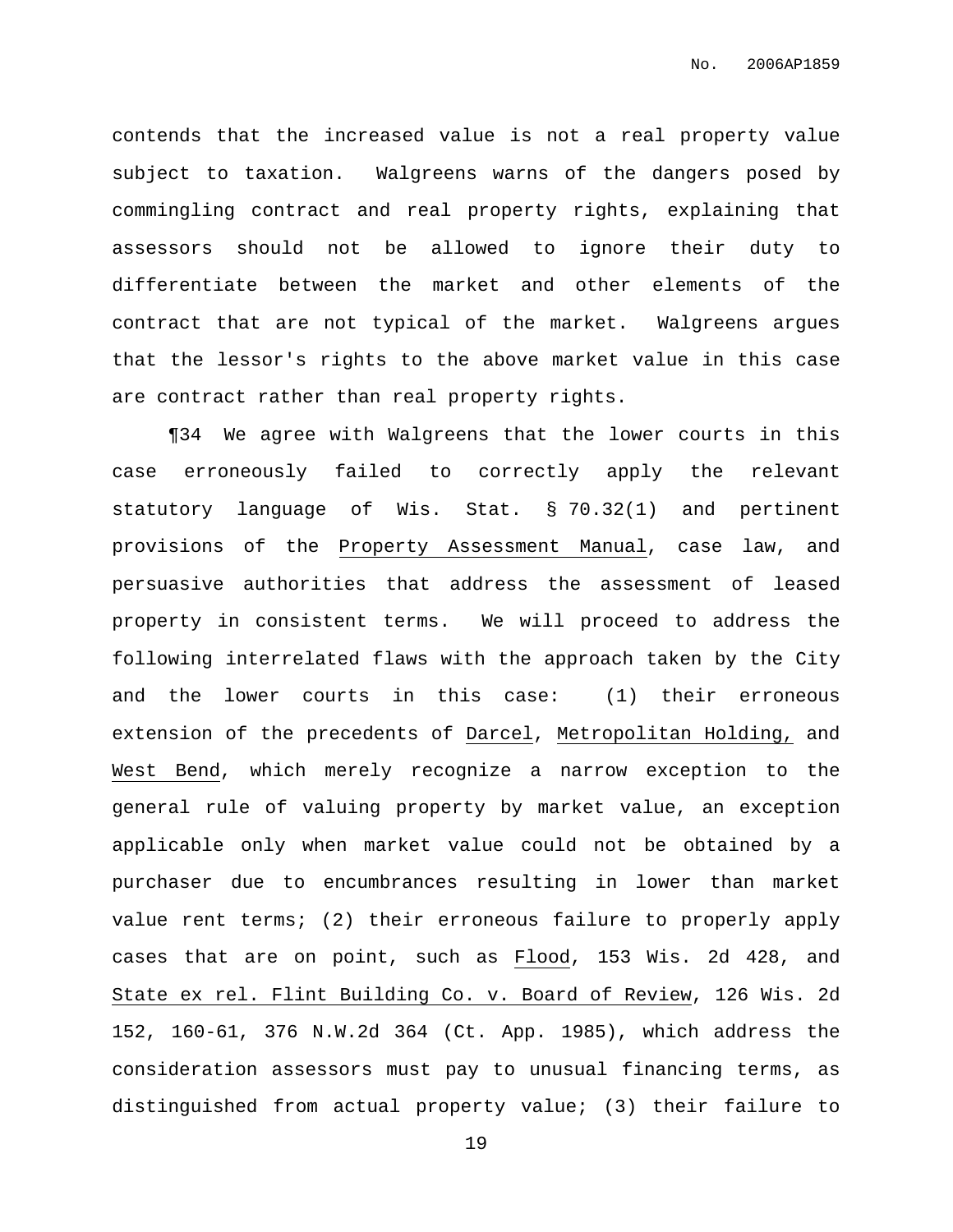recognize the rule that it is erroneous to rely solely on the income approach in a property assessment, and that it is also bad policy to do so in the manner the City assessor did in this case, in effect taxing business efforts instead of property.

B

¶35 The parties debate whether the lower courts improperly failed to apply the proper appraisal methodology set forth by the Property Assessment Manual. As we have described, both parties focused on the income approach in their assessments and in their briefing. Consequently, although the Manual describes both the income and cost approaches as being the best methods of assessing large retail property absent comparable property data, we confine the remainder of the analysis to the narrow dispute of the appropriate income approach methodology to be used in this case.

1

¶36 Walgreens maintains that the lower courts erroneously failed to apply the Property Assessment Manual, which must be followed absent a conflict between the Manual and statutory requirements. The City responds that such a conflict exists, with the Manual contradicting both statutory and case law in Wisconsin. We disagree that there is such a conflict justifying the City assessors' and the lower courts' refusal to follow the Manual's general requirement that market rather than contract rates determine the value of leased properties under the income approach.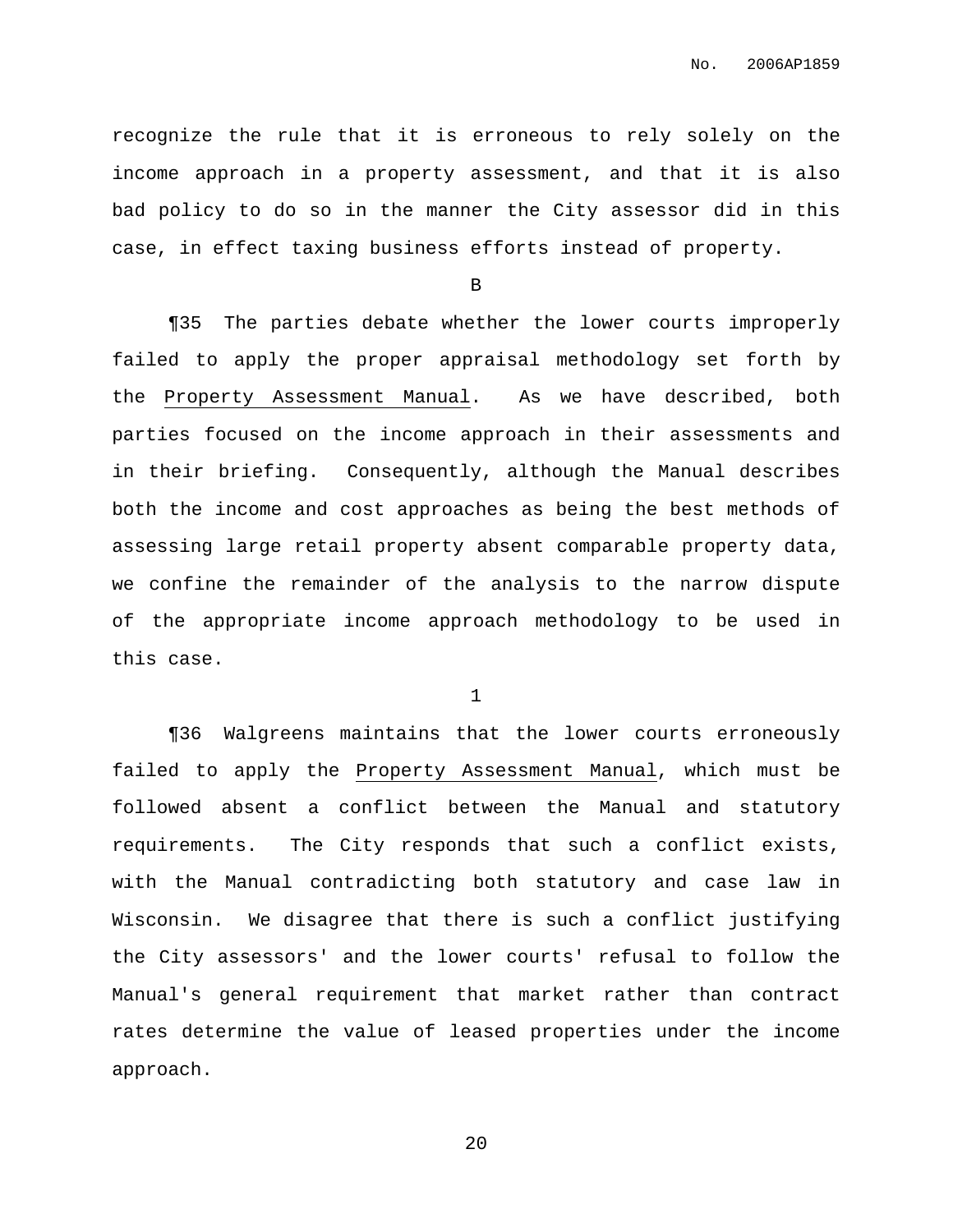¶37 The cases upon which the City relies to illustrate such a conflict are those cited in the lower court decisions—— Metropolitan Holding, Darcel, and West Bend. However, each of these cases, unlike the present case, involved properties encumbered by below market rent, which is a limited exception to the general rule recognized by the Property Assessment Manual 7- 4 to 7-5, based on a potential purchaser's inability to obtain the market rate value of property due to a lease encumbrance. See also Property Assessment Manual 9-12. The common holding of these cases, exempting such properties from the general rule that market rent and not contract rent is the proper measure of leased property value, does not apply to cases involving properties with above market rent.

¶38 In Metropolitan Holding, 173 Wis. 2d at 628-31, this court held that where a federally funded housing complex was encumbered by Department of Housing and Urban Development restrictions, including limits on rent, type of tenants, and net profit per unit, actual rents rather than market rents were the proper measure of an assessment. This case is not on point because it was a public housing case, bringing Metropolitan Holding within the ambit of the exception explicitly delineated by the language of the Property Assessment Manual's requirement that assessors must value property based on the market rent rather than the contract rent leased property "unless valuing federally subsidized housing." Property Assessment Manual 7-29.

¶39 Although Darcel and West Bend did not involve federal housing, their holdings are also inapplicable to the present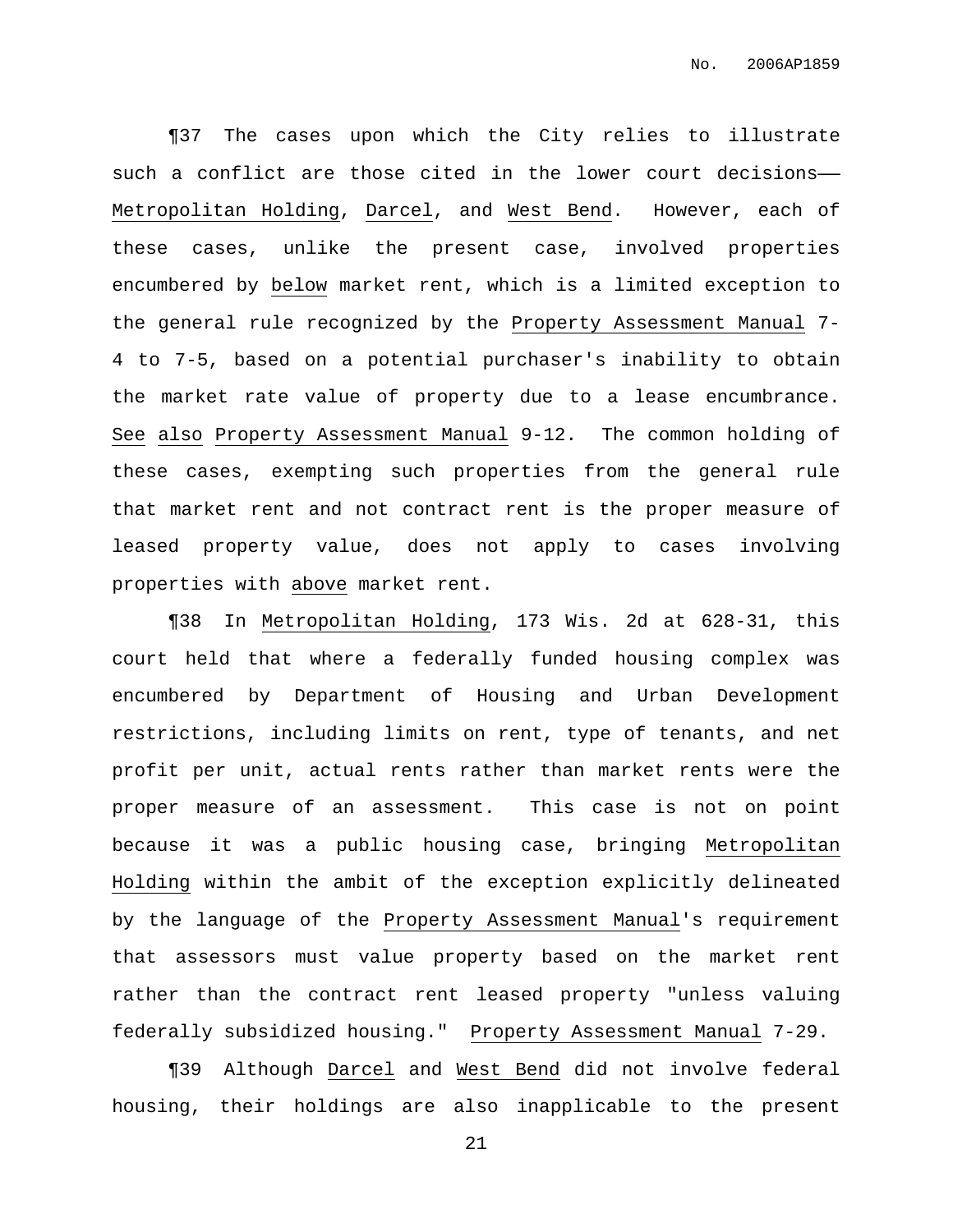case, as they merely reflect the Property Assessment Manual's exception to the general rule of valuing leased property by fair market rates for leases with rent terms under the market rate.

¶40 In Darcel, this court held that because the belowmarket leases in that case encumbered the mall property, the recent sale price of the mall was the best evidence of its value rather than fair market rents, which were no longer available to purchasers of that property. Darcel, 137 Wis. 2d at 635-36. This court added the explicit disclaimer in Darcel that "[w]e do not hold that actual rents will always control an estimate of property value," and issued a narrow ruling that an arms-length sale is a preferred method of assessment and "[i]f an encumbrance on the subject land would equally subject all potential buyers to the same decreased use or rent of the property, and the encumbrance was entered into at arms-length for a fair market price at the time it was entered, it should be considered to lower the full market price of the property." Id. at 636, 640. Unlike in Darcel, the leases in this case are above, not below, market rent, and the City is not requesting an assessment based on such an arms-length sale, rendering both the holding and the underlying rationale of Darcel inapplicable to this case.

¶41 The City's reliance on West Bend is similarly misplaced. In that case, the court of appeals held that the value of a mall encumbered by leases at below market rent should not be based on market rents. West Bend, 193 Wis. 2d at 489. According to the City, the court of appeals in West Bend did not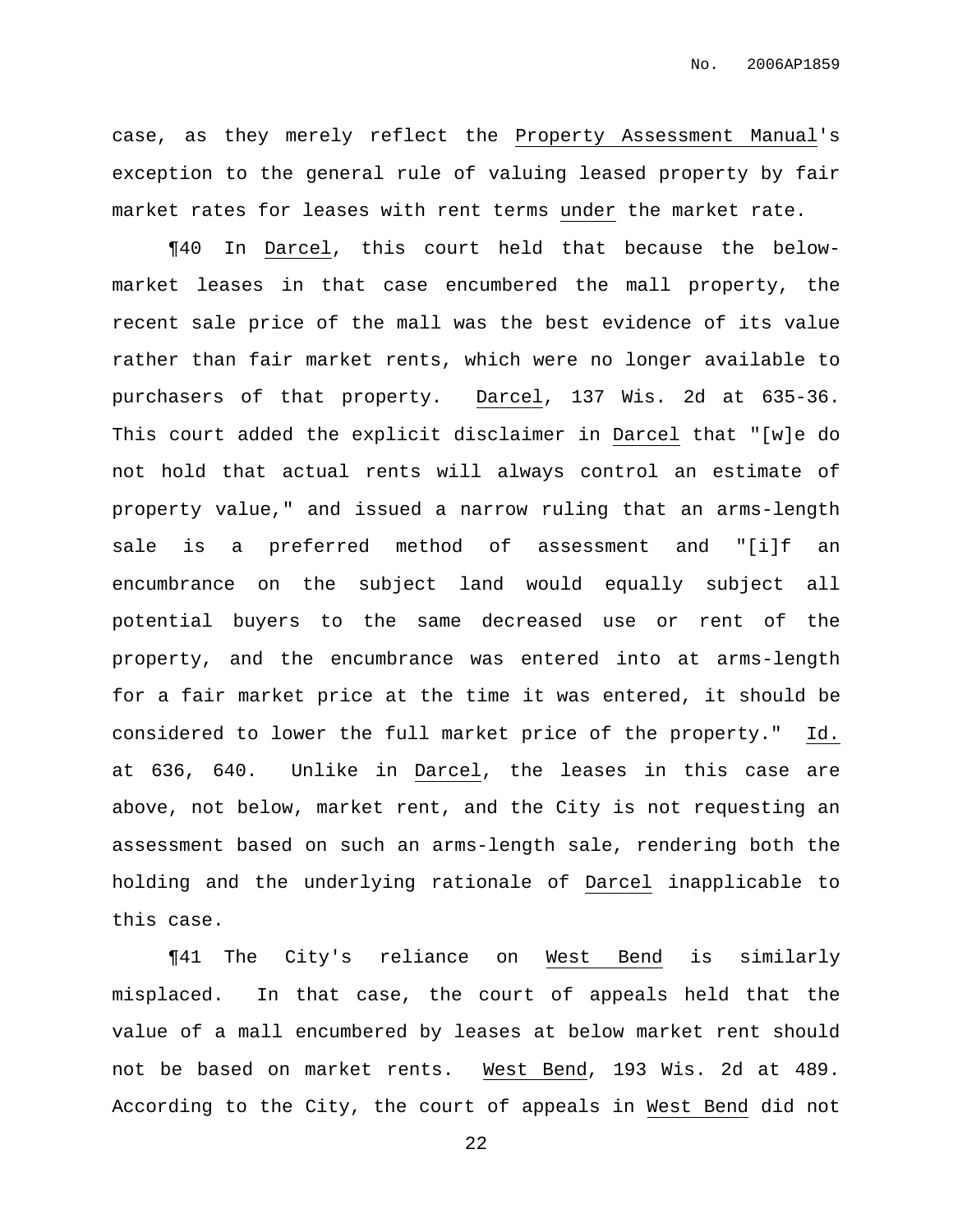determine that the contract rents were below market rents because it was irrelevant to the analysis. Rather, the court in West Bend concluded that the controlling factor was "the rental payments agreed upon under the negotiated lease terms." Id.

¶42 However, the court of appeals in West Bend was careful to explain that the lease in that case was to be treated like the leases in Darcel and Metropolitan Holding, i.e., considered as reflecting the value of the properties more accurately than market rates, because the leases in all three cases functioned as encumbrances which brought the value below the market rate. West Bend, 193 Wis. 2d at 488-89 & n.1. The West Bend court explained that in Darcel, "[i]mportantly, the court stated that if an encumbrance, such as a long-term lease, would subject all potential buyers to the same decreased use or rent of the property and it was entered into at arm's length, it should be considered to lower the full market price of the property." Id. at 488-89 (citing Darcel, 137 Wis. 2d at 636)(emphasis added). The West Bend court was careful to limit its holding to cases involving property encumbered by a bundle of rights in the form of a leasehold bringing the market value of the specific property below market rates. Id.

¶43 There is no language in West Bend supporting the circuit court's interpretation of that case as conveying a recognition by the court of appeals "that the Wisconsin Supreme Court has substantially changed the assessment procedure (i.e., from the Wisconsin Property Assessment Manual's procedure) when any sort of encumbrance significantly alters the value of a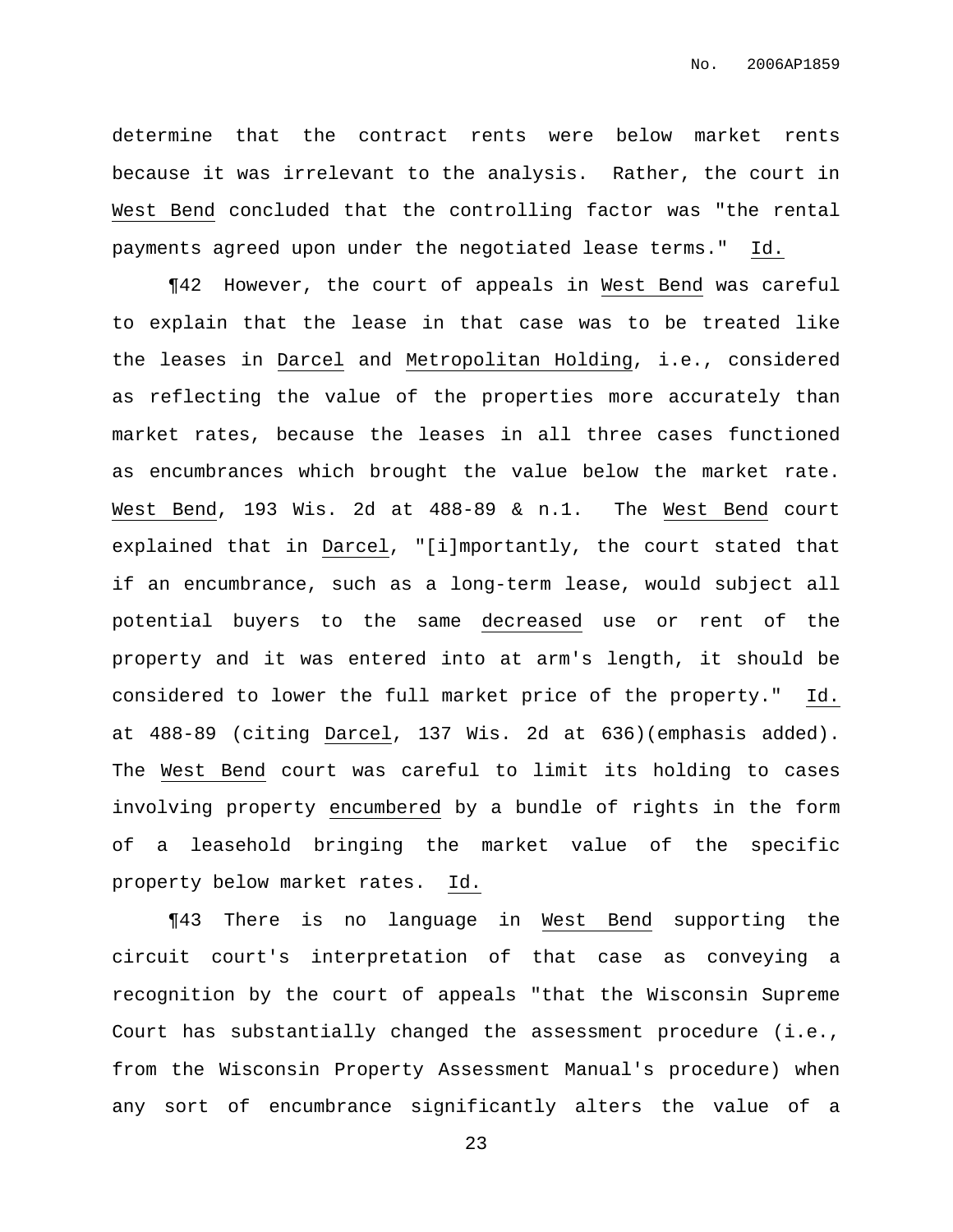property." Not only did the court of appeals in West Bend not convey such recognition but the circuit court's statement is also a misinterpretation of what this court has held in regard to property assessment involving encumbrances. Although we have certainly ruled that an encumbrance bringing the rent below market value must be treated accordingly, as the Property Assessment Manual itself establishes, we have not, as the circuit court describes, held that as a general rule the existence of any encumbrance altering the value of the lease, whether increasing or decreasing it, requires deviating from the assessment procedures set forth in the Manual.

¶44 The circuit court's conclusion in this case that the "bundle of rights" referred to in West Bend includes inflated rent payments is erroneous. Leases are encumbrances upon a property's bundles of rights, not part of the bundle itself. As the Property Assessment Manual explains:

In Section 70.03, Stats., the definitions of real property includes "all fixtures and rights and privileges appertaining thereto." In essence it is these rights and privileges that the assessor is valuing. These rights are called the bundle of rights and consist of use, possession, enjoyment, disposition, exclusion, or the right not to exercise any of these rights.

It is possible to own all or just some of these rights. The extent of ownership of these rights will determine what kind of estate, or interest, one has in the property.

If a person owns all the property rights, they hold a fee simple interest (or estate) in the property. For example, partial interests (or estates) in real estate can be created by limiting the full bundle of rights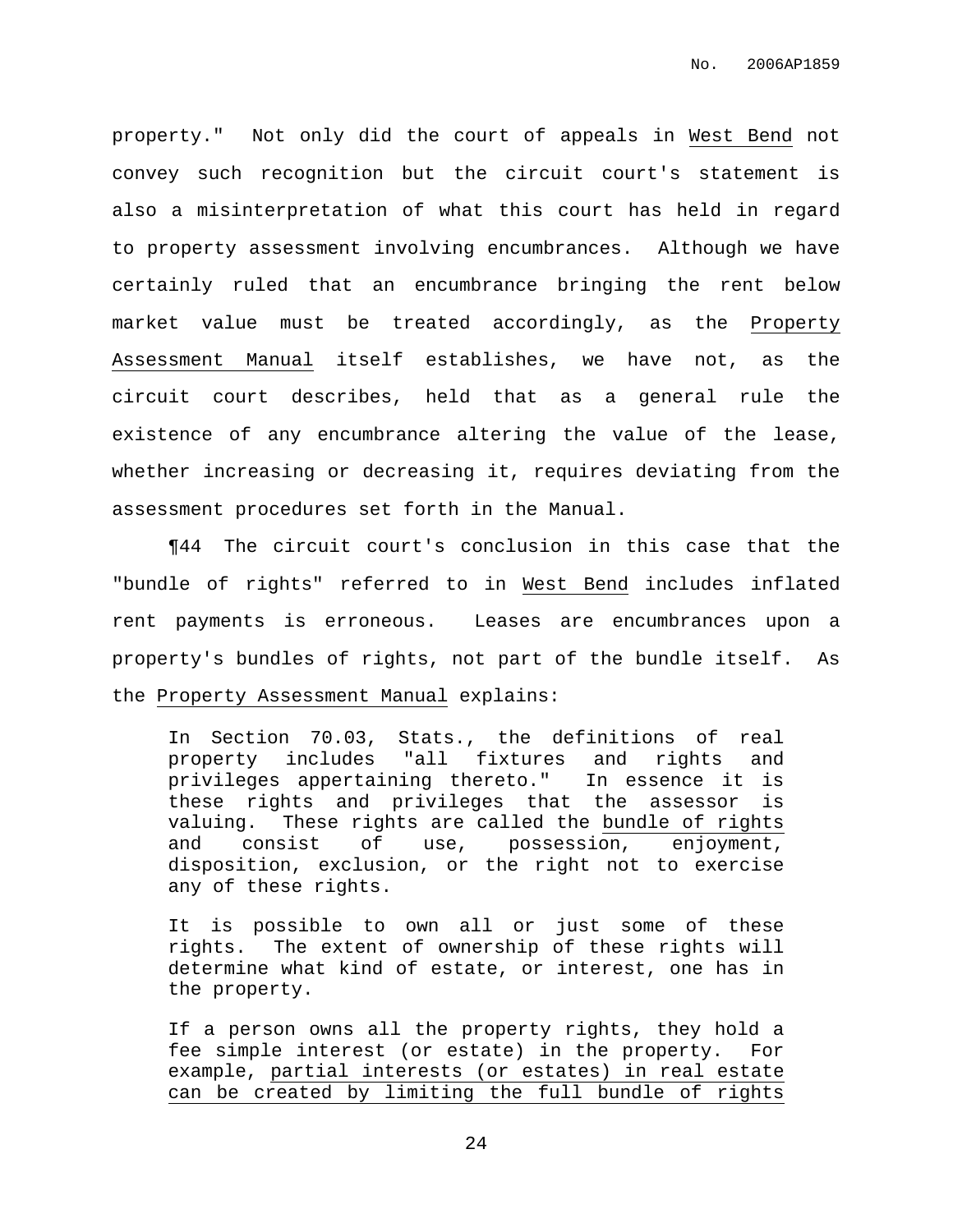## through leasing the property. Partial estates include leased fee and leasehold estates.

Property Assessment Manual 7-1 (emphasis added). Furthermore, the Manual explains, "[a] leasehold estate is used to transfer the rights in realty for a limited period of time. Leasehold interest is transferred using a lease for a fixed period in exchange for a payment of rent." Id. 7-3.

¶45 Rent is not a right in realty; it is what is exchanged for an encumbrance upon a right in realty. As such, a lease is not part of the "bundle of rights" described by West Bend, but is rather an encumbrance rendering an estate a "partial estate" due to the fact an owner does not have full access to the property. See Property Assessment Manual 7-4, 7-5, 9-12. In cases such as West Bend, the lessor is not fully compensated by the rent terms for the encumbrance a lease creates upon his or her bundle of rights. In contrast, a lessor may be more than fully compensated for an encumbrance through above market rent in cases such as the present one, but that does not transform the lease from an encumbrance to part of the "bundle of rights" appertaining to a property, nor does it transform the rent payments into anything more than compensation for an encumbrance. Rather, it may just make the property owner a wise investor.

¶46 The language of West Bend is confusing on this point, as West Bend appears to consider some lease rights and rental payments to fall within the meaning of "bundle of rights," the court of appeals stating that: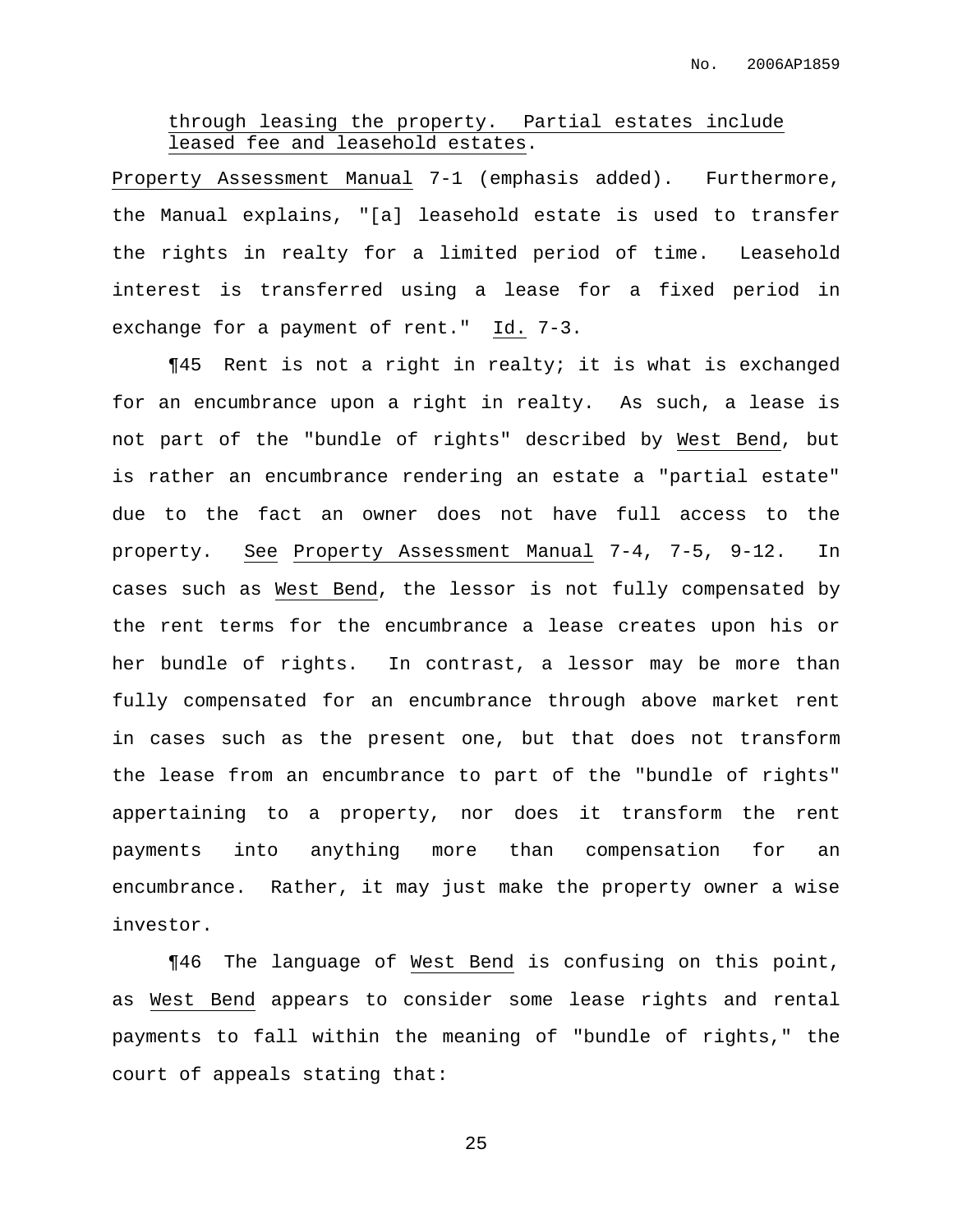Where property is encumbered by a bundle of rights, we must appraise or assess the property at its value using the current value of those bundle of rights. In this case, we cannot speculate as to what the lease rights might bring on the market, but we must accept the rental payments agreed upon under the negotiated lease terms.

. . . .

In the present case, the full value of the property, including the leasehold, which in this case is treated as an encumbrance on the property, was properly assessed at what could ordinarily be obtained at private sale.

West Bend, 193 Wis. 2d at 489 (citations omitted)(emphasis added). Even if we accepted this description of rental payments as being a "bundle of rights" in some cases, however, it is critical to keep in mind that West Bend limits such cases to those in which the lease term "bundle of rights" actually encumber the property.

¶47 In this case, the above market lease terms enhance, rather than encumber, the worth of a property in the eyes of a potential purchaser. However, just because retail property may be income-producing does not render the contract benefits of an above market lease equal to a higher property value. The Appraisal of Real Estate at 473. Even leases with higher lease terms may still result in problems outweighing its benefits to the property owner, such as the risk of weak tenants or even financially capable tenants who are litigious and willing to ignore lease terms or break leases. As such, "[a] lease never increases the market value of real property rights to the fee simple estate." Id. (emphasis added).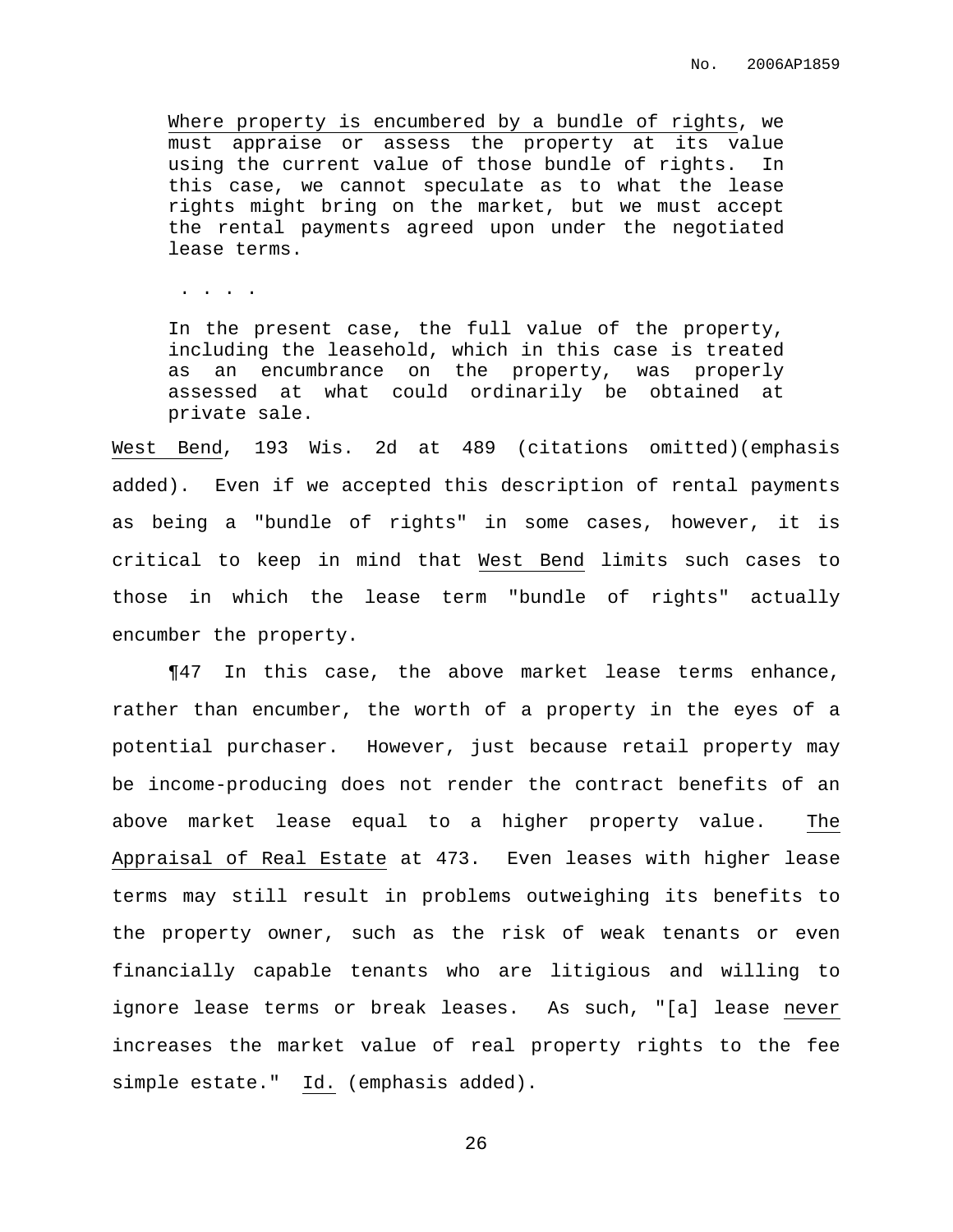¶48 This is a critical point, and one directly responsive to the City's arguments that because leases run with the land, an above market rent necessarily increases property value. The surrounding text of this passage explains:

Because a leasehold or a leased fee is based upon contract rights, the appraiser needs special training and experience to differentiate between what is generally representative of the market and other elements of a contract that are not typical of the market. An understanding of risks associated with the parties and the lease arrangement is also required. A lease never increases the market value of real property rights to the fee simple estate. Any potential value increment in excess of a fee simple estate is attributable to the particular lease contract, and even though the rights may legally "run with the land," they constitute contract rather than real property rights. Conversely, detrimental aspects of a lease may result in a situation in which either or both of the parties to the lease, and their corresponding value positions, may be diminished.

Id. (emphasis added).

¶49 The Property Assessment Manual's similar explanations that all the information needed for an income approach assessment can be found in the marketplace, and that the market rate determines an income approach assessment unless an owner could not obtain at least the market rate at a private sale, are consistent with Wis. Stat. § 70.32(1) and with Darcel, Metropolitan Holding, and West Bend. There is no language in Darcel, Metropolitan Holding, and West Bend indicating that in addition to there being an exception for below market lease rates to the general rule requiring market rents to guide income approach appraisals, there is a reciprocal exception requiring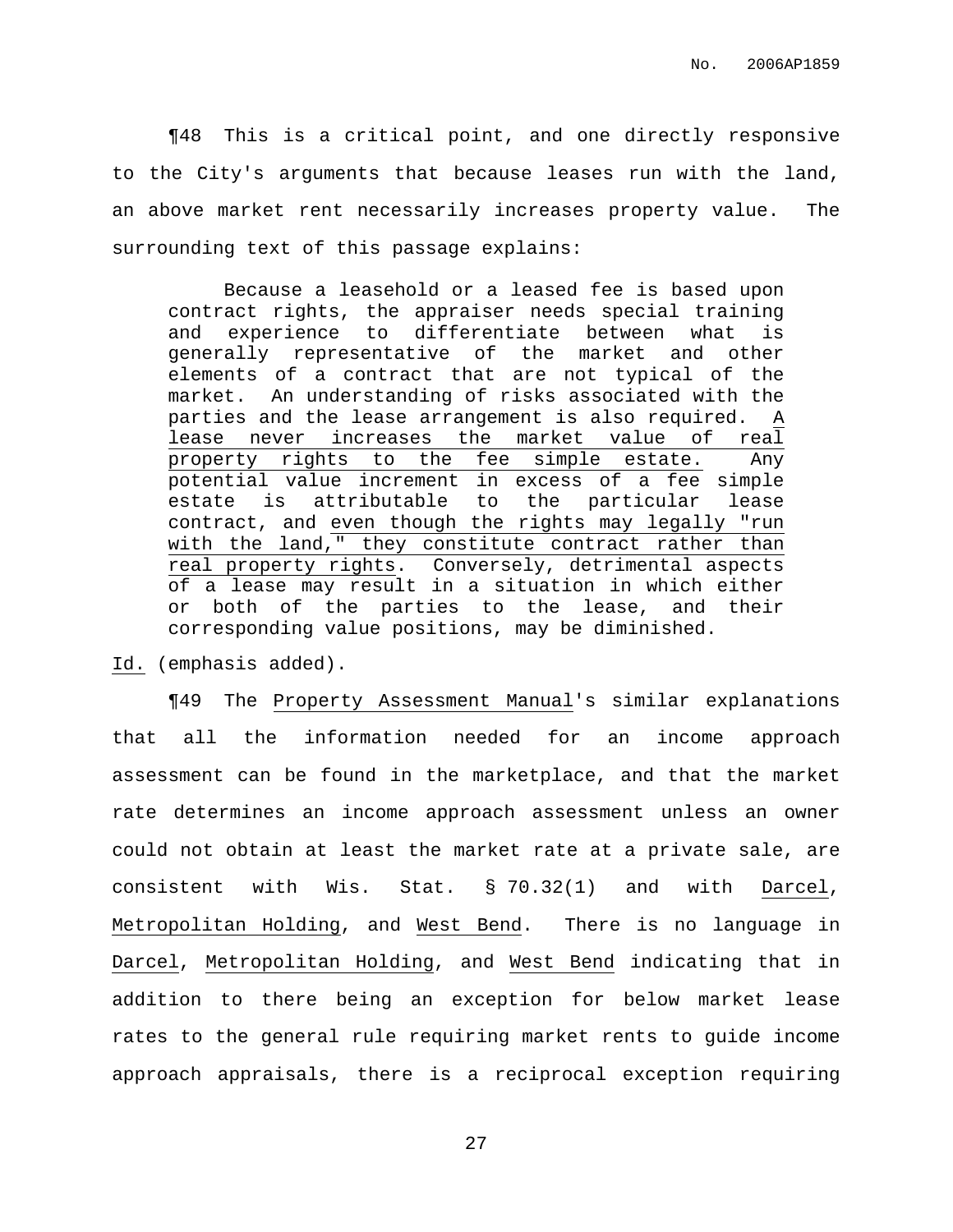above market lease rates to be substituted for the market rate as well. To the contrary, as this court explained in Darcel, the holding in those cases was narrow, limited by the decision's focus on encumbrances lowering the property value and its express disclaimer that "[w]e do not hold that actual rents will always control an estimate of property value . . . ." Darcel, 137 Wis. 2d at 640.

¶50 Wisconsin Stat. § 70.32(1) requires that "[r]eal property shall be valued by the assessor in the manner specified in the Wisconsin property assessment manual . . . ." It is true, as the City points out, that Metropolitan Holding held that an exception to the general rule requiring compliance with the Property Assessment Manual may exist when the method of assessment the Manual suggests would violate Wis. § 70.32(1). Metropolitan Holding, 173 Wis. 2d at 633. However, there is no such conflict in this case.

¶51 The Property Assessment Manual describes a main rule requiring income approach evaluations to be based on market, not contract rates, along with an exception to that rule for belowmarket lease contracts. See Property Assessment Manual 7-4, 7- 5, 9-12. To varying extents and in slightly different contexts (but all involving below-market lease contracts), Darcel, Metropolitan Holding, and West Bend all illustrate the exception to that main rule, without undermining or conflicting with the main rule itself.

¶52 The logic underlying the exception for below market rents is that the limited ability of owners to purchase property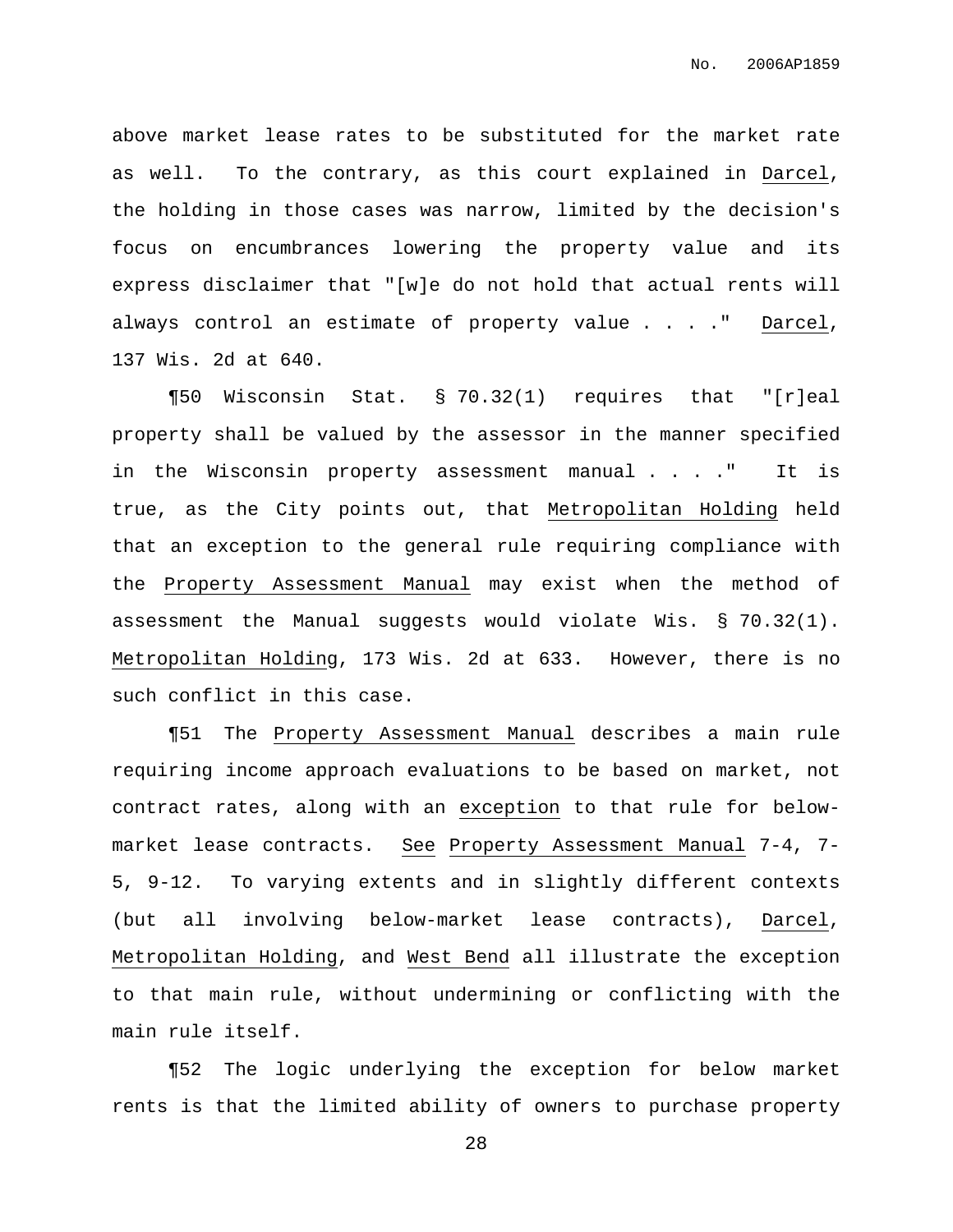at market value in some cases should be accommodated, rather than taxing property at a rate owners cannot afford, because they would not be able to receive the market value-based assessment amount at a sale. See Metropolitan Holding, 173 Wis. 2d at 631-32; West Bend, 193 Wis. 2d at 486-91. The Walgreens appraisals in this case illustrate additional policies underlying an income approach based on market rent rather than actual income from the Walgreens leases:

freestanding drug stores are typically developed on a build-to-suit basis between a developer, acting as the landlord, and the planned tenant. In these instances, the developer is responsible to construct the premises to the specifications provided by the tenant. Construction costs often include a higher than average entrepreneurial profit to guarantee against cost overruns and time delays. Subsequently, the rental rate is an amortization over the lease term of the expenses incurred to construct the tenant-specific improvement.

These long-term build-to-suit leases typically do not allocate any marketing or leasing expenses. Also, vacancy rates are likely understated because these single-tenant properties require a longer leasing period to find a suitable tenant. . . . By factoring in these associated costs the resulting rate is most often well above the open market rate commanded by other similar retail properties in the same area.

The appraisals conclude: "Similar to a sale-leaseback transaction, a build-to-suit lease is really a financing tool used by companies to keep capital available for other core business purposes. As such, we will estimate a market rent for the subject building rather than rely on the current contract rent."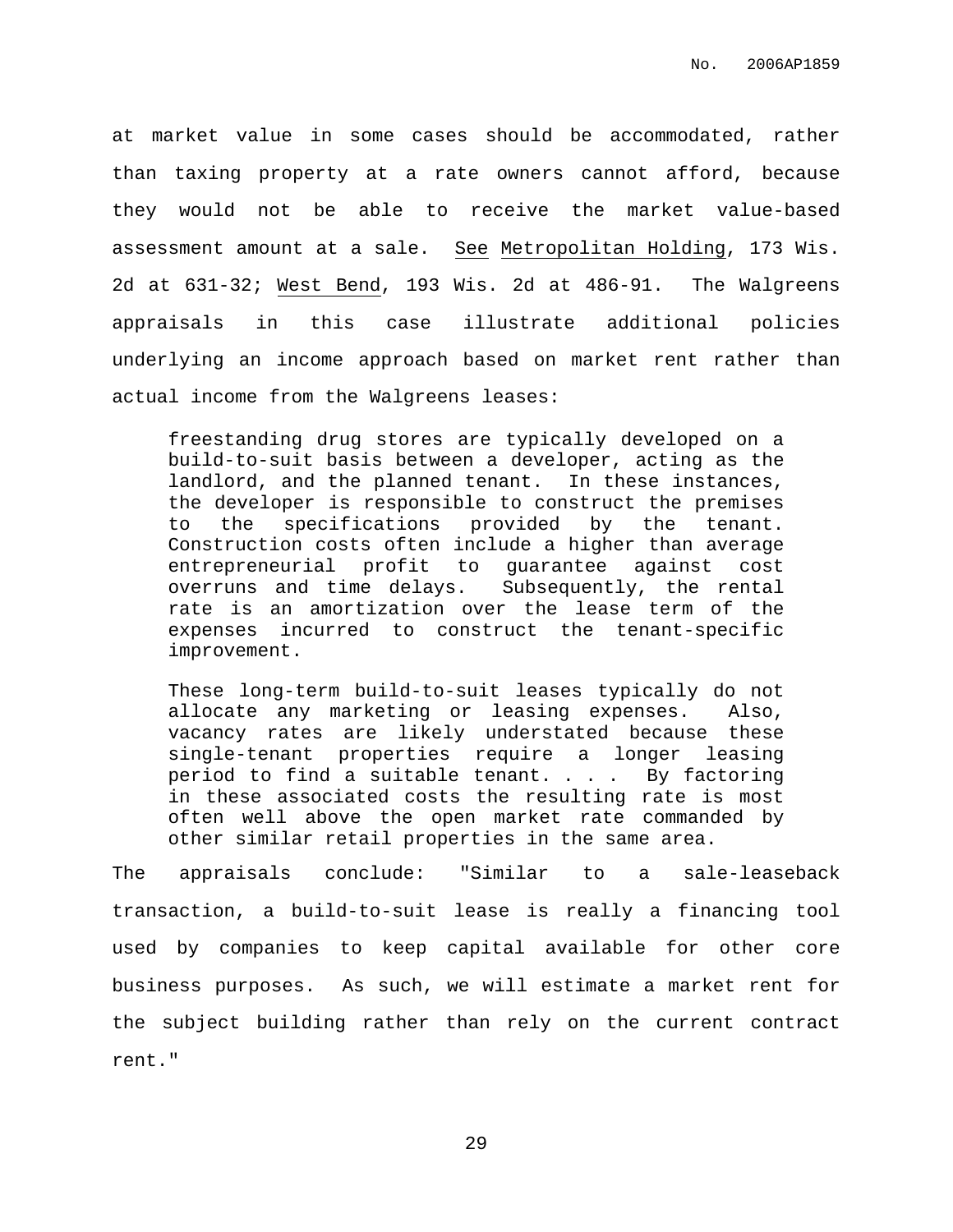¶53 There is no conflict between Walgreens' appraisals, the relevant statutes and case law, and the Property Assessment Manual's text. We agree with Walgreens that the circuit court erred in failing to apply the general rule described in the Manual requiring income approach assessments to base valuations on market rates rather than contract rates, with an exception in cases in which encumbrances lower the property value below market rate.

2

¶54 Walgreens further argues that affirming the circuit court's decision could result in impermissible reliance on extrinsic financial arrangements in assessments. Relying on Flood and Flint, Walgreens argues that artificially increased sales prices caused by unusual financing arrangements may not be used in property assessments. Acknowledging that the facts of Flood and Flint are distinguishable from those in the present case because of the sales and comparable properties involved in those cases, Walgreens maintains that the underlying principle is the same: a real property assessment should not be based on factors such as unusual financing or above market rent that are not normal conditions of sale reflected in the value of a fee simple property interest.

¶55 We agree. In Flood, this court held that Wis. Stat. § 70.32(1) "proscribes assessing real property in excess of market value." Flood, 153 Wis. 2d at 431. Although the assessment in that case was based on a sale as opposed to a lease, the terms of the sale in that case, like the terms of the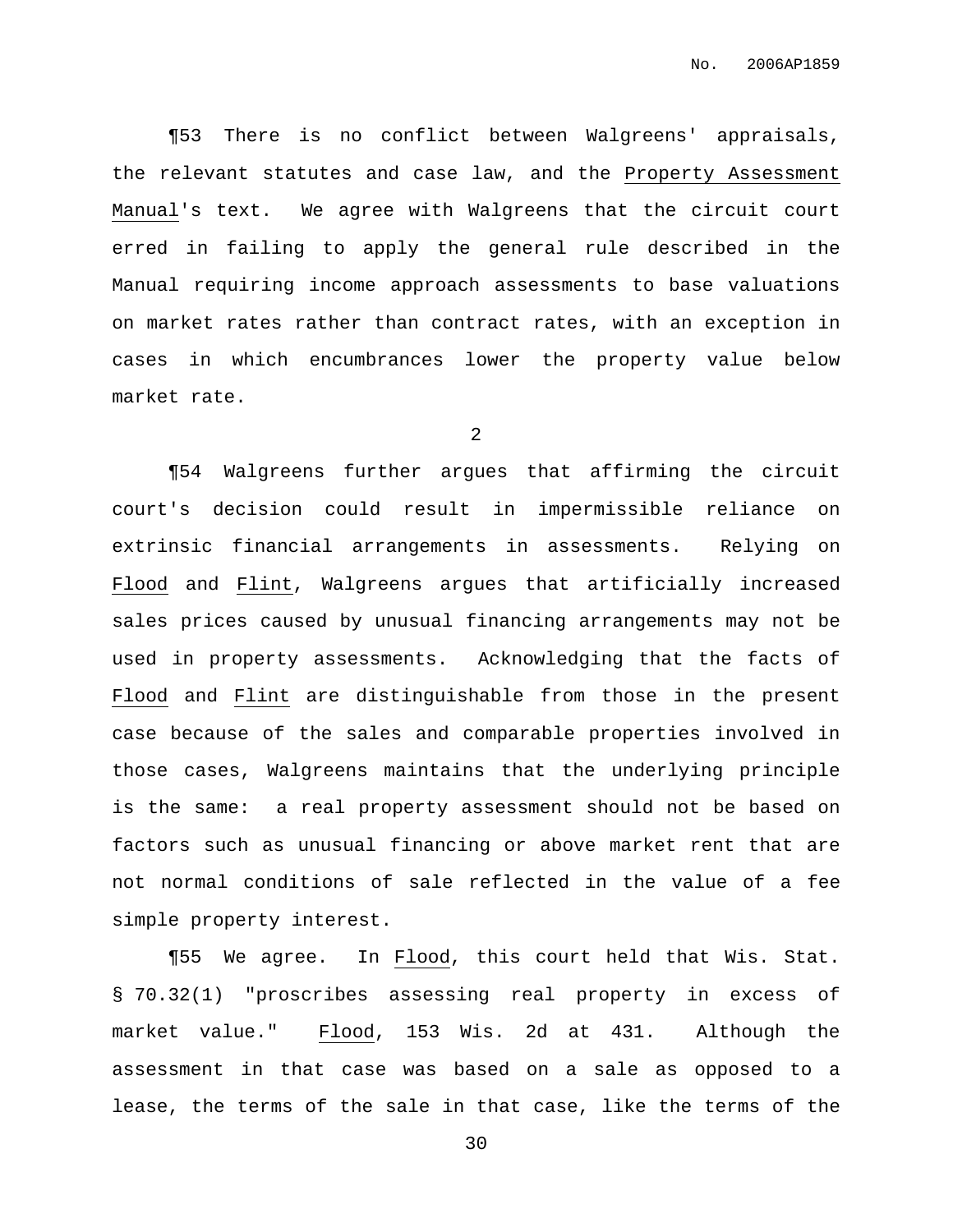lease in the present case, included financing terms that elevated the price of the property above fair market value. Id. at 430-37. This court noted that when basing a valuation on a sale of the subject property, the Manual advises assessors to examine financing terms and to determine whether the sale price accurately reflects the market value of real property. Id. at 438-39. This court further noted that its approach was similar with that in Flint, where the court of appeals held that in a comparable property assessment, the effect of creative financing arrangements upon the sale price of comparable property must be considered to establish the full value of that property. Flood, 153 Wis. 2d at 440 (citing Flint, 126 Wis. 2d at 160).

¶56 This court deemed it insignificant that Flood was a case involving an assessment based on the actual sale of the subject property and Flint was a case involving an assessment of comparable sales; either way, such creative financing arrangements must be considered and distinguished from property value through a cash equivalency adjustment. Flood, 153 Wis. 2d at 440. Flood explained that this approach is consistent with Darcel because Darcel recognized that assessors must consider all relevant factors when determining full value. Flood, 153 Wis. 2d at 440-41. These cases establish that unique financing arrangements are not part of the ordinary conditions in the market establishing "full value" within the meaning of Wis. Stat. § 70.32(1).

¶57 Applying the same principles to this case, we conclude that tax assessors must refrain from including creative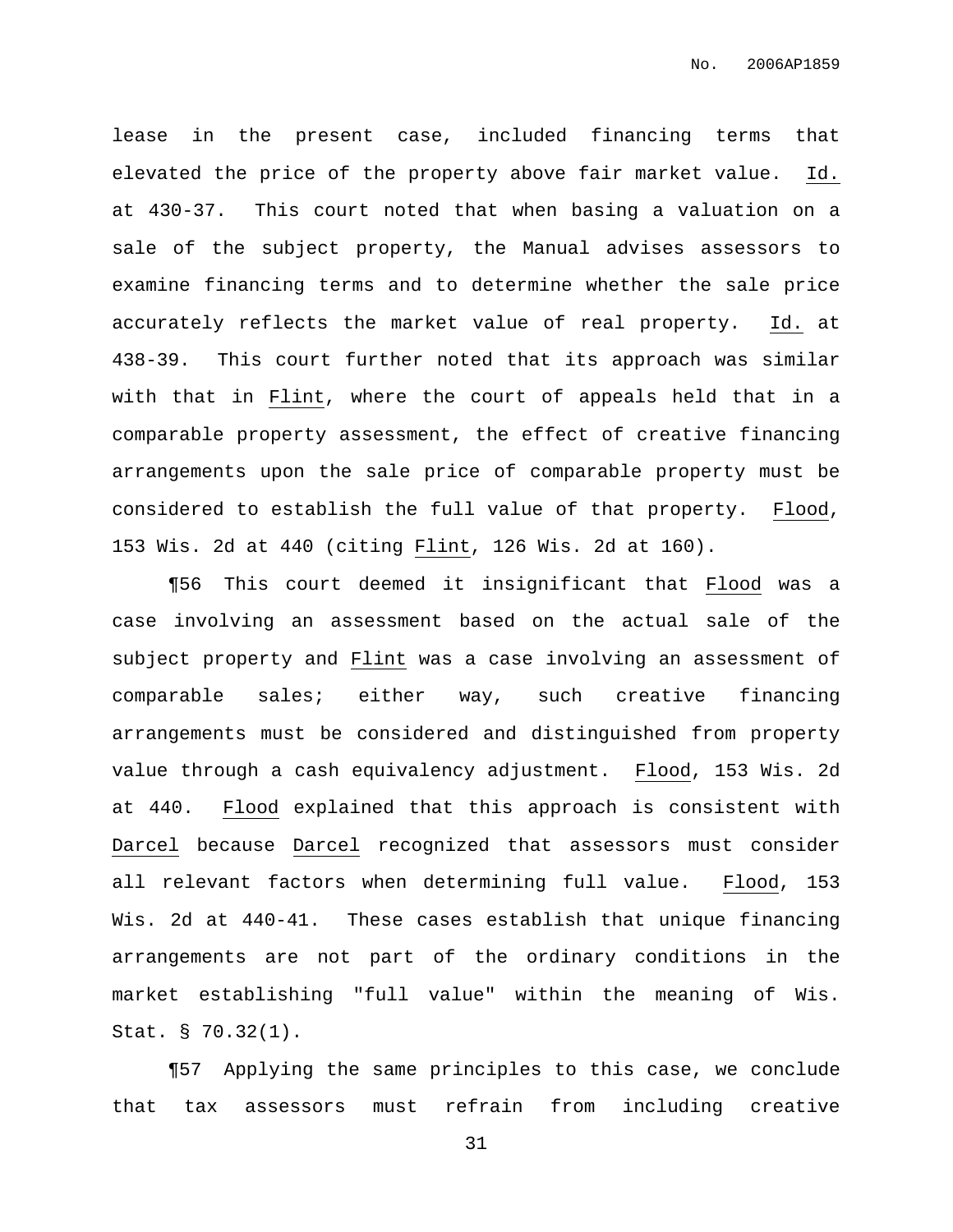financing arrangements under a specific property's lease in their valuations of that property. In establishing that Wis. Stat. § 70.32(1) requires a court to consider whether and how unusual financing affects a property's market value in a sale, the Flood decision brought this state in line with other jurisdictions that have held that leases may never be assessed as increasing the fee simple market value of real property. Flood, 153 Wis. 2d at 440-42. See The Appraisal of Real Estate at 473. The Appraisal of Real Estate further explains that a financing lease may not provide a reliable indication of market rent; rents of comparable properties are better indicia "once they have been reduced to the same unit basis applied to the subject property." Id. at 500.

¶58 The Property Assessment Manual explains that "[a]ll of the information needed for the income approach is either obtained or verified by what the assessor finds in the marketplace." Property Assessment Manual 9-11. This general rule is consistent with Wis. Stat.  $\S$  70.32(1)'s requirement that the full value must be assessed in terms of "ordinary" conditions of sale. The language of Wis. Stat. § 70.32(1)'s requirement that property be assessed at "full value" must be read in the full context of subsection (1), which requires real property to be assessed "in the manner specified in the [Property Assessment Manual] provided under s. 73.03(2a) from actual view or from the best information that the assessor can practicably obtain, at the full value which could ordinarily be obtained therefor at private sale" (emphasis added), and in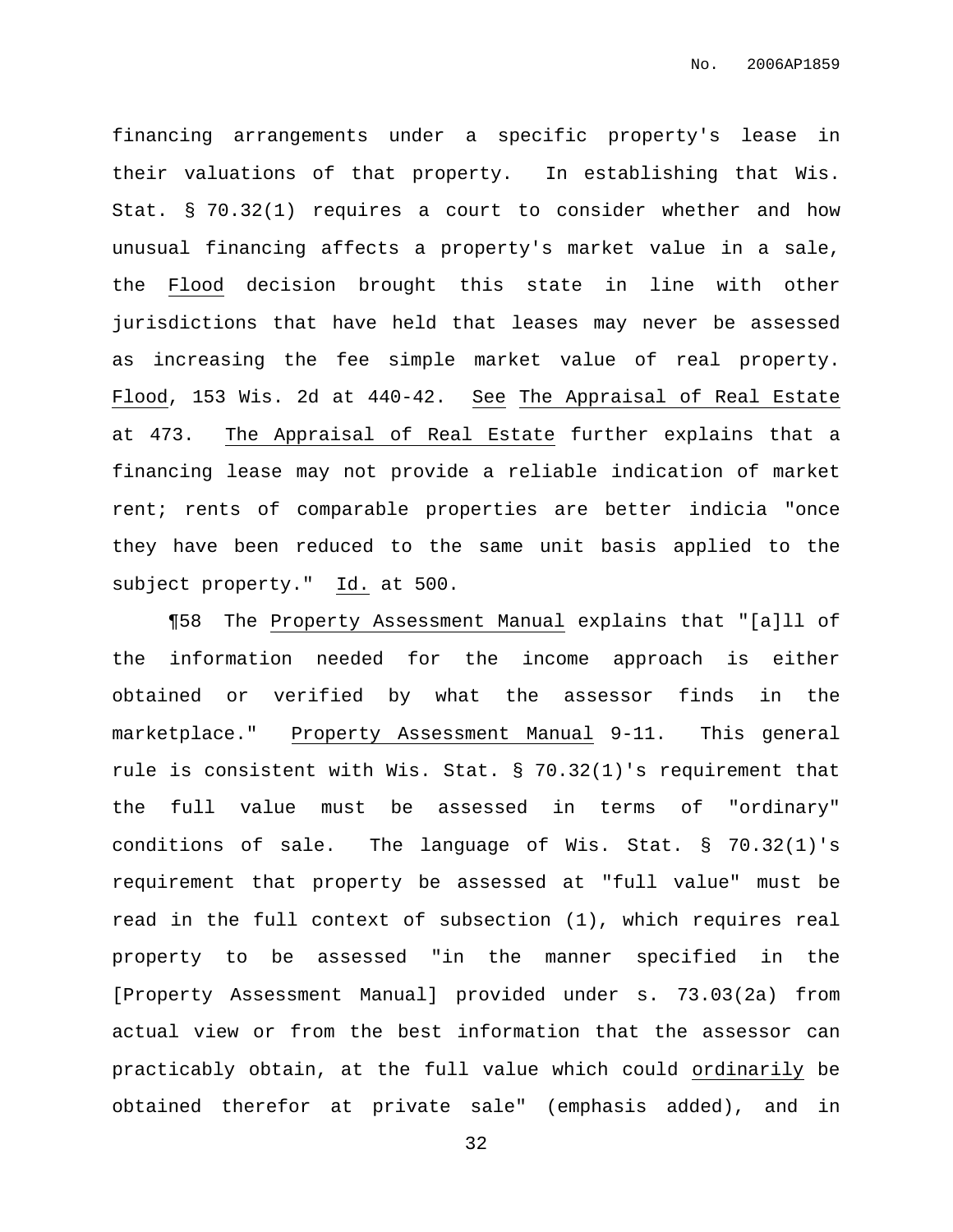terms of the exception to the general rule for lease fee values below market rates that we have already discussed.

¶59 The Property Assessment Manual similarly describes market value in terms of the price a property will bring in an open and competitive market under all conditions requisite to a fair sale, with the buyer and seller acting prudently, knowledgeably, and assuming the price is not affected by "undue stimulus," under conditions including payment for the property "typical of normal financing and payment arrangements prevalent in the market for the type of property involved." Property Assessment Manual 7-4 (emphasis added).

¶60 Thus, the valuation methodology described by the text of Wis. Stat. § 70.32(1) and by the Property Assessment Manual alike reflect the objective "ordinary valuation" standard reflected by a market value approach, not a standard that would allow every assessment to fluctuate dramatically depending on unusual financing terms in a lease. Barring other encumbrances bringing a property below the fair market value in a case such as this, it is the market value and not the above market contract rents that must be the value source in income approach real property assessments of leased property.

¶61 In this case, a transfer of lease terms that incorporates reimbursement of a developer's costs at an amortized rate over a long period through favorable financing, resulting in above market rent rates, is not an "ordinary" condition of sale, see Wis. Stat. § 70.32(1), nor is it reflective of conditions "typical of normal financing and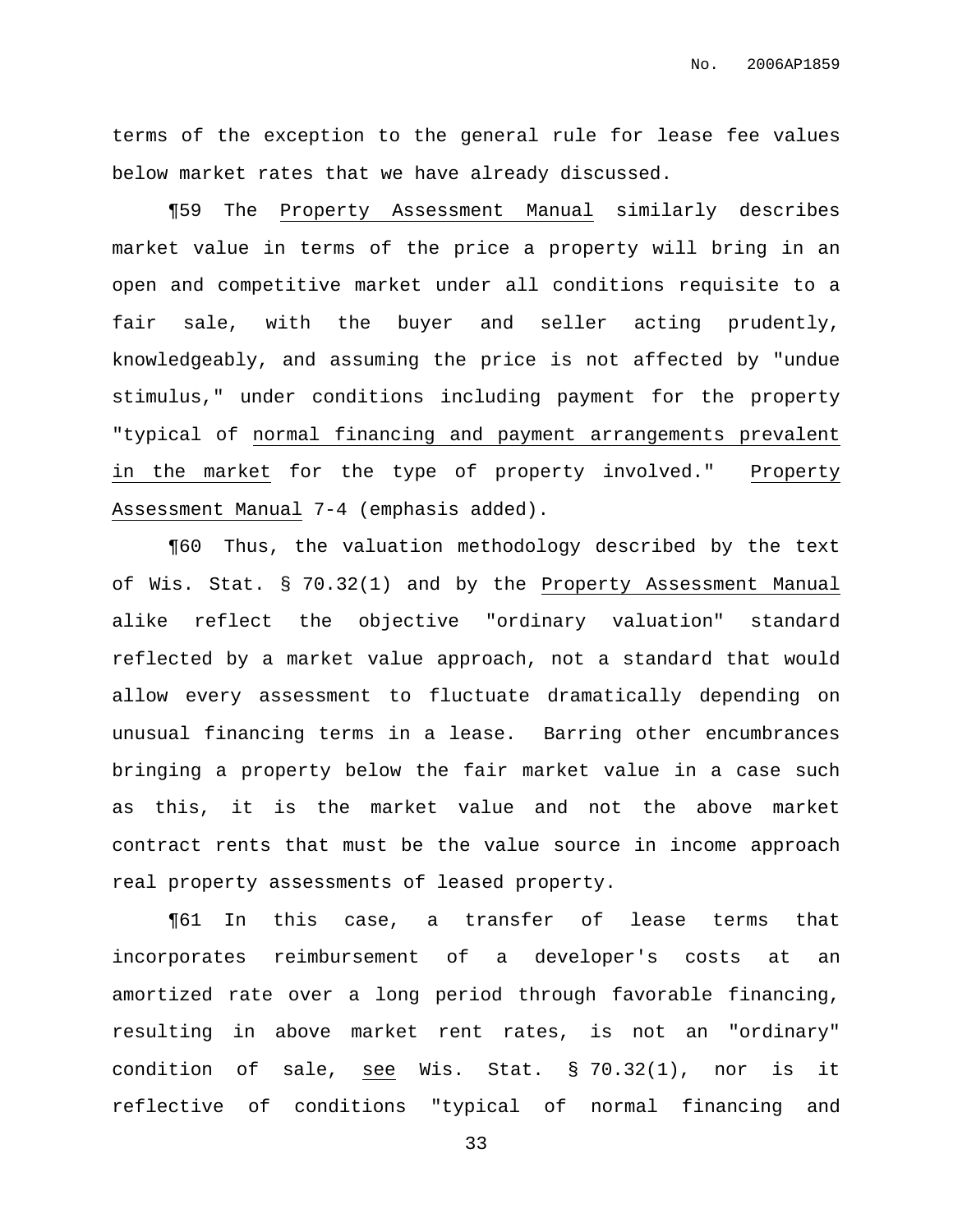payment arrangements prevalent in the market." See Property Assessment Manual 7-4.

¶62 Arguing that Flood and Flint are distinguishable as cases involving sales-based assessments, the City offers that more applicable cases are those in which Wisconsin courts have held that under the income approach, a property's business value or income-producing capacity that is "inextricably intertwined" with the property may be considered among those "rights and privileges" appertaining to the property under Wis. Stat. § 70.32(1) and consequently assessed as part of its value. See ABKA Ltd. P'ship v. Bd. of Review, 231 Wis. 2d 328, 344, 603 N.W.2d 217 (1999); Waste Mgmt. v. Bd. of Review, 184 Wis. 2d 541, 563, 516 N.W.2d 695 (1994); State ex rel. N/S Assocs. v. Bd. of Review, 164 Wis. 2d 31, 55, 473 N.W.2d 554 (Ct. App. 1991). Specifically, the City argues that because the income approach "necessarily encompasses the question of whether the lease value is inextricabl[y] intertwined with the land," in the present case, because Walgreens' leases run with the land, that lease income is "inextricably intertwined" with the land and is subject to valuation.

¶63 The City fails to take into account the specific limitations that this court placed on the "inextricably intertwined" line of cases in Adams. In that case, we distinguished and recognized the limitations of ABKA, Waste Management, and N/S Associates:

A review of the cases leading up to ABKA demonstrates that inclusion of business value in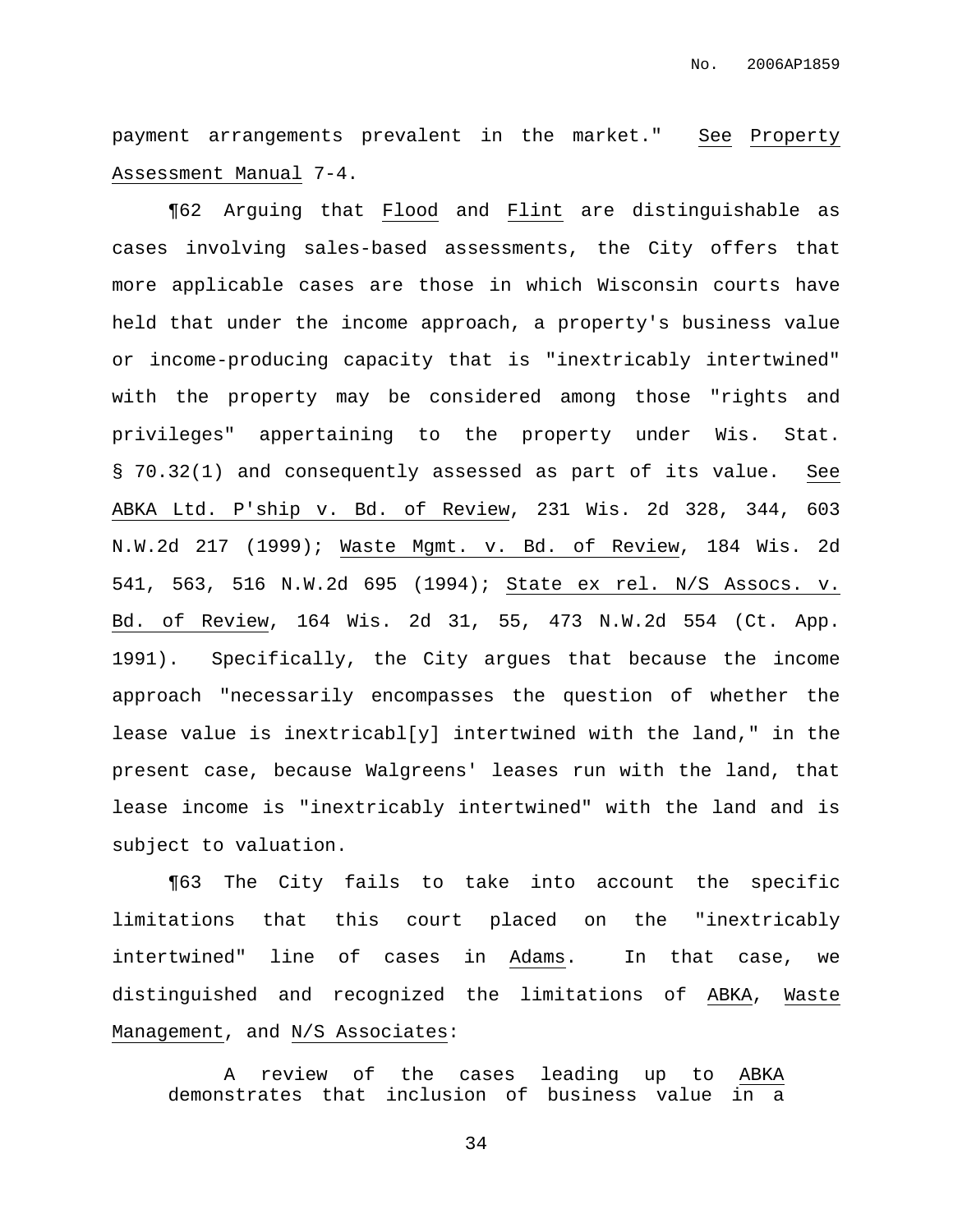property assessment should be the exception, not the norm. See ABKA, 231 Wis. 2d at 344 (cautioning that for income to be included in an assessment it must be attributable primarily to the nature of the property); Waste Mgmt., 184 Wis. 2d at 565 (inclusion of business value "permissible only in very limited circumstances under § 70.32(1)"). Only business value related "primarily to the nature of" the property may be included; business value attributable to another source must be excluded from real property assessments. ABKA, 231 Wis. 2d at 344; Waste Mgmt., 184 Wis. 2d at 566, 570 (requiring income attributable to labor and skill to be factored out).

In ABKA, Waste Management, and N/S Associates, the courts confronted the question whether business value was attributable primarily to the underlying real estate or to the business skill and acumen of the property owner. In all three cases, the courts determined the value was attributable to the underlying real estate. Integral to the analysis in these cases was the conclusion that the income appertained to the real property under Wis. Stat. § 70.03, and therefore, was a proper element to include in the real estate assessment under Wis. Stat. § 70.32(1). See ABKA, 231 Wis. 2d at 344; N/S Assocs., 164 Wis. 2d at 55.

The conclusions in these cases depend upon the definition of real property in Wis. Stat. § 70.03, which includes "all buildings and improvements thereon, and all fixtures and rights and privileges appertaining thereto[.]" (Emphasis added.) Thus, in ABKA the management income derived from adjacent real estate could be included in the assessment because the physical proximity and interdependency of the real estate meant the income was a privilege appertaining to the subject real estate, rather than the product of the owner's skill and business acumen. Likewise, in Waste Management, the right to generate income from the landfill appertained to the nature of the real estate rather than the labor and skill of the owner. Finally, in N/S Associates the right to receive rental income appertained to the nature and location of the mall rather than to the unique qualities of the mall's ownership.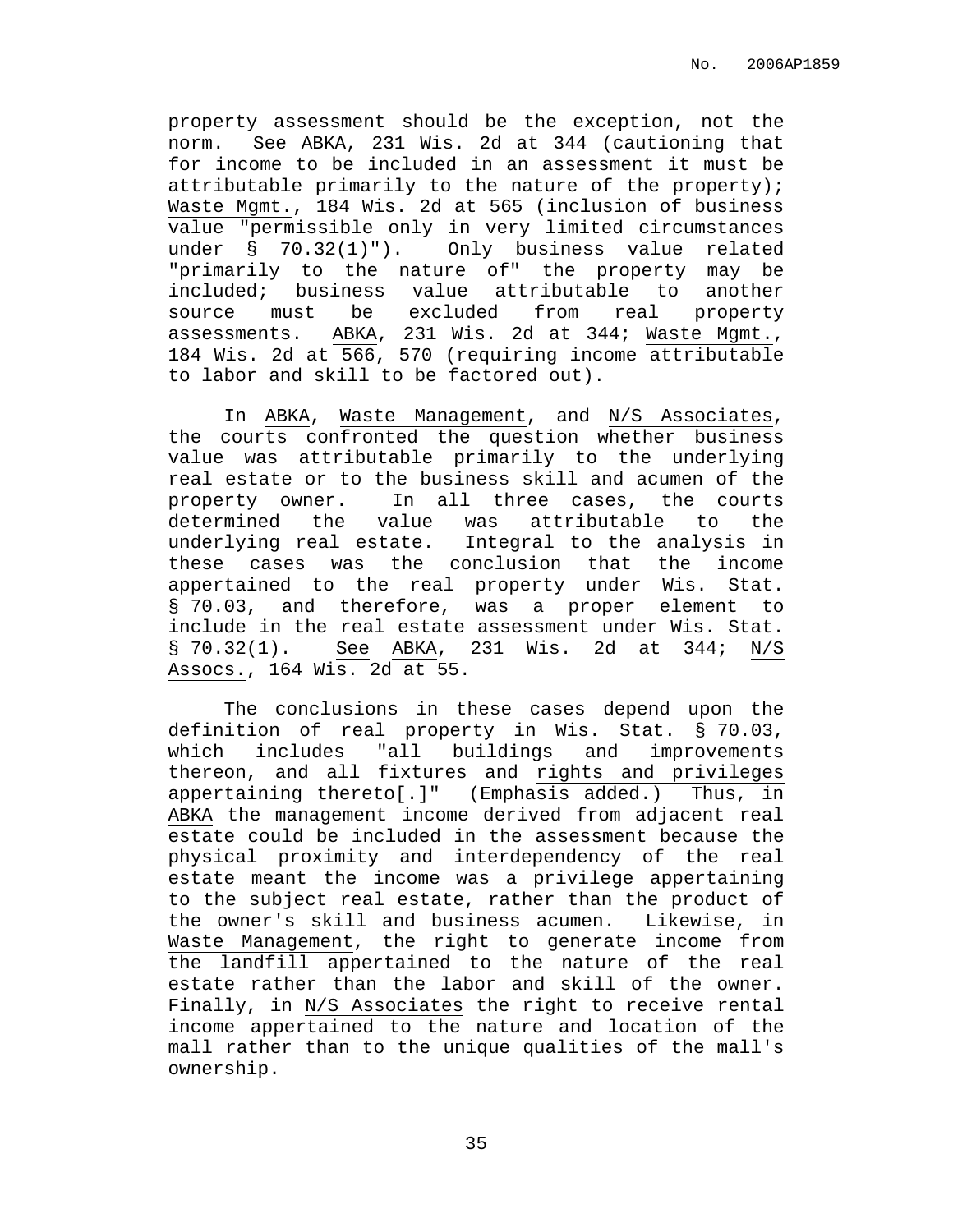Adams, 294 Wis. 2d 441, ¶¶80-82. This "inextricably intertwined" question is not, as the City describes, a necessary question under the income approach, but is rather a narrow exception to the general rule that business value should not be included in real estate assessments. Id., ¶80; Waste Mgmt., 184 Wis. 2d at 565. Furthermore, the City has not established, as required for the "inextricably intertwined" principle to apply, that all of the value it assigned to Walgreens' retail properties related "primarily to the nature of" the real property itself, as opposed to being attributable to the labor, skill, or business acumen of the developer, Walgreens, or other factors. Adams, 294 Wis. 2d 441, ¶¶80-82. Additionally, because of the general rule requiring strict construction of taxation statutes, statutory language authorizing the taxation of real property does not consequently extend to authorize taxation of other subjects, such as privileges. The Law of Municipal Corporations § 44.41.10.

¶64 As the City itself has frequently emphasized in this case, "an assessor must have the ability to discount, even disregard, factors that do not really bear on the value of a property." Adams, 294 Wis. 2d 441, ¶53. In cases involving lease terms that reflect not just property value but also unusual financing and business arrangements that do not really bear on the value of the property, therefore, Adams is in accord with Flood and Flint in requiring assessors to disregard such factors, which should not be considered "inextricably intertwined" with the land.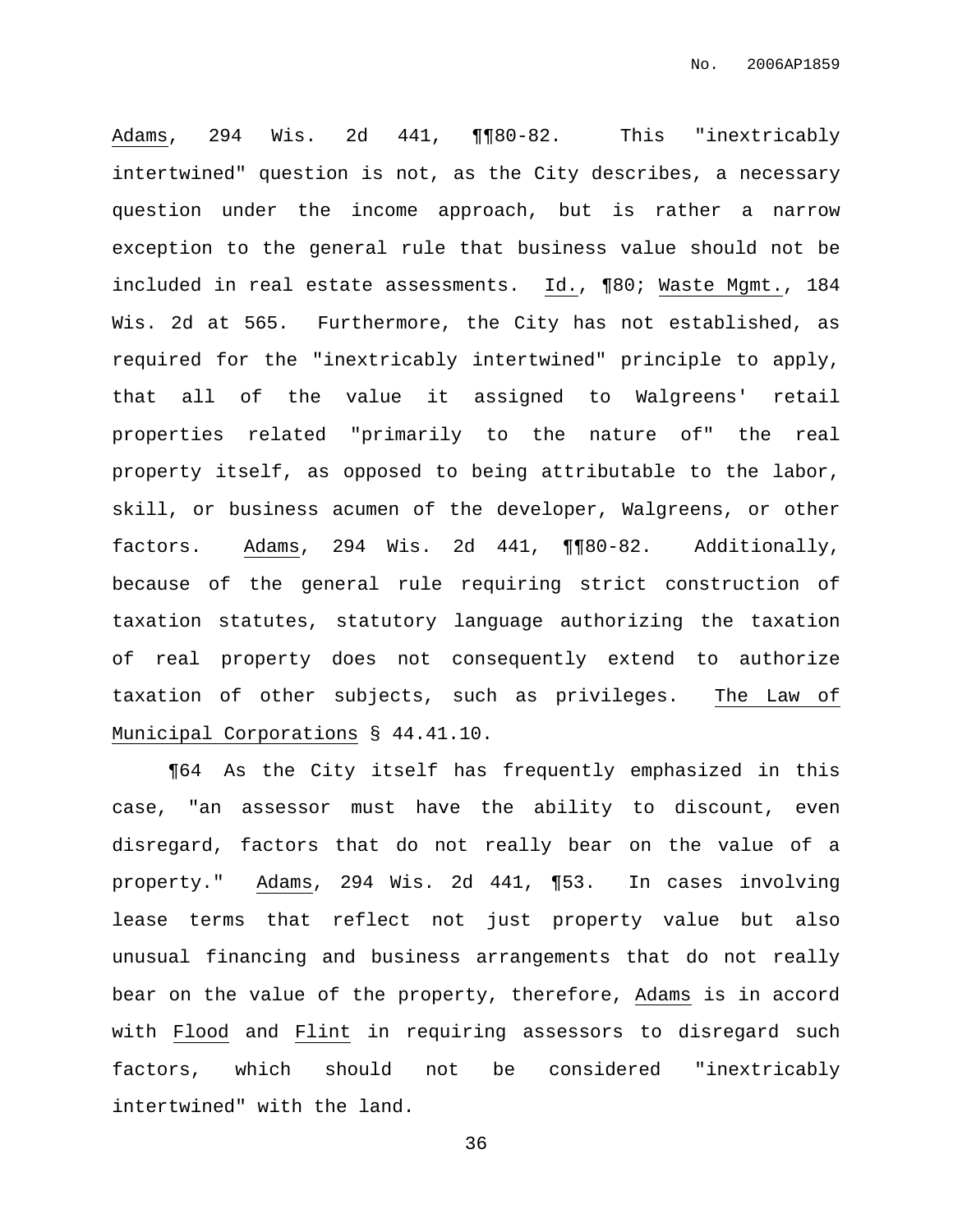¶65 If we were to expand the law in the direction the City requests, property assessments would in essence become business value assessments, with assessors improperly equating financial arrangements with property value. This is in contravention of the general principle that real property assessments should not be based on business value. Waste Mgmt., 184 Wis. 2d at 565. Rather, the valuation of the fair market value of property for purposes of property taxes is by its nature different from business, or income tax assessment. "[A]n assessor's task is to value the real estate, not the business concern which may be using the property." Id.

¶66 Here, Walgreens' leases contain contract rights that are not inextricably intertwined with the bundle of property rights ordinarily considered at a property sale. Such contract rights——including compensation to the developer for all such financing, land acquisition, construction, development and financing costs, together with a profit margin——are not directly reflective of property value (although confusingly labeled "rent") and are severable from the rights or privileges "appertaining" to real estate as described in Wis. Stat.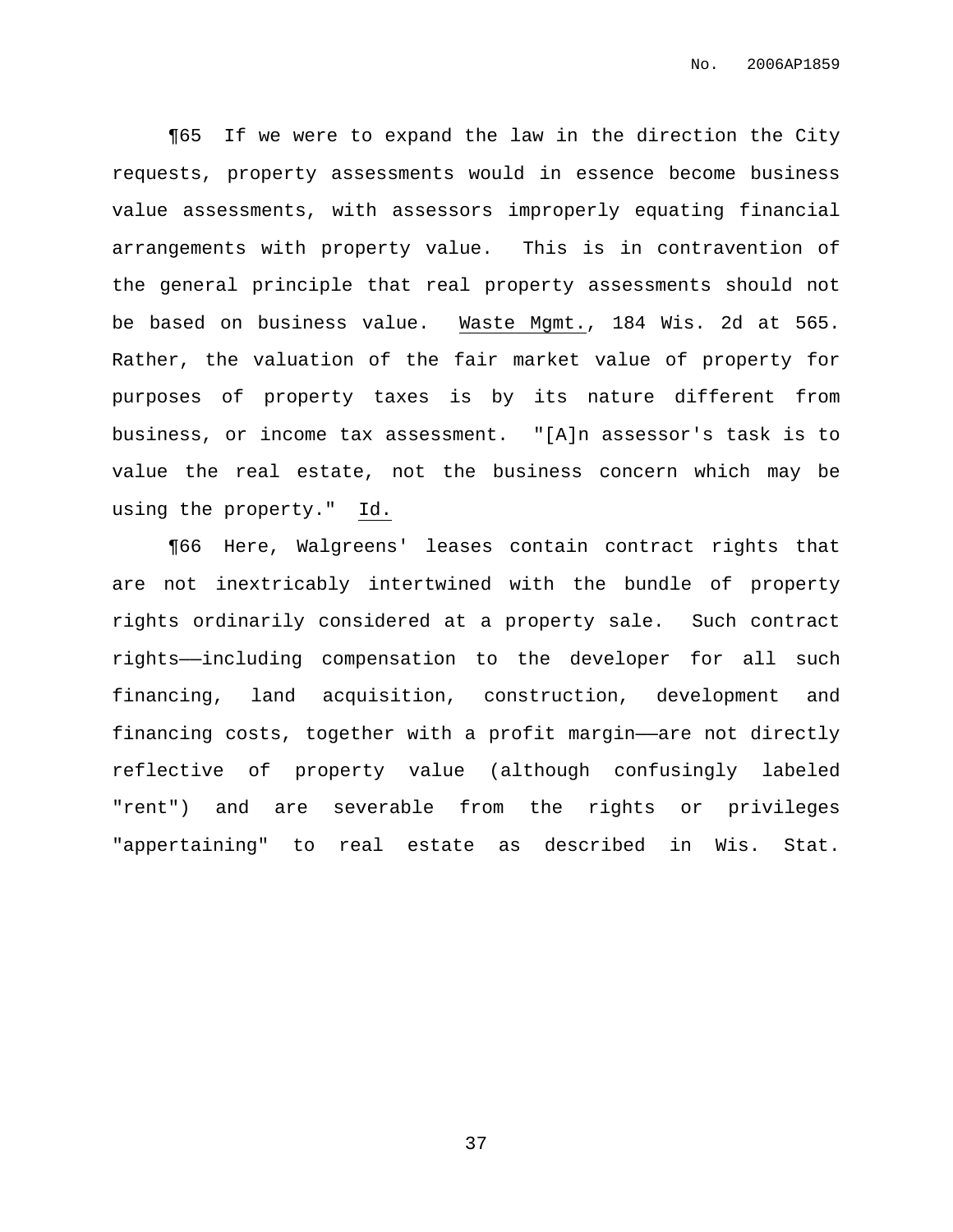§ 70.03's definition of "real property."<sup>10</sup> See Adams, 294 Wis. 2d 441, ¶¶80-82; Flood, 153 Wis. 2d at 440-42, Flint, 126 Wis. 2d at 160-61.

¶67 The City's assessor, S. Steven Vitale, testified that his income approach methodology involved reviewing and analyzing comparable retail rentals to determine the market rent for

 $10$  In this case, Walgreens' appraiser provided evidence the circuit court could have considered in an analysis isolating the lease terms corresponding with market value from the creative business and financing terms. For example, Trial Exhibit No. 5, labeled "rent analysis," itemized the source of estimated values or costs corresponding with rent payments. Such items included costs of the developer, including the cost of purchasing the land, a building cost, site improvement costs, architectural and engineering fees, legal fees, loans and other miscellaneous fees, and interim financing. Walgreens' representative, John Murphy, testified that it is the developer, not Walgreens, who finances the demolition, development and construction of Walgreens' stores, with Walgreens reimbursing the developer for such financing as part of its lease terms. In addition, the Property Assessment Manual, provides forms for commercial landlords and tenants to itemize property expenses either incorporated by lease terms or extrinsic to the lease, such as a supplemental lease questionnaire that asks what the lease covers and provides opportunities for the lessor or lessee to elaborate what part of the lease terms correspond with something other than "land" or "land and building" and to list other expenses incorporated by the lease terms. Property Assessment Manual ch. 9 forms 1-3. However, the need to analyze such factors in the Walgreens' leases is not the same in this case as in Flood and State ex rel. Flint Building Co. v. Board of Review, 126 Wis. 2d 152, 376 N.W.2d 364 (Ct. App. 1985), in that "[a]ll of the information needed for the income approach is either obtained or verified by what the assessor finds in the marketplace." Property Assessment Manual 9-11.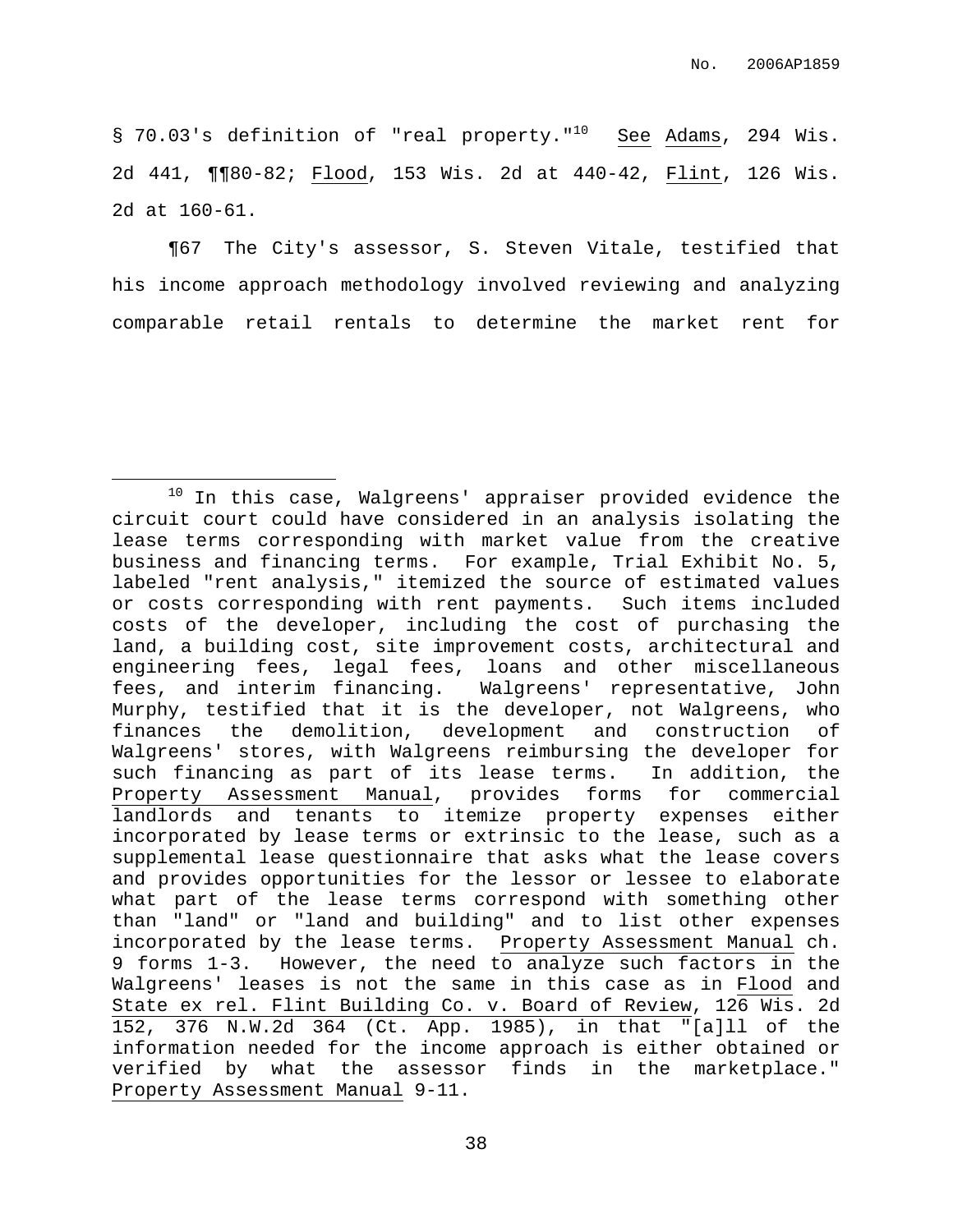Walgreens' properties.<sup>11</sup> Vitale further testified that the appraisals were conducted according to the language of the Property Assessment Manual, which requires that "[w]hen applying the income approach, the assessor must use the market rent, not the contract rent, of the property" and "[t]o value the fee simple interest of a property, market rent rather than the actual or contract rent is to be used in estimating potential gross income." Property Assessment Manual 7-29, 9-12.

¶68 When asked to account for the difference between the high leased fee value assessed by the City and the lower fee simple value in his assessment, Vitale explained that the City may have accurately measured what a property would sell for, but that his calculation was of the fee simple value of the property, which is necessarily lower than what it sells for because the total value of a Walgreens property is a hybrid of an investment commodity and a fee simple property. Vitale described a Walgreens lease as analogous to a corporate bond

 $11$  Vitale also explained that his assessments subtracted from the effective gross income of the properties' operating expenses, including in a "Stabilized Operating Statement" a market-derived vacancy and collection loss factor, operating expenses, administrative, legal, and accounting expenses, and replacement costs, to arrive at a net operating income. Vitale then applied a direct capitalization method, which he described as "dividing the projected net operating income by an overall rate of return to arrive at a market value indication via the income approach," with the Walgreens properties' capitalization rate derived by dividing the net income of the property, described above, by the sales price. Vitale explained that with fluctuations in the market, capitalization rates will fluctuate as well.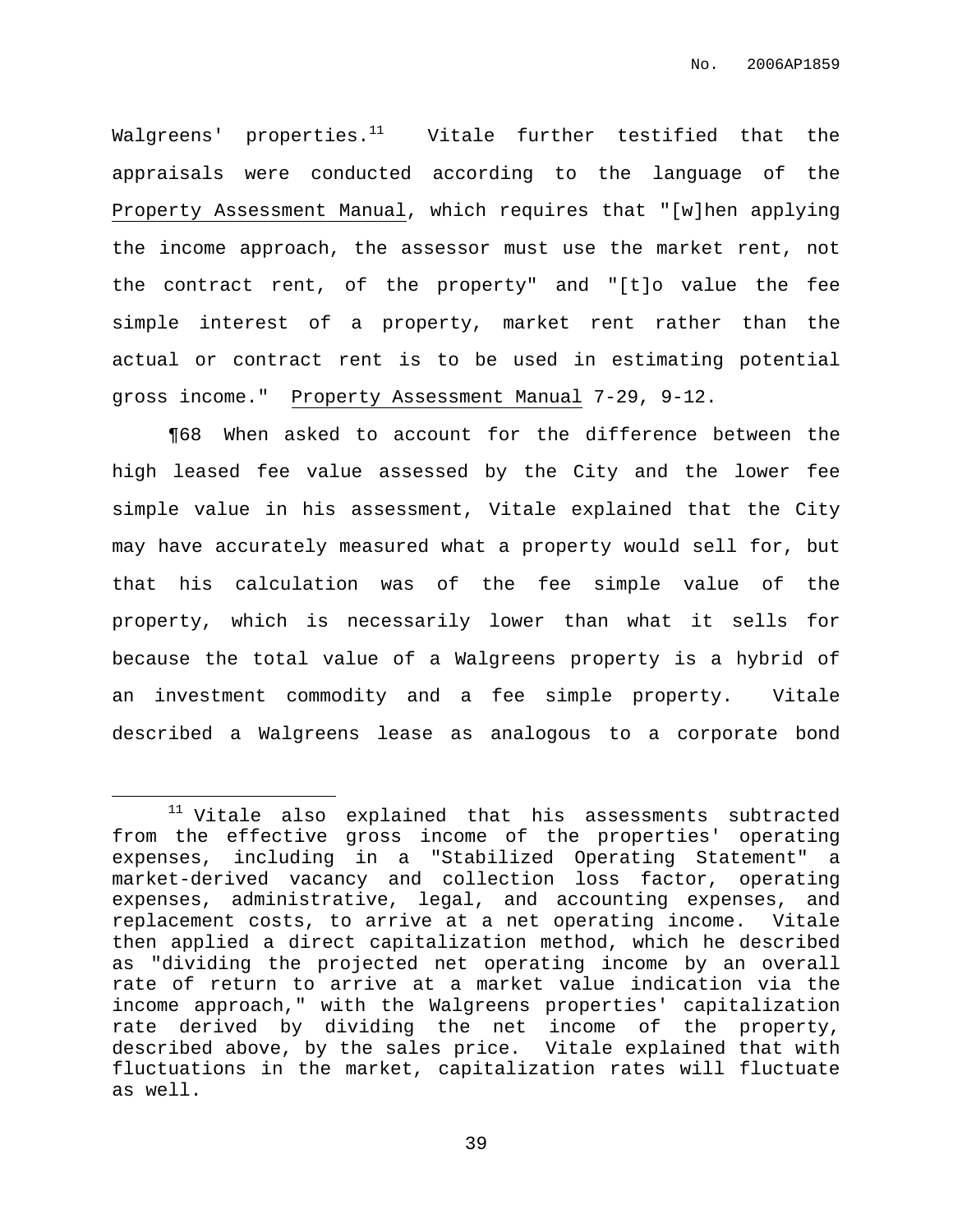with real estate behind it, explaining that the real estate fee simple value itself is consequently less than what a Walgreens property sells for with all the rental income included. The circuit court accepted Vitale's findings as credible and "presented in a clear and carefully documented manner," with his testimony and reports "suggest[ing] attention to detail and reasoned conclusions."

¶69 In addition to the specific evidence in the record that could assist the court in establishing the market value of Walgreens' properties, there is abundant guidance in the Property Assessment Manual and in The Appraisal of Real Estate, which are replete with reminders that what really matters in income approach evaluation is the fair market rent, not the particular terms of the subject lease. The Appraisal of Real Estate additionally provides specific guidance in how to assess market rent, with the actual lease contract not being the determinative factor, emphasizing instead that "[w]hen sufficient, closely comparable rental data is not available, the appraiser should include other data, preferably data that can be adjusted. If an appraiser uses proper judgment in making adjustments, a reasonably clear pattern of market rents should emerge." Id. at 501.

¶70 It is uncontested that the inclusion of an amortized reimbursement of the developers' costs into the lease terms in this case resulted in higher than market rate rental payments, with the circuit court recognizing such "higher than normal" rents as being related to "the developer . . . recovering his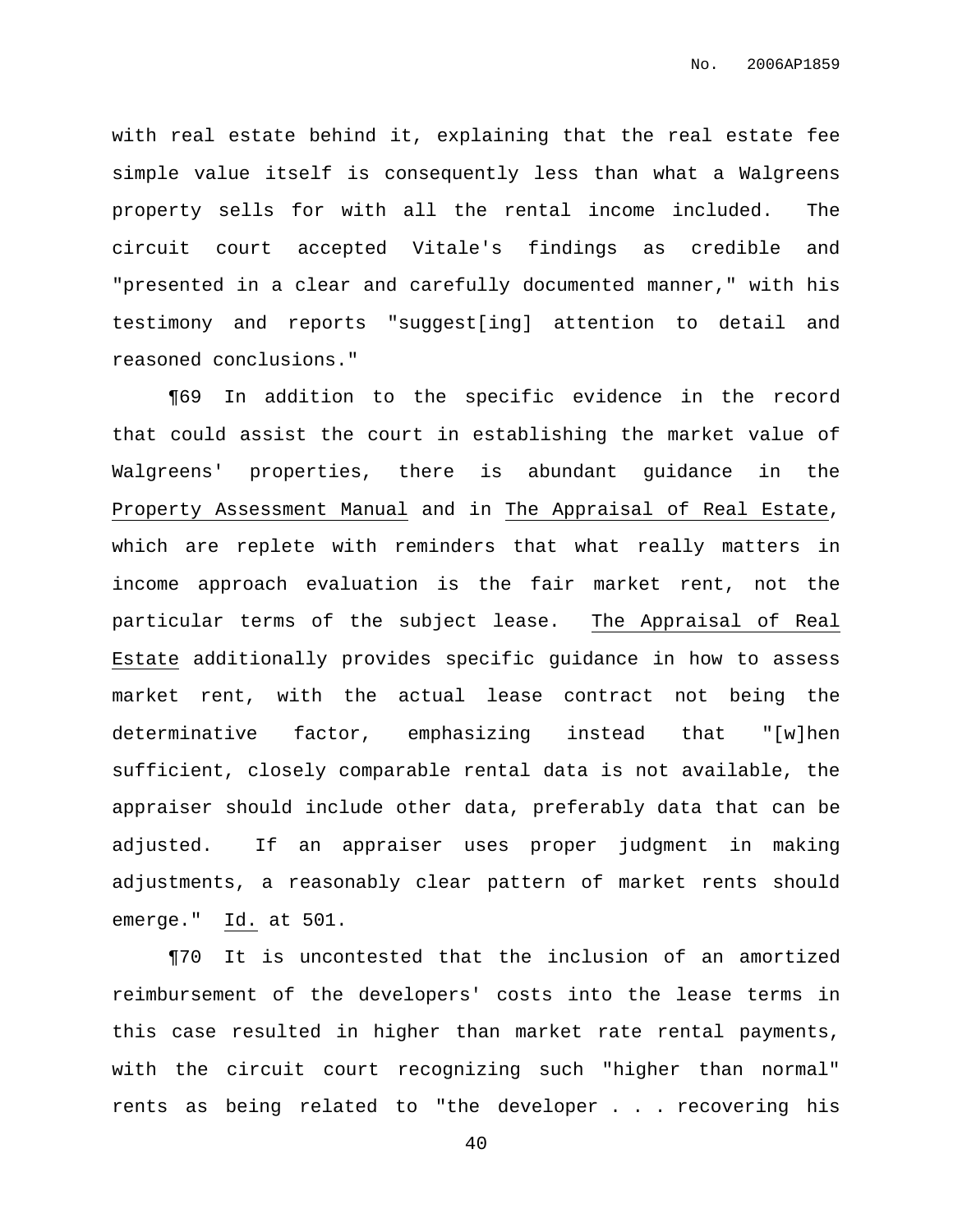development costs on a building that contains the superadequacies demanded by Walgreen." This acknowledgment indicates that the court recognized that the market rate is both ascertainable and that development costs are severable from the lease terms that correspond with property values.

¶71 Without commenting on the weight of any evidence offered, we further observe that Walgreens provided evidence of assessable fair market value by describing comparable rents. The list of comparable rentals provided by Walgreens' assessor included multi-tenant and single tenant commercial properties ranging from around \$9 to \$17 on a triple net basis; the assessor also provided testimony describing those comparable retail rentals.

¶72 With such guidance and information available for a market-based income approach assessment, there is no need to rely solely on Walgreens' actual lease terms, let alone legal authority to do so. By appearing to rely solely on income stream as equating to property value, the City appears to be in contravention of this court's admonishment in Adams that assessors should not rely solely on the income approach to assessment. In Adams, this court stated:

In this case, we think that we would nullify the socalled Bischoff rule if we permitted the City assessor to reject all approaches and factors other than an income approach. We think it extraordinary that the assessor rejected out of hand such factors as cost, depreciation, replacement value, and insurance carried.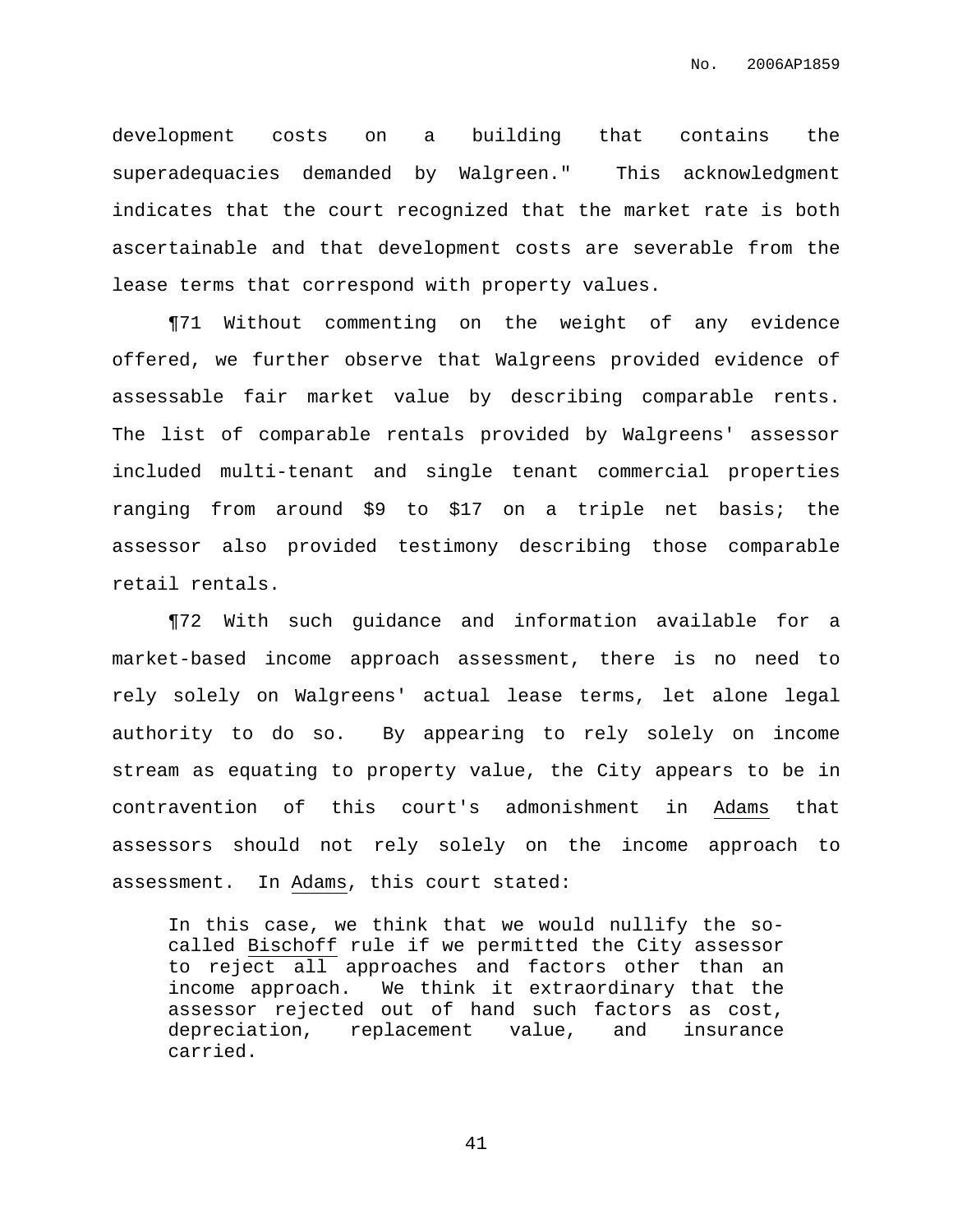Adams, 294 Wis. 2d 441, ¶55. The Bischoff rule, in turn, provides that "an assessment with respect to real estate should not be based on income alone." Bischoff v. City of Appleton, 81 Wis. 2d 612, 619, 260 N.W.2d 773 (1978). See also Waste Mgmt., 184 Wis. 2d at 558; State ex rel. IBM Corp. v. Bd. of Review, 231 Wis. 303, 312, 285 N.W. 784 (1939).

¶73 These cases are consistent with the admonitions in the Property Assessment Manual that the income approach (or, alternatively, the cost approach) should only be favored over the sales comparison approach if there is no available data of comparable properties. Property Assessment Manual 7-18, 9-38. See also The Appraisal of Real Estate 83-84. The City's approach, focusing on contract rent rather than market rent, not only contravenes the methodology of the Manual, but it conflicts with a case relied upon by the City, Darcel. In Darcel, this court explained that "[w]hen an assessor is assessing the value of leaseholds, he is not justified in simply comparing the 'bottom line,' that is, what is the rent charged on the leases. If the assessor wishes to establish comparable leaseholds, he must examine other elements about the lease . . . ." Darcel, 137 Wis. 2d at 634.

¶74 Basing an assessment solely on the income stream derived from a lease leads to an absurd result of necessarily rendering property that is not income producing "practically valueless for taxation purposes." Bischoff, 81 Wis. 2d at 619 n. 6 (citation omitted). As such, if a business goes bankrupt and breaks the lease on a retail property, the value of the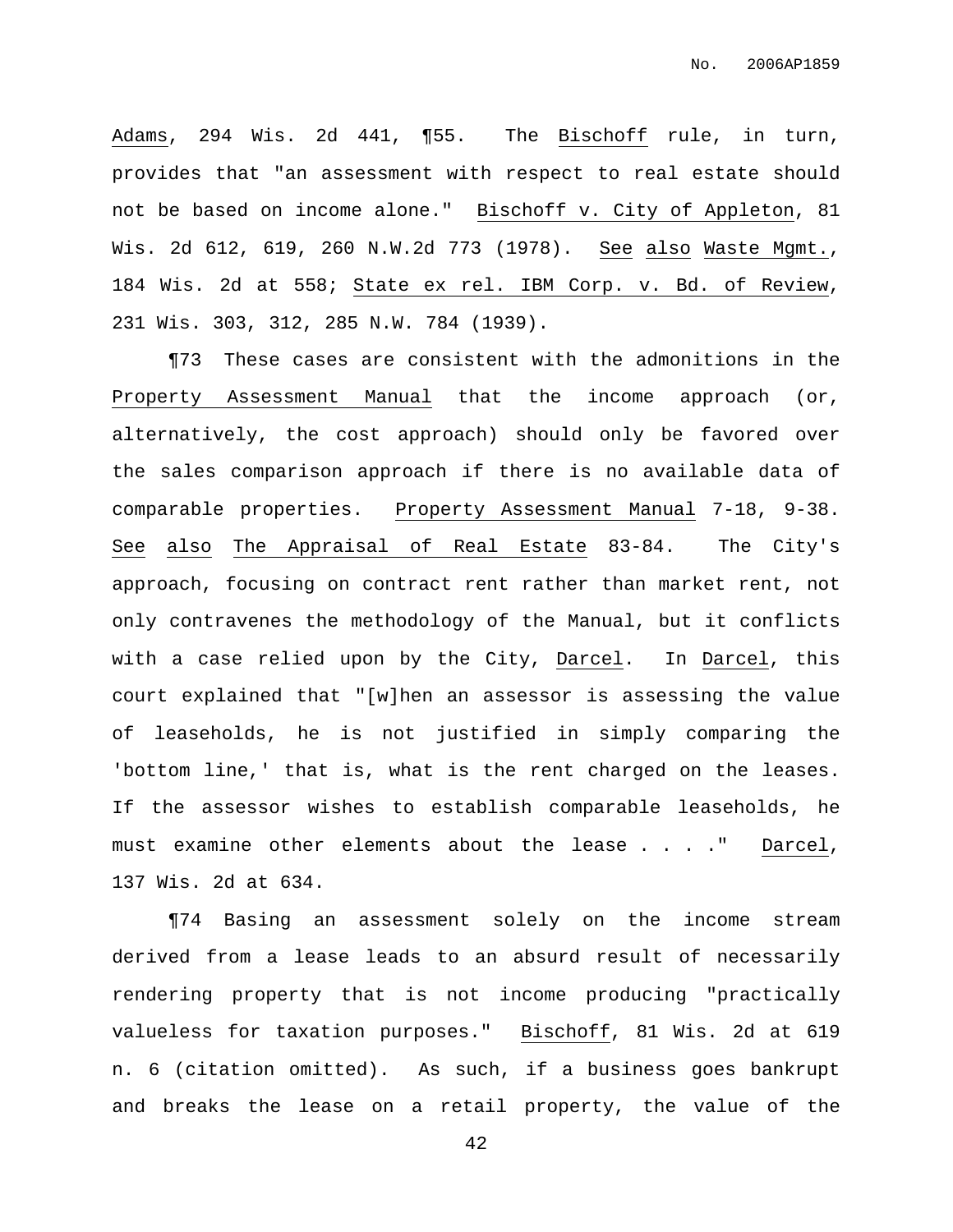property would default to zero under such an approach. In addition, if property is assessed solely by the terms of a longterm lease, the value of the property would remain stagnant for long stretches of time, regardless of changing property values in the surrounding community. Furthermore, basing assessments broadly on actual lease rates rather than fair market value would result in extreme disparities and variations in assessments.

¶75 Finally, it is not clear that the City even followed the income approach methodology it claims to prefer. For example, the City's appraisal report for the 3710 East Washington property described the "current assessment" value of that property as \$4,268,500 as of January 1, 2003. The same report states that it applies the income approach because although "[t]here is a recent sale of the subject property. . . [t]his sale should not be used as the only indicator of value for the subject property." However, the appraisal report submitted by the City at trial appears to contradict this statement, with the 2003 current assessment value of \$4,268,500 happening to be exactly the same amount for which that property sold in 1999.

#### IV

¶76 Finally, we address the circuit court's dismissal of Walgreens' claims regarding the City's 2004 property valuation based on what it described as Walgreens' failure to provide the Board of Review with statutorily required evidence under Wis.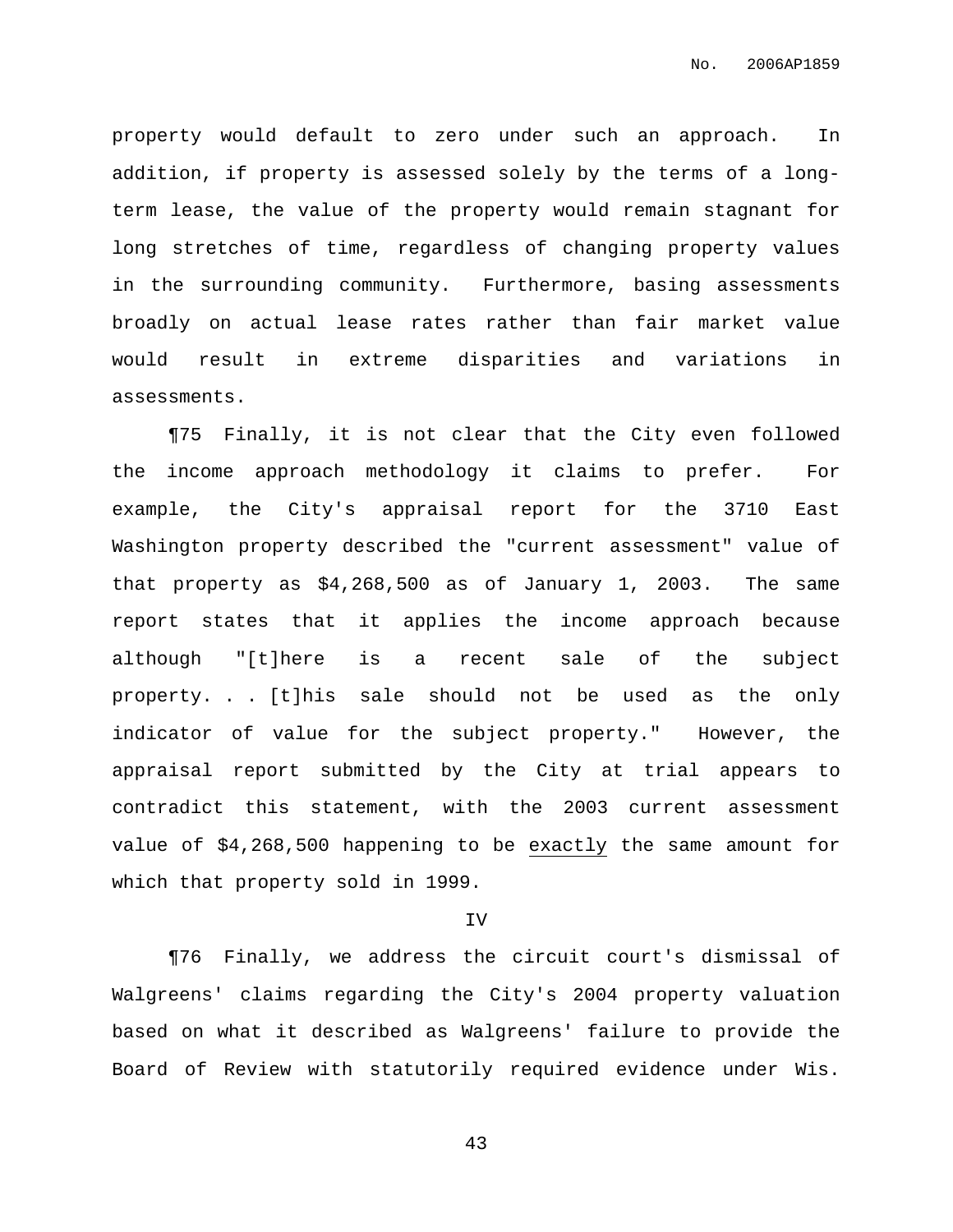Stat. § 70.47. The dismissal essentially granted the following affirmative defense raised by the City in its answer:

Plaintiff's Claims for Excessive Assessment are barred by Plaintiff's failure to comply with the procedures for objecting to assessments under Section 70.47, Wis. Stats. Plaintiff failed to specify the information used by Plaintiff to arrive at Plaintiff's estimate of fair market value for the two subject properties as required under Section 70.47(7)(a) and (ae), Wis. Stats.

¶77 In its decision, the circuit court quoted the following provisions of Wis. Stat. § 70.47(7)(a) and (ae), adding the emphasis indicated in subsection (ae):

(a) . . . No person shall be allowed in any action or proceedings to question the amount or valuation of property unless such written objection has been filed and such person in good faith presented evidence to such board in support of such objections and made full disclosure before said board, under oath of all of that person's property liable to assessment in such district and the value thereof. . . .

. . . .

(ae) When appearing before the board, the person shall specify, in writing, the person's estimate of the value of the land and of the improvements that are the subject of the person's objection and specify the information that the person used to arrive at that estimate.

(Emphasis added by circuit court.) The court's decision indicated that it considered the information Walgreens provided at the Board hearing overly conclusory and lacking in sufficient data that could constitute relevant evidence, in contrast with the carefully documented and detailed information Walgreens presented to the circuit court.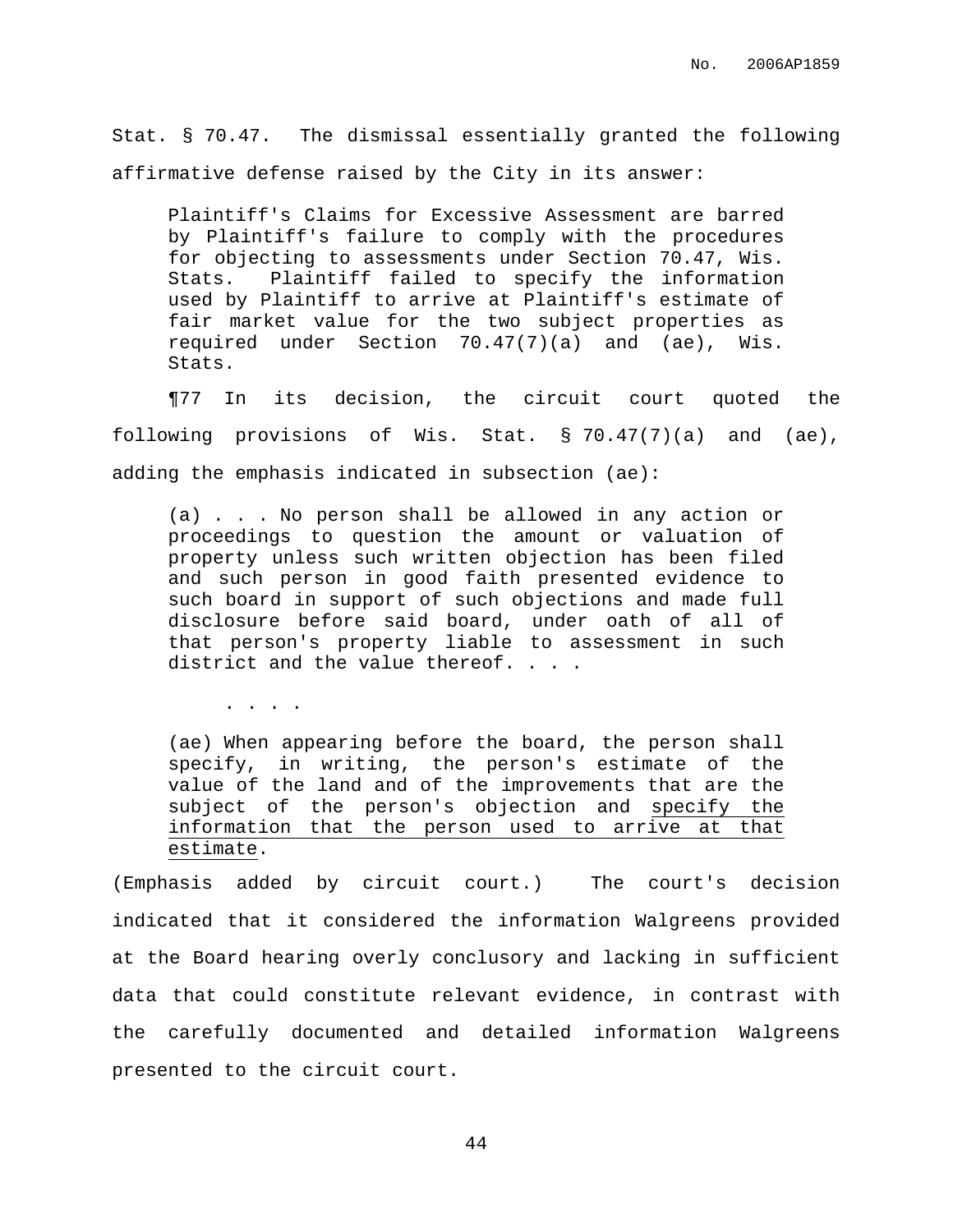¶78 Walgreens argues that it presented sufficient evidence to satisfy Wis. Stat. § 70.47(7), with a Walgreens representative providing through his testimony a good faith opinion of the Walgreens properties' value. In the alternative, Walgreens argues that the City waived this issue. In support, Walgreens cites a court of appeals decision holding in part that by conducting a hearing, accepting assessment evidence, and rendering a decision, a board of review waives its right to object to a taxpayer's failure to comply with §70.47(7). Fee v. Bd. of Review, 2003 WI App 17, ¶¶8-10, 259 Wis. 2d 868, 657 N.W.2d 112. Walgreens argues that Fee applies in this case because the Board accepted its evidence related to the assessment without objection or motion to dismiss from the City.

¶79 In response, the City argues that the Board could not waive the requirement of a full proceeding to hear the evidence because it could not determine the sufficiency of the presentation until Walgreens tried to make its case, and there is nothing legally requiring a municipality to make such an objection before the Board. However, in what is in effect itself another type of waiver, the City also argues that the issue regarding sufficiency of the evidence to the Board is moot and there is no need to address it.

¶80 We agree with Walgreens that Fee applies to this case; the City makes no effort whatsoever to distinguish the case or address any flaws of Fee's analysis. We also agree with the City that this issue is moot.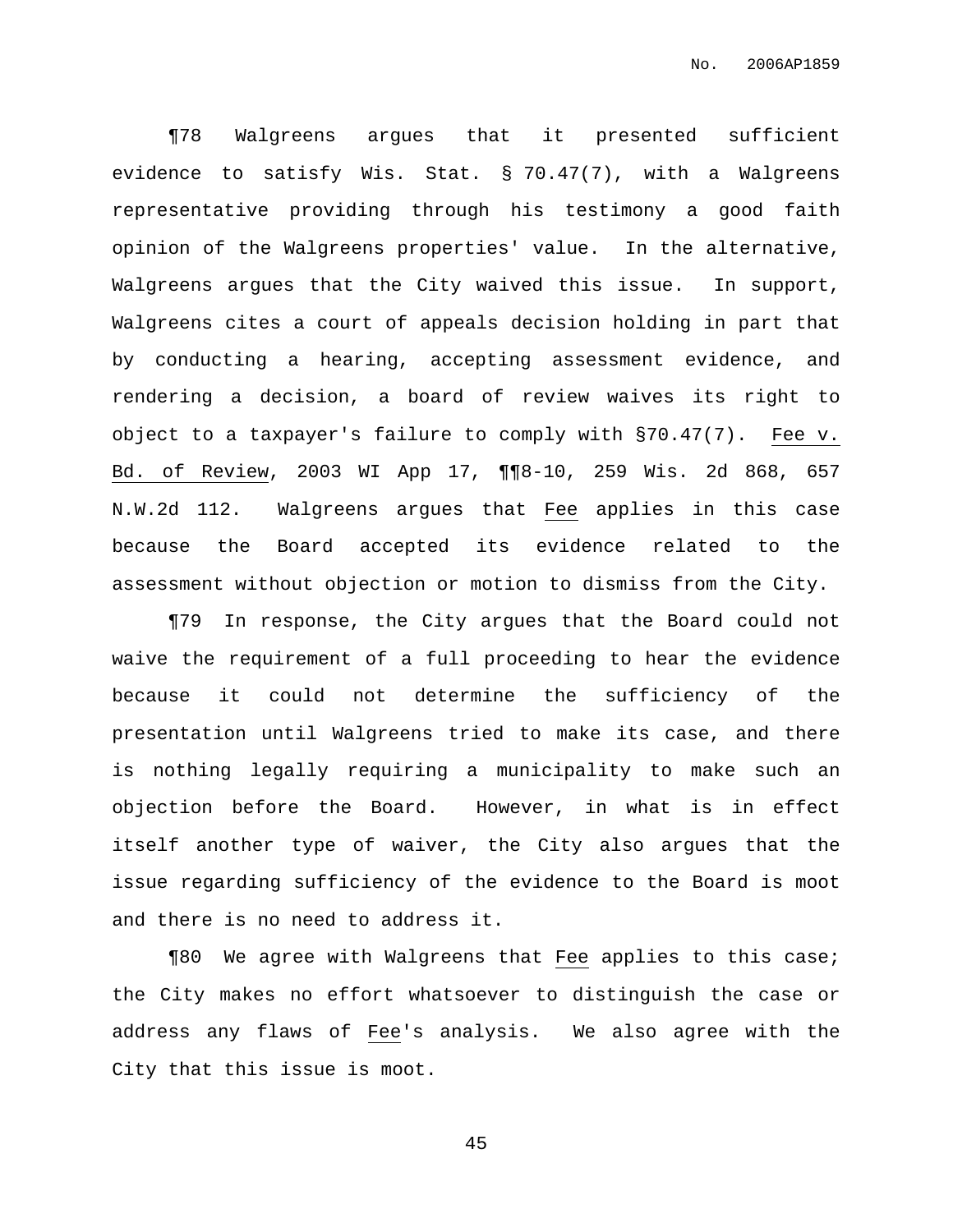¶81 In this case, as in any property assessment challenge, we review de novo the legal determinations of the circuit court, not of the Board of Review. See Adams, 294 Wis. 2d 441, ¶24. As the circuit court acknowledged, "[t]he general standards governing this action are not difficult to state. A Wis. Stat. § 74.37(3)(d) action is essentially de novo, i.e., the Court may take evidence not presented to the Board of Review and rely upon such evidence in determining the proper valuation of a property." Even more pertinently, the circuit court recognized that, under Nankin, 245 Wis. 2d 86, ¶¶24-25, a court makes its determination without regard to any determination made by the Board of Review. Under Fee, any noncompliance with Wis. Stat. § 70.47 by Walgreens became moot when the issue was waived by the Board.

V

¶82 In sum, this case is governed by the clear language of Wis. Stat. § 70.32(1) requiring that real property "shall be valued by the assessor in the manner specified in the Wisconsin property assessment manual," and by the similarly clear provisions of the Manual which, in turn, require that "the assessor must use the market rent, not the contract rent," and provide that "[a]ll of the information needed for the income approach is either obtained or verified by what the assessor finds in the marketplace." Property Assessment Manual 9-11. The City has failed to demonstrate how this general rule requiring market rent based income approach assessments conflicts with Wis. Stat. § 70.32. The City's citation of cases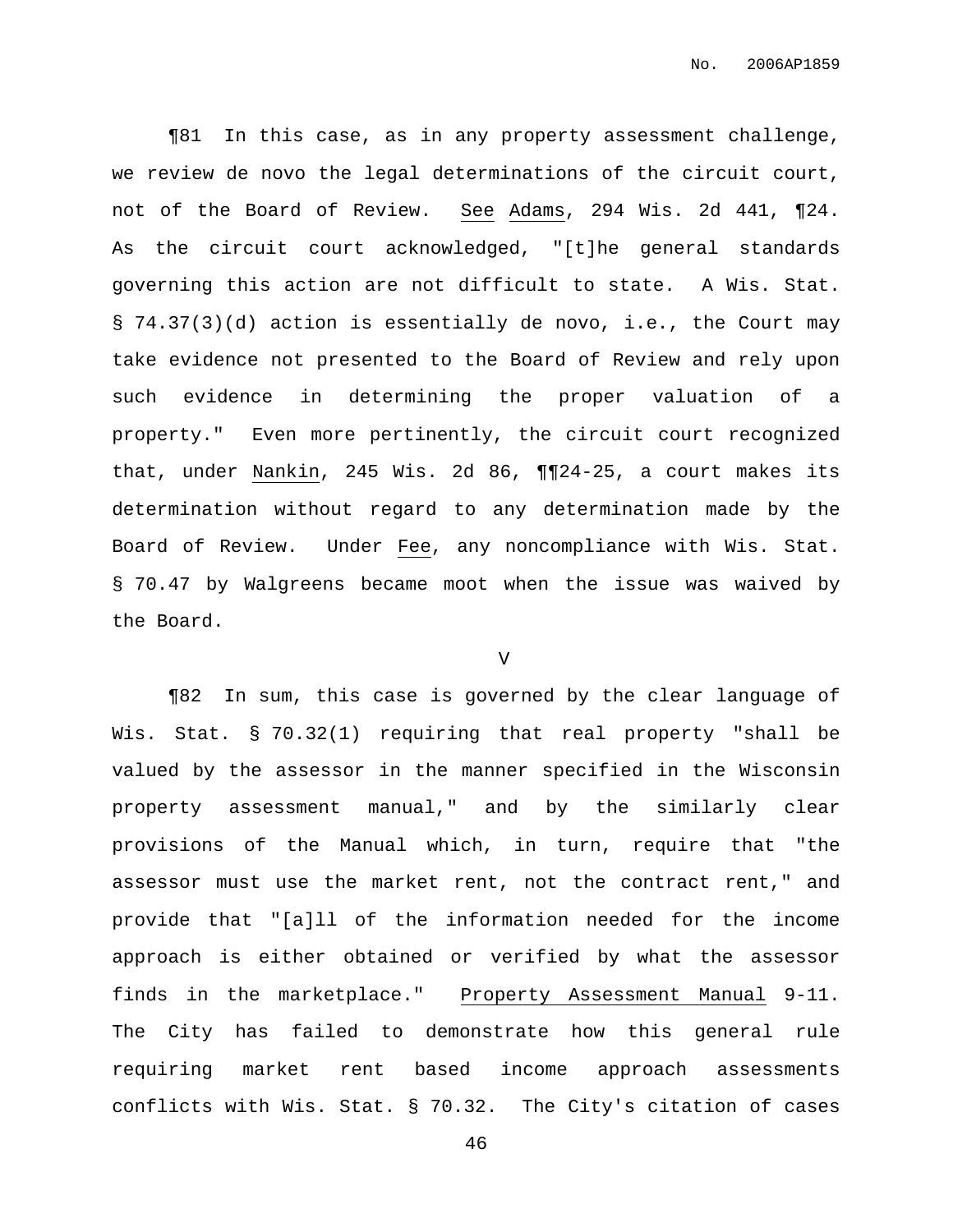such as Darcel, Metropolitan Holding, and West Bend, which do not apply where contract rents exceed market rents, fails to illustrate a conflict between case law interpreting § 70.32 and the Manual, and there is nothing in the text of § 70.32 itself illustrating such a conflict.

¶83 The main rule for income approach assessments of leased property is that the property must be assessed in terms of market rents unless, as is the case with encumbrances created by lower than market value rent, a buyer would not be able to buy the property at the market rate. In such cases, the fair market value of the fee simple interest cannot be equated with the leased fee interest. Property Assessment Manual 7-4, 7-5, 9-12. Darcel, Metropolitan Holding, and West Bend are consistent with this rule, recognizing the narrow exception for below-market rents and other encumbrances that bring a leased property's value below the market rate. Such is not the case here.

¶84 In conclusion, we reaffirm the holding of Flood, 153 Wis. 2d at 431, that Wis. Stat. § 70.32(1) "proscribes assessing real property in excess of market value." We recognize that this holding is consistent with the nationally recognized principle of property assessment that "[a] lease never increases the market value of real property rights to the fee simple estate." The Appraisal of Real Estate 473. Consequently, it is the Manual's explanation that it is only when contract rents are at market levels that the leased fee interest is the same as a fee simple interest; "[h]owever, if the contract rents are below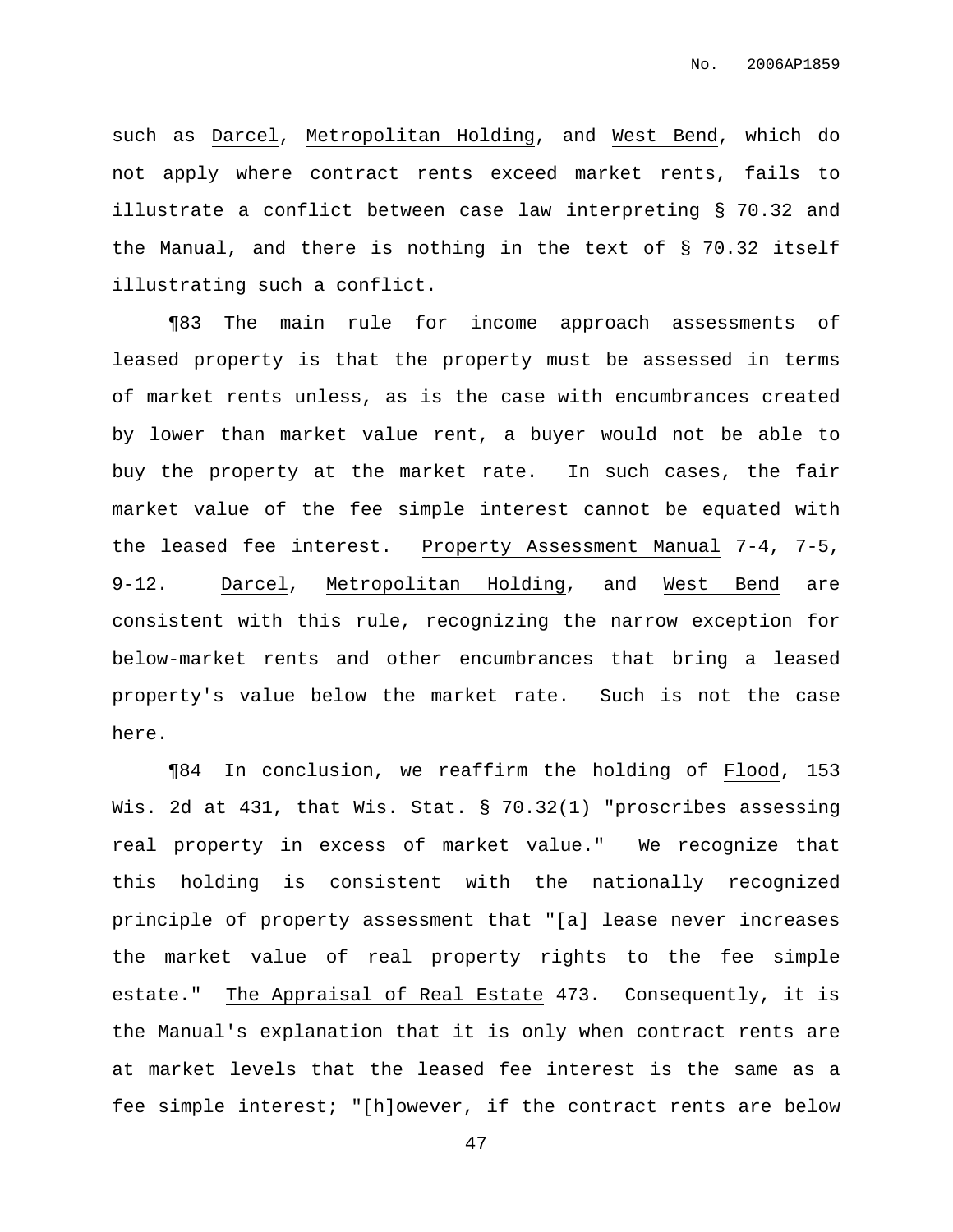market levels, the leased fee interest is likely less than the fee simple interest in the property." Property Assessment Manual 9-12. In such cases, therefore, the contract rents do determine the fair market value of the fee simple estate.

¶85 Wisconsin Stat. § 70.32(1) requires adherence to the Property Assessment Manual absent conflicting law. The City assessor in this case improperly failed to apply the provisions of the Property Assessment Manual requiring that income approach assessments of the fair market value of a fee simple interest must be based on market rate rents rather than contract rents, absent the existence of an encumbrance bringing the leased fee value below actual market rates. The circuit court and court of appeals similarly erred in failing to apply these wellestablished rules of property assessment, and in affirming the City's flawed assessment. We reverse the decision of the court of appeals and remand for further proceedings consistent with this opinion.

¶86 By the Court.—The decision of the court of appeals is reversed, and the cause is remanded to the circuit court for further proceedings consistent with this opinion.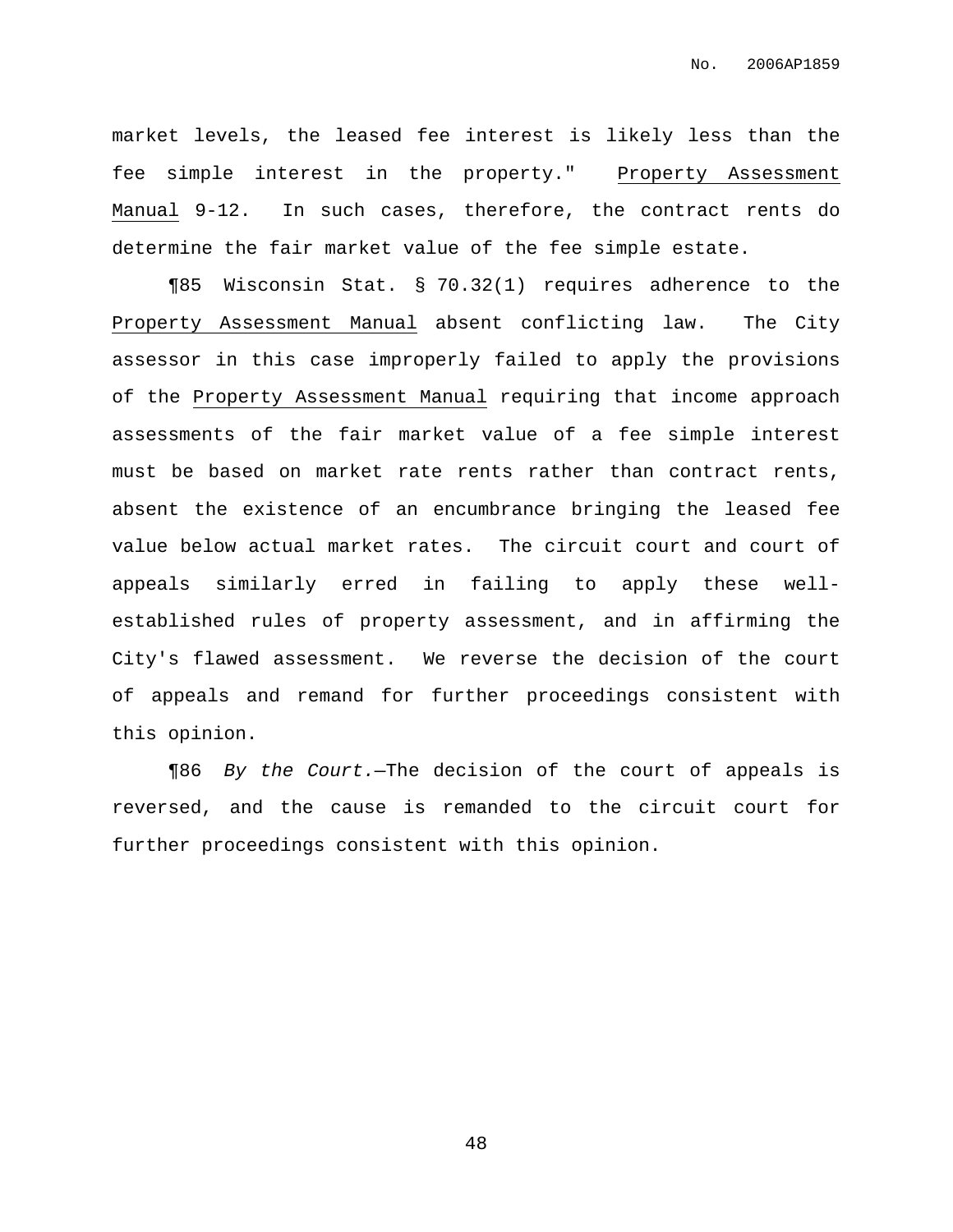¶87 SHIRLEY S. ABRAHAMSON, C.J. (concurring). Although the parties' dispute is complex, the dispute hinges upon a simple question regarding the goal of property tax assessments under Wis. Stat. § 70.32(1), namely whether the statute requires an assessor valuing leased real property to estimate the market value of a fee simple interest in the leased property, or instead to estimate the market value of a leased fee interest in the leased property.

¶88 Walgreen Co. states that the court's decision in this case "will establish whether Wisconsin is a fee simple or a leased fee assessment state." $1$  The City of Madison (the City) refers to this issue as the "gravamen" of its disagreement with Walgreen Co. $^2$  – The parties' briefs predominantly address this basic point of dispute. $^3$ 

 $1$  Walgreen Co.'s Reply Brief and Supplemental Appendix.

 $2$  City of Madison's Response Brief and Appendix at 13.

 $3$  See Walgreen Co.'s Initial Brief and Appendix at 16-21; City of Madison's Response Brief and Appendix at 6-10; Walgreen Co.'s Reply Brief and Supplemental Appendix at 1-10.

Walgreen Co. states the primary issue presented as follows:

Whether Wis. Stat. § 70.32(1) required the City [of Madison] to assess the fee simple interest of the two Walgreen properties using the income approach based on market rents (as well as other factors) or whether the City could assess the leased fee value of the properties considering only an income approach based upon contract rent, not market rents.

Walgreen Co.'s Initial Brief and Appendix at 2 (emphasis added).

The City of Madison states in its brief to this court that it accepts Walgreen Co.'s statement of the issues presented. City of Madison's Response Brief and Appendix at 2.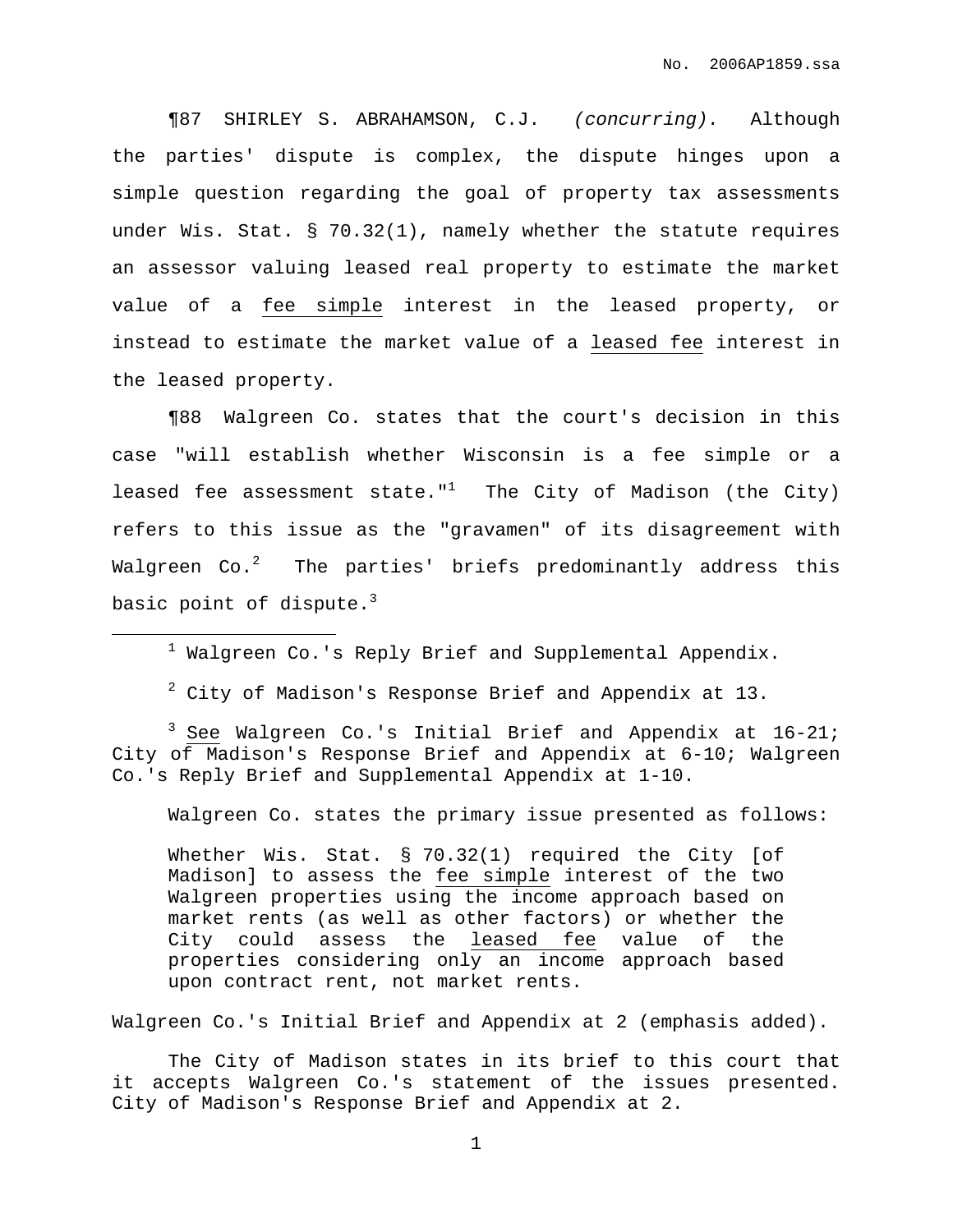¶89 The answer to this question depends on the statutes of the state. In principal, either approach may be used.

¶90 The majority opinion restates the issue on review as follows: "whether a property tax assessment of retail property leased at above market rent values should be based on market rents (as Walgreen argues) or if such assessments should be based on the above market rent terms of Walgreen's actual leases (as the City argues)." <sup>4</sup> The majority opinion's statement of the issue obscures the parties' basic disagreement about the goal of property tax assessments under Wis. Stat. § 70.32(1).

¶91 Nevertheless, the majority opinion answers the question the parties pose. Citing the Wisconsin Property Assessment Manual, the majority opinion declares in the very first paragraph of its lengthy analysis that Wis. Stat. § 70.32(1) requires an assessor valuing leased real property to estimate the value of a fee simple interest in the leased property. 5

¶92 After answering the parties' question in a single paragraph, the majority opinion proceeds to explain the means by which the value of a fee simple interest is determined. The parties do not dispute, however, how best to calculate the value of a fee simple interest (or the value of a leased fee interest) in leased real property. Although the parties' assessors employed different assessment techniques in the instant case, this difference is attributable to the parties' disagreement

 $4$  Majority op., ¶2.

 $5$  Id., ¶21.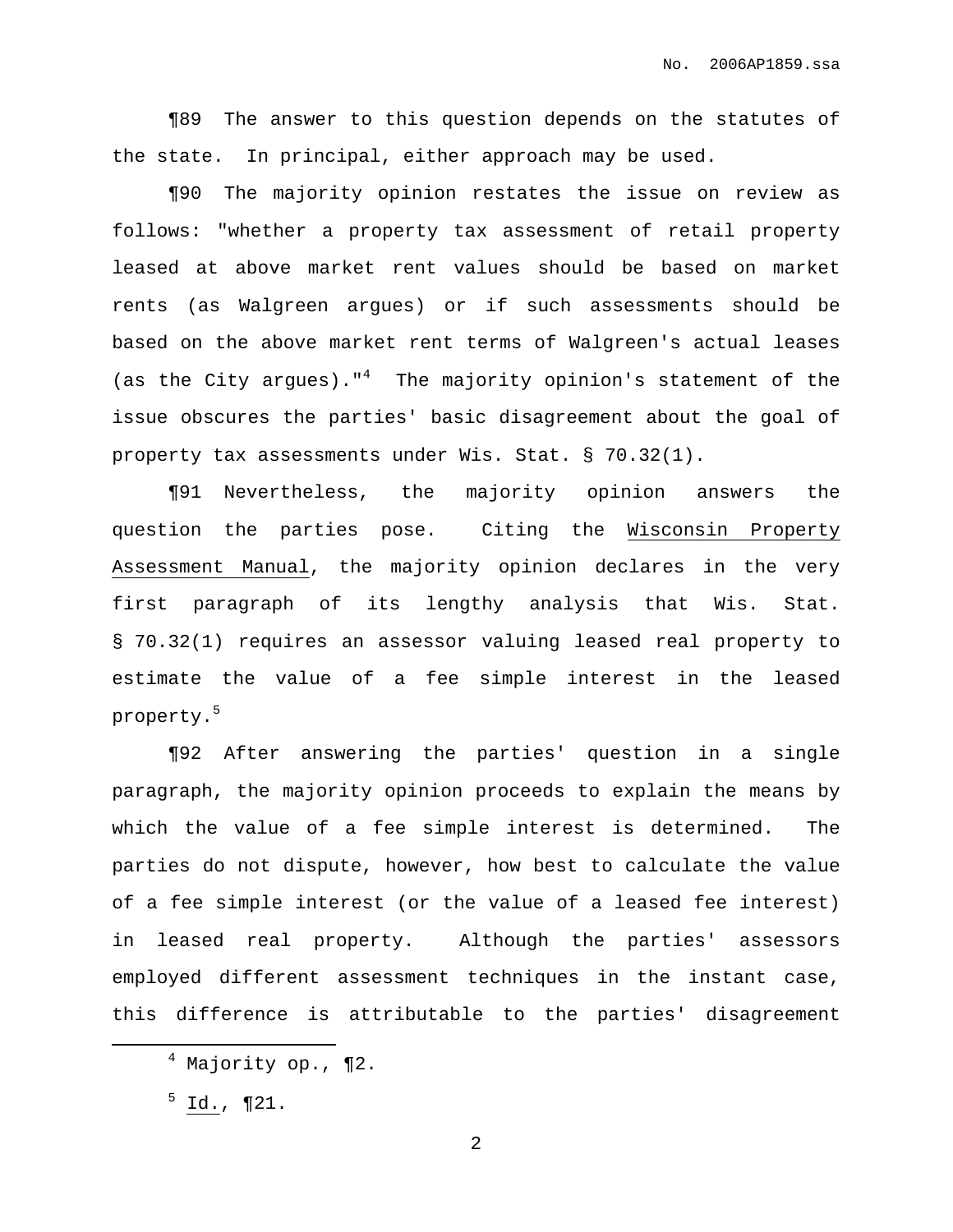about the basic goal of the assessment——whether the value of a fee simple interest or the value of a leased fee interest in the property should be assessed.

¶93 The City does not suggest that Walgreen Co. fails to estimate the value of a fee simple interest in the property when Walgreen Co. uses market rents, and Walgreen Co. does not suggest that the City fails in its stated goal of estimating the value of a leased fee interest in the property when the City uses contract rents. The parties seem to assume, at least for purposes of this appeal, that each arrow strikes the target at which it is aimed.

¶94 The court of appeals' decision, the City of Madison's brief, and the brief of the amicus curiae (representing various municipal entities and associations and the Wisconsin Association of Assessing Officers) make the following persuasive argument based on both the accepted definition of fair market value of real property and what happens in the real world: Property is assessed at the amount the property would sell for as a result of arm's-length negotiations in the open market between an owner willing to sell and a buyer willing to buy. A buyer generally would pay more for real property that has a high stream of income from a lease than for property with a lower stream of income from a lease. Because the sum at which a property will be bought and sold is dictated in part by the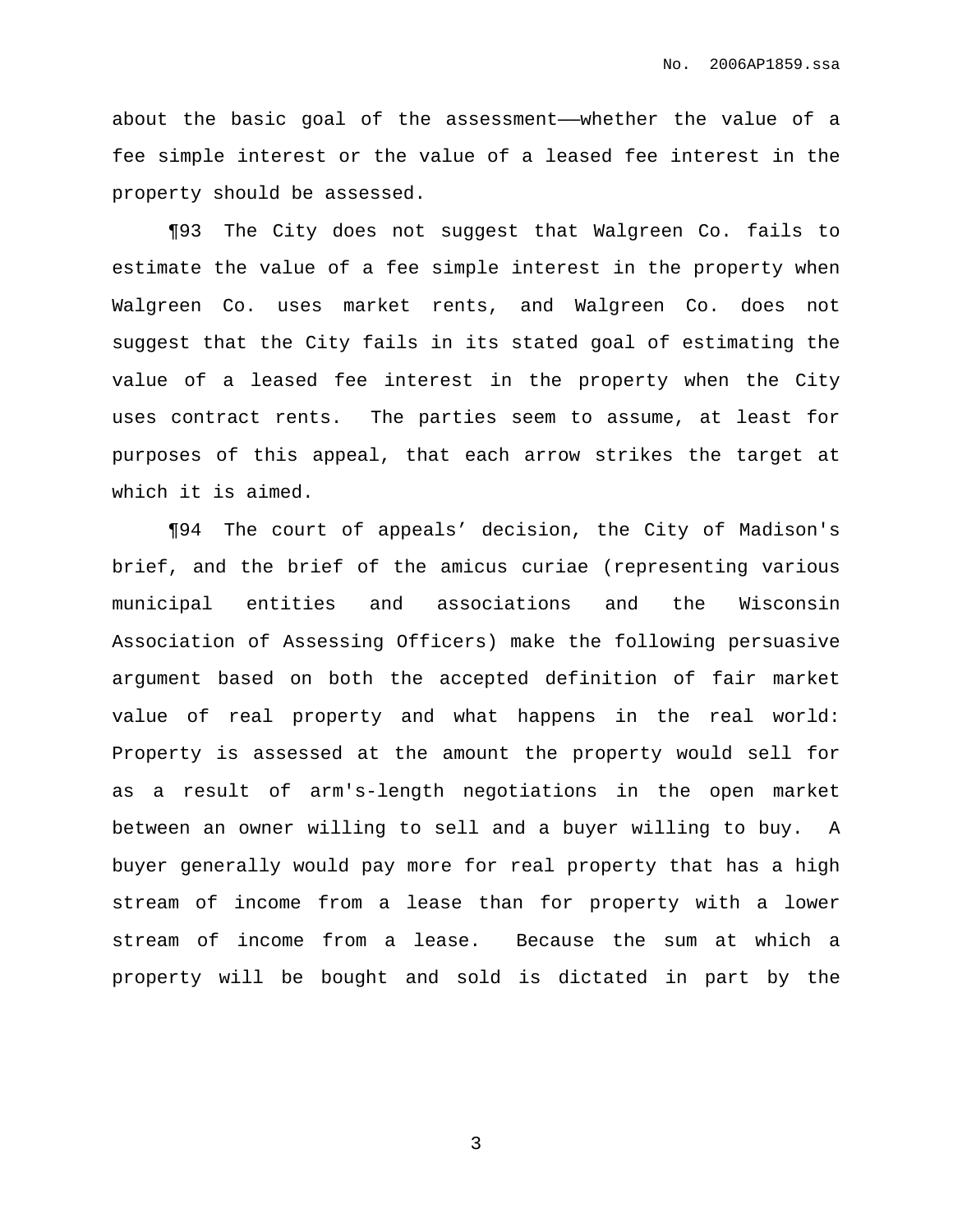income from a lease attaching to the property, <sup>6</sup> the actual income stream from the lease should be capitalized to reach the assessed value of the property.

¶95 The court of appeals, the City, and the amicus curiae rely on Wis. Stat. § 70.32(1)'s language stating that real property shall be assessed "the full value which could ordinarily be obtained therefor at private sale." They appear to interpret this language as referring to the full price that a lessor-owner of the property could obtain in exchange for the lessor-owner's rights in the property, including the lessorowner's rights and obligations under a lease running with the land.

¶96 The Wisconsin Property Assessment Manual supports Walgreen Co.'s position. The Manual states that "[t]he goal of the assessor is to estimate the market value of a full interest in the property, subject only to governmental restrictions. . . . This is also called the market value of a fee simple interest in the property." $7\,$  The Manual apparently is based on the concept that a lease very favorable to the lessor does not increase the fair market value of the real property; any potential increased value in excess of the value of a fee simple interest in the property is attributable to the

 $6$  "When a property is sold, the rights of the tenant are usually not extinguished. The existing leases remain intact and must be honored by the new property owner." Wis. Dep't of Revenue, Wisconsin Property Assessment Manual 7-2 (2007) (hereinafter Manual).

 $7$  Id. at  $7-4$  (emphasis in original).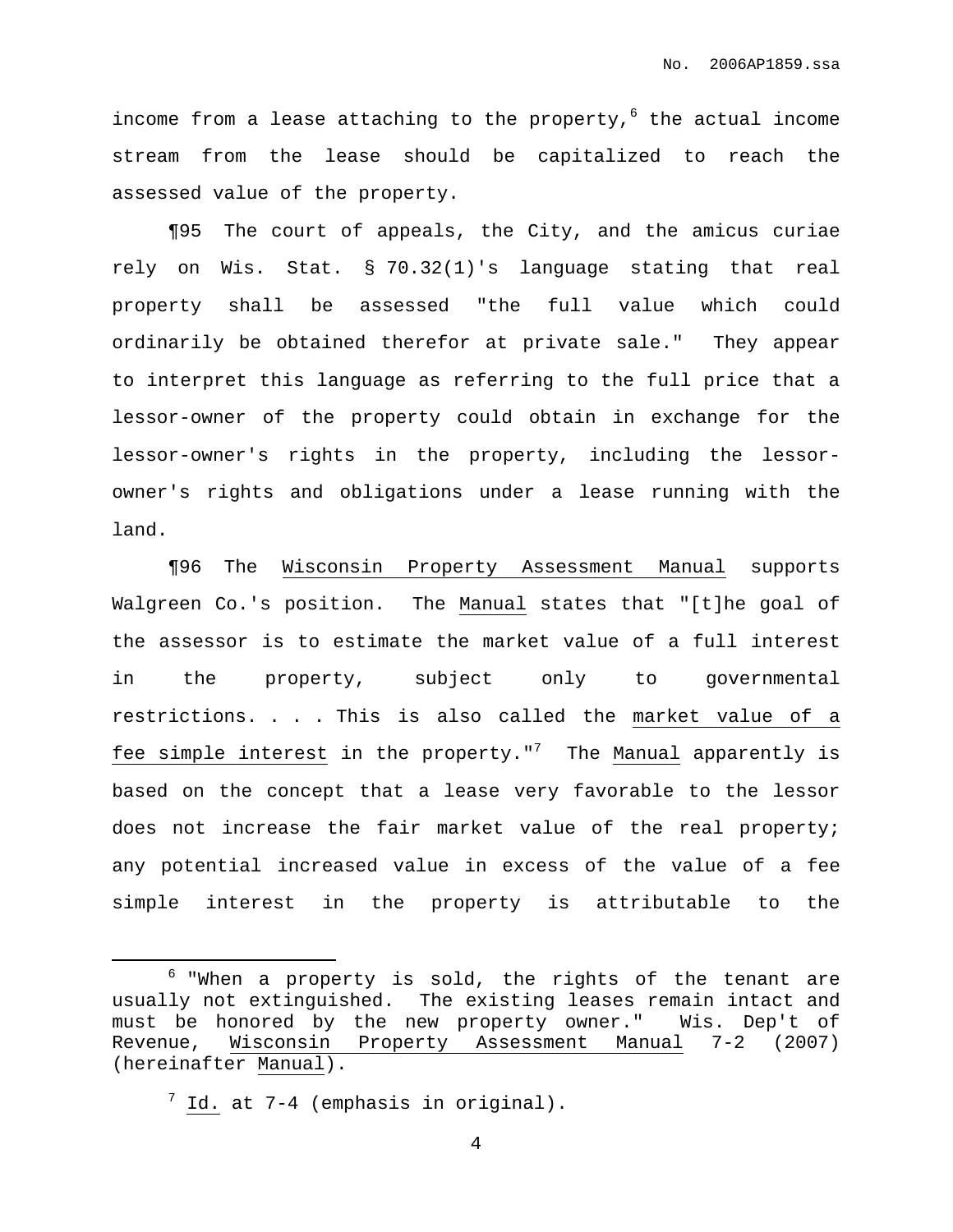particular lease and constitutes the value of contract rights rather than real property rights. $^8$ 

¶97 I find the City's argument persuasive, but Wis. Stat. § 70.32(1) provides in pertinent part that "[r]eal property shall be valued by the assessor in the manner specified in the Wisconsin property assessment manual provided under s. 73.03(2a) from actual view or from the best information that the assessor can practicably obtain, at the full value which could ordinarily be obtained therefor at private sale" (emphasis added). Implicitly, the Manual seems to interpret Wis. Stat. § 70.32(1)'s language about "the full value which could ordinarily be obtained therefor at private sale" as referring to the full price that could be obtained for both the lessor's and lessee's real property rights, and not as referring to the price that could be obtained for either the lessor's or lessee's contract rights under a lease agreement. In examining the Manual, as the statute instructs, I find that in addition to providing that the assessor must estimate the value of a fee simple interest in the assessed property, the Manual expressly contrasts a fee simple interest in real property with "partial interests" such as a (lessor's) leased fee interest or a (lessee's) leasehold interest in the property. According to the Manual, "[t]o accurately estimate the market value of the full [i.e., fee simple] interest in leased property, both the

<sup>8</sup> See Appraisal Institute, The Appraisal of Real Estate 473 (12th ed. 2001).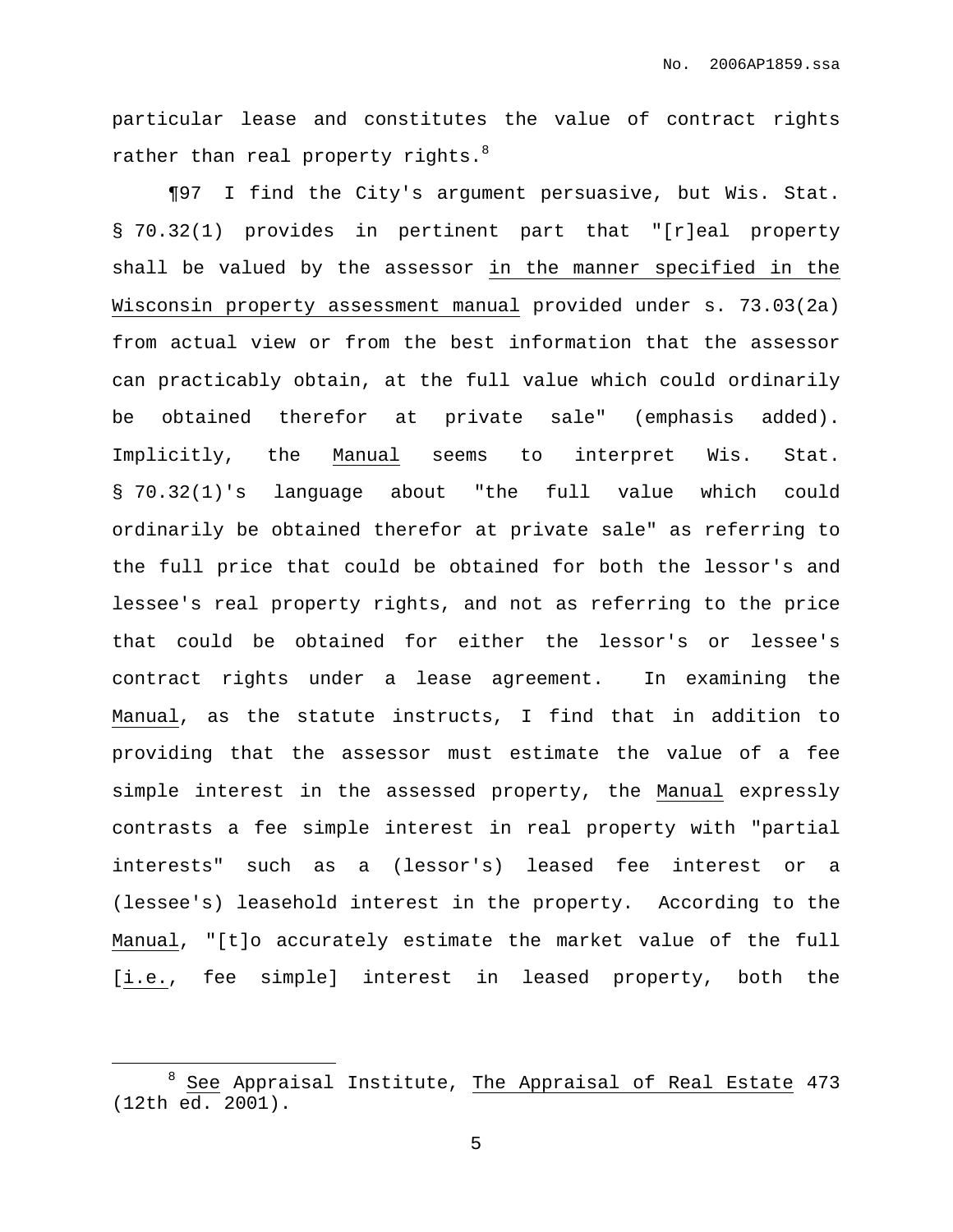lessor's and the lessee's interest (the leased fee and leasehold interest) must be included."<sup>9</sup>

¶98 The court is not bound by the Manual. The "common law which accurately reflects the state of the law, and the language of § 70.32(1), STATS., not the [Manual], control." $^{10}$ 

The Manual states that "[l]eases create partial property interests known as the leased fee and the leasehold interests. . . . The property owner is said to hold the leased fee interest. The tenant, or lessee, has what is known as the leasehold estate." Manual, supra note 6, at 7-2.

See also The Appraisal of Real Estate, supra note 8, at 83 (defining a "leased fee" interest in property as "[a]n ownership interest held by a landlord with the rights of use and occupancy transferred by the lease to others" and defining a "leasehold" interest in property as "[t]he interest held by the lessee (the tenant or renter) through a lease transferring the rights of use and occupancy for a stated term under certain conditions").

According to The Appraisal of Real Estate, the value of a fee simple interest in leased property may or may not be equivalent to the value of a leased fee interest in the property. See The Appraisal of Real Estate, supra note 8, at 82 ("If the rent and/or terms of the lease are favorable to the landlord (lessor), the value of the leased fee interest will usually be greater than the value of the fee simple interest, resulting in a negative leasehold interest. If the rent and/or terms of the lease are favorable to the tenant (or lessee), the value of the leased fee interest will usually be less than the value of the value of the fee simple interest, resulting in a positive leasehold interest.").

<sup>10</sup> City of West Bend v. Cont'l IV Fund Ltd. P'ship, 193 Wis. 2d 481, 487, 535 N.W.2d 24 (Ct. App. 1995). See also Metro. Holding Co. v. Bd. of Review of Milwaukee, 173 Wis. 2d  $\overline{626}$ ,  $\overline{632-33}$ ,  $\overline{495}$  N.W.2d 314 ("[C]ompliance with the Manual is not a defense when the method of assessment suggested by the Manual results in a violation of sec. 70.32(1), Stats.").

 $9$  Manual, supra note 6, at 7-4.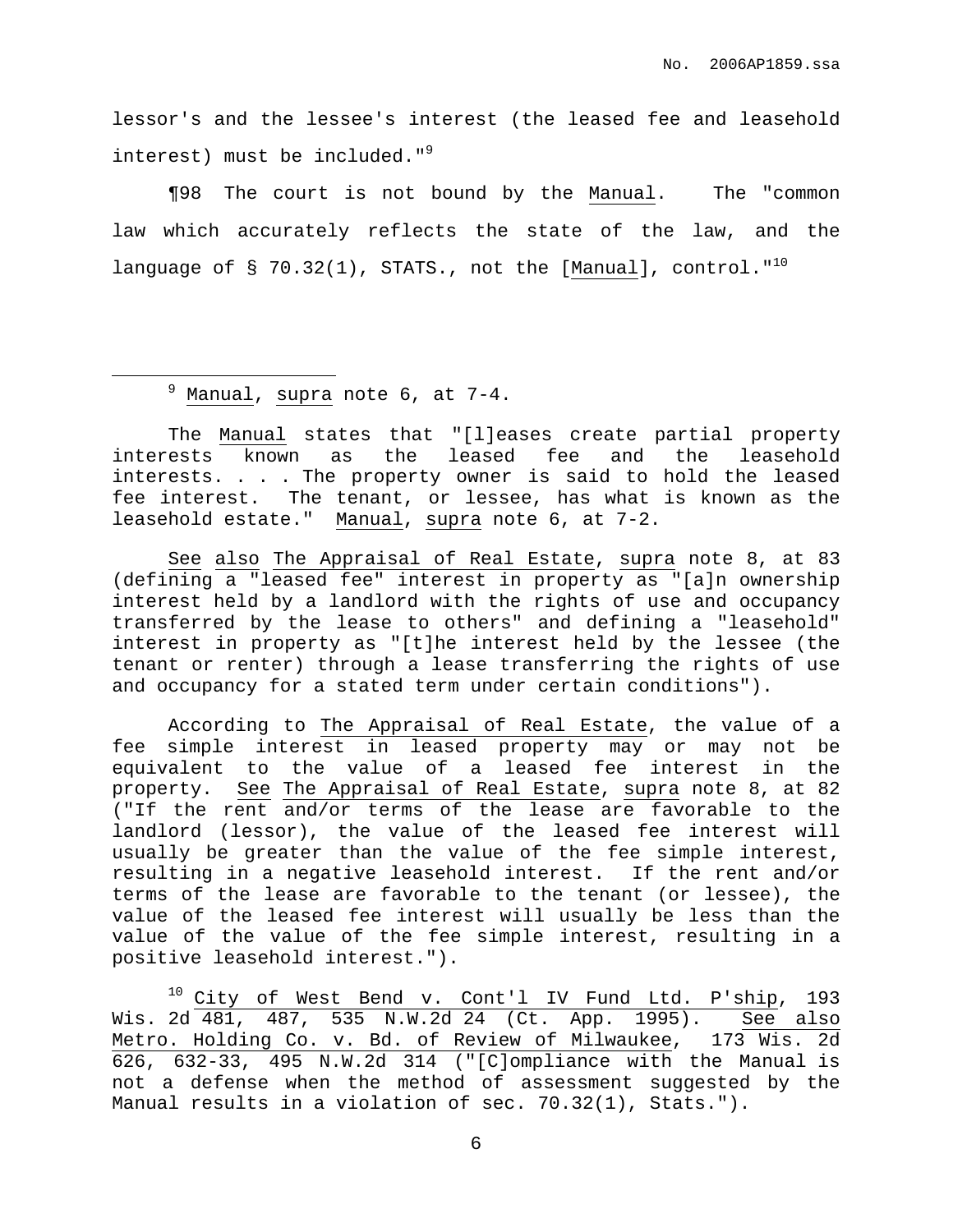¶99 I am not persuaded that the case law contradicts the Manual. $^{\rm 11}$  I therefore join in the mandate. I write separately to explain the rationale of the City's argument and my approach to the instant case.

 $11$  Neither of the two principal cases upon which the City and the court of appeals rely addresses the question whether the assessor's task under Wis. Stat. § 70.32(1) is to estimate the market value of a fee simple interest or a leased fee interest in real property. See Darcel, Inc. v. Manitowoc Bd. of Review, 137 Wis. 2d 623, 405 N.W.2d 344 (1987); City of West Bend v. Cont'l IV Fund Ltd. P'ship, 193 Wis. 2d 481, 535 N.W.2d 24 (Ct. App. 1995).

Wisconsin Stat. § 73.03(2a) makes clear that the decisions of the Wisconsin courts are binding upon the Department of Revenue as it prepares and publishes the Manual, not the other way around. Section 73.03(2a) provides in relevant part that the Department of Revenue shall amend its manuals from time to time to reflect, inter alia, "court decisions concerning assessment practices."